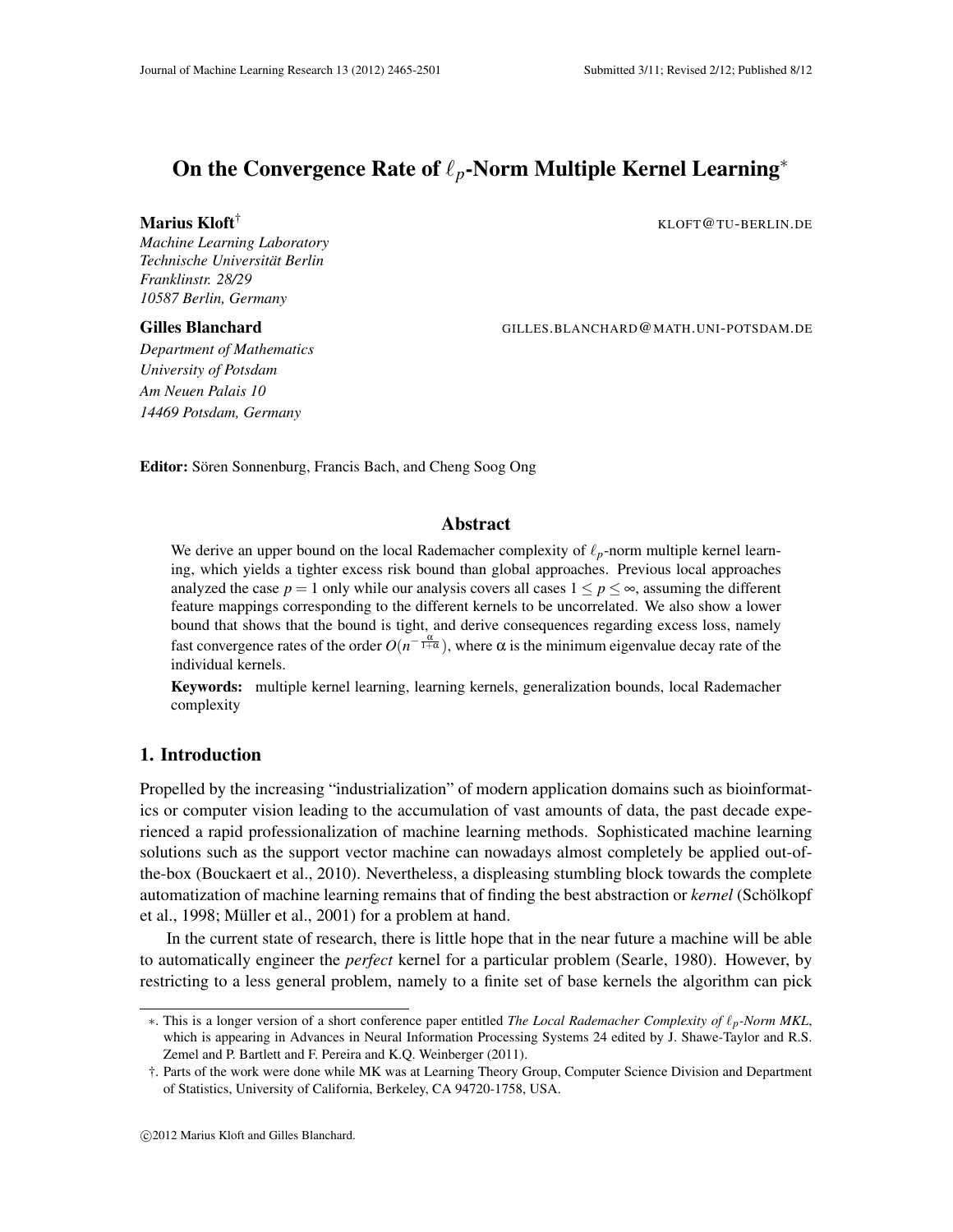from, one might hope to achieve automatic kernel selection: clearly, cross-validation based model selection (Stone, 1974) can be applied if the number of base kernels is decent. Still, the performance of such an algorithm is limited by the performance of the best kernel in the set.

In the seminal work of Lanckriet et al. (2004) it was shown that it is computationally feasible to simultaneously learn a support vector machine *and* a linear combination of kernels at the same time, if we require the so-formed kernel combinations to be positive definite and trace-norm normalized. Though feasible for small sample sizes, the computational burden of this so-called *multiple kernel learning* (MKL) approach is still high. By further restricting the multi-kernel class to only contain convex combinations of kernels, the efficiency can be considerably improved, so that ten thousands of training points and thousands of kernels can be processed (Sonnenburg et al., 2006).

However, these computational advances come at a price. Empirical evidence has accumulated showing that sparse-MKL optimized kernel combinations rarely help in practice and frequently are to be outperformed by a regular SVM using an unweighted-sum kernel  $K = \sum_m K_m$  (Cortes et al., 2008; Gehler and Nowozin, 2009), leading for instance to the provocative question "Can learning kernels help performance?" (Cortes, 2009).

A first step towards a model of learning the kernel that is useful in practice was achieved in Kloft et al. (2008), Cortes et al. (2009), Kloft et al. (2009) and Kloft et al. (2011), where an  $\ell_q$ -norm,  $q \ge 1$ , rather than an  $\ell_1$  penalty was imposed on the kernel combination coefficients. The  $\ell_q$ -norm MKL is an empirical minimization algorithm that operates on the multi-kernel class consisting of functions  $f: x \mapsto \langle w, \phi_k(x) \rangle$  with  $\|w\|_k \leq D$ , where  $\phi_k$  is the kernel mapping into the reproducing kernel Hilbert space (RKHS)  $H_k$  with kernel *k* and norm  $||.||_k$ , while the kernel *k* itself ranges over the set of possible kernels  $\{k = \sum_{m=1}^{M} \theta_m k_m \mid ||\boldsymbol{\theta}||_q \leq 1, \ \boldsymbol{\theta} \geq 0\}.$ 

In Figure 1, we reproduce exemplary results taken from Kloft et al. (2009, 2011) (see also references therein for further evidence pointing in the same direction). We first observe that, as expected,  $\ell_q$ -norm MKL enforces strong sparsity in the coefficients  $\Theta_m$  when  $q = 1$ , and no sparsity at all for  $q = \infty$ , which corresponds to the SVM with an unweighted-sum kernel, while intermediate values of *q* enforce different degrees of soft sparsity (understood as the steepness of the decrease of the ordered coefficients θ*m*). Crucially, the performance (as measured by the AUC criterion) is not monotonic as a function of  $q$ ;  $q = 1$  (sparse MKL) yields significantly worse performance than  $q = \infty$  (regular SVM with sum kernel), but optimal performance is attained for some intermediate value of *q*. This is an empirical strong motivation to theoretically study the performance of  $\ell_q$ -MKL beyond the limiting cases  $q = 1$  or  $q = \infty$ .

A conceptual milestone going back to the work of Bach et al. (2004) and Micchelli and Pontil (2005) is that the above multi-kernel class can equivalently be represented as a block-norm regularized linear class in the product Hilbert space  $\mathcal{H} := \mathcal{H}_1 \times \cdots \times \mathcal{H}_M$ , where  $\mathcal{H}_m$  denotes the RKHS associated to kernel  $k_m$ ,  $1 \le m \le M$ . More precisely, denoting by  $\phi_m$  the kernel feature mapping associated to kernel  $k_m$  over input space X, and  $\phi : x \in X \mapsto (\phi_1(x), \dots, \phi_M(x)) \in \mathcal{H}$ , the class of functions defined above coincides with

$$
H_{p,D,M} = \left\{ f_{\boldsymbol{w}} : x \mapsto \langle \boldsymbol{w}, \phi(x) \rangle \mid \boldsymbol{w} = (\boldsymbol{w}^{(1)}, \dots, \boldsymbol{w}^{(M)}), ||\boldsymbol{w}||_{2,p} \le D \right\},\tag{1}
$$

where there is a one-to-one mapping of  $q \in [1, \infty]$  to  $p \in [1, 2]$  given by  $p = \frac{2q}{q+1}$  $\frac{2q}{q+1}$  (see Appendix A for a derivation). The  $\ell_{2,p}$ -norm is defined here as  $||w||_{2,p} := ||(||w^{(1)}||_{k_1}, \ldots, ||w^{(M)}||_{k_M})||_p =$  $\left( \sum_{m=1}^{M} || \bm{w}^{(m)} ||_{k}^{p} \right)$  $\int_{k_m}^{p}$ ,  $\int_{k_m}^{1/p}$ ; for simplicity, we will frequently write  $\left\| \boldsymbol{w}^{(m)} \right\|_2 = \left\| \boldsymbol{w}^{(m)} \right\|_{k_m}$ .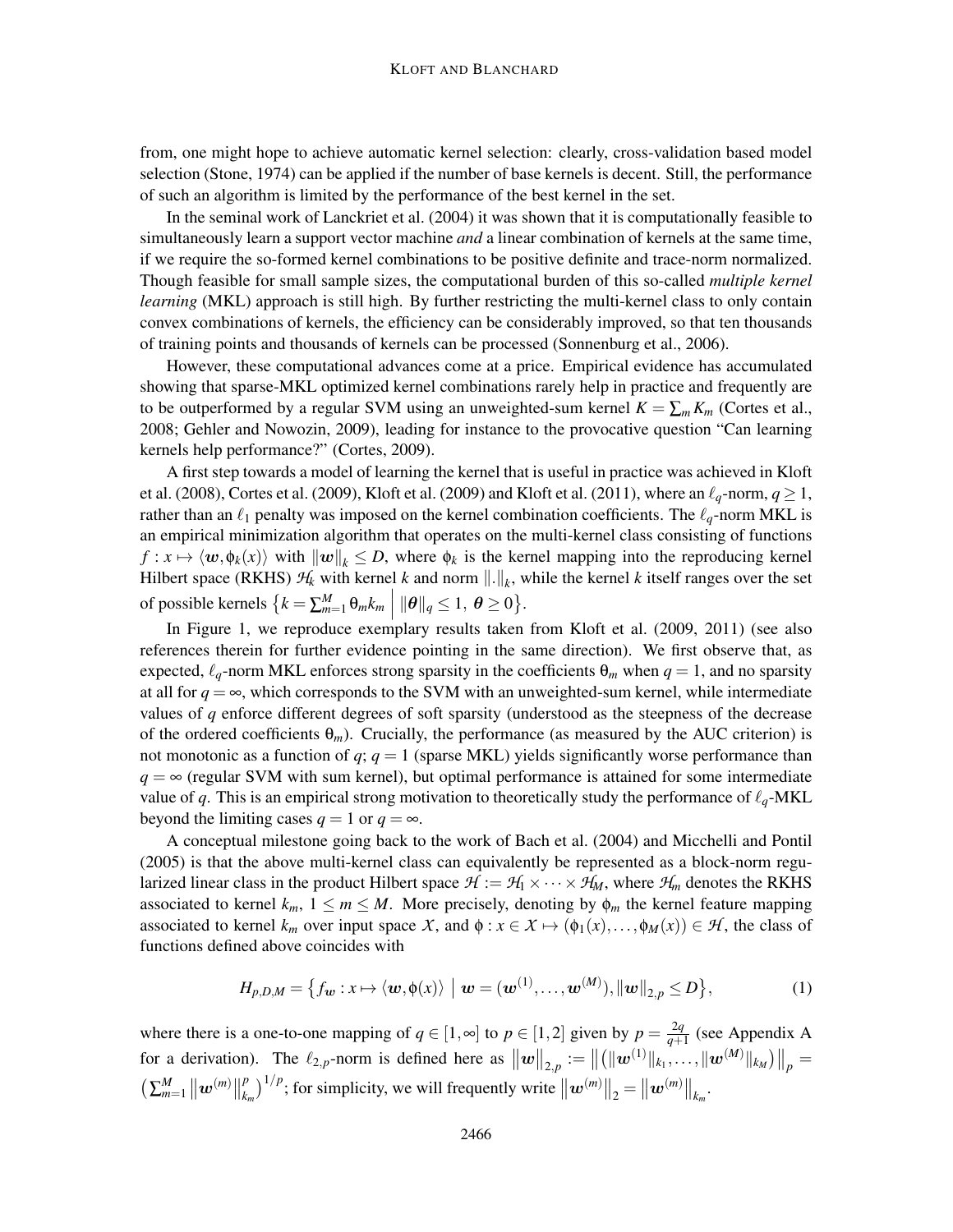

Figure 1: Splice site detection experiment in Kloft et al. (2009, 2011). LEFT: The Area under ROC curve as a function of the training set size is shown. The regular SVM is equivalent to  $q = \infty$  (or  $p = 2$ ). RIGHT: The optimal kernel weights  $\theta_m$  as output by  $\ell_q$ -norm MKL are shown.

Clearly, the complexity of the class (1) will be greater than one that is based on a single kernel only. However, it is unclear whether the increase is decent or considerably high and—since there is a free parameter *p*—how this relates to the choice of *p*. To this end the main aim of this paper is to analyze the sample complexity of the above hypothesis class (1). An analysis of this model, based on global Rademacher complexities, was developed by Cortes et al. (2010). In the present work, we base our main analysis on the theory of *local* Rademacher complexities, which allows to derive improved and more precise rates of convergence.

#### 1.1 Outline of the Contributions

This paper makes the following contributions:

- Upper bounds on the local Rademacher complexity of  $\ell_p$ -norm MKL are shown, from which we derive an excess risk bound that achieves a fast convergence rate of the order  $O(M^{1+\frac{2}{1+\alpha}\left(\frac{1}{p^*}-1\right)}$  $n^{-\frac{\alpha}{1+\alpha}}$ ), where  $\alpha$  is the minimum eigenvalue decay rate of the individual kernels<sup>1</sup> (previous bounds for  $\ell_p$ -norm MKL only achieved  $O(M^{\frac{1}{p^*}}n^{-\frac{1}{2}})$ .
- A lower bound is shown that besides absolute constants matches the upper bounds, showing that our results are tight.
- The generalization performance of  $\ell_p$ -norm MKL as guaranteed by the excess risk bound is studied for varying values of *p*, shedding light on the appropriateness of a small/large *p* in various learning scenarios.

<sup>1.</sup> That is, it ∃*d* > 0 and α > 1 such that for all *m* = 1, ...,*M* it holds  $λ_j^{(m)} ≤ d_j^{-α}$ , where  $λ_j^{(m)}$  is the *j*th eigenvalue of the *m*th kernel (sorted in descending order).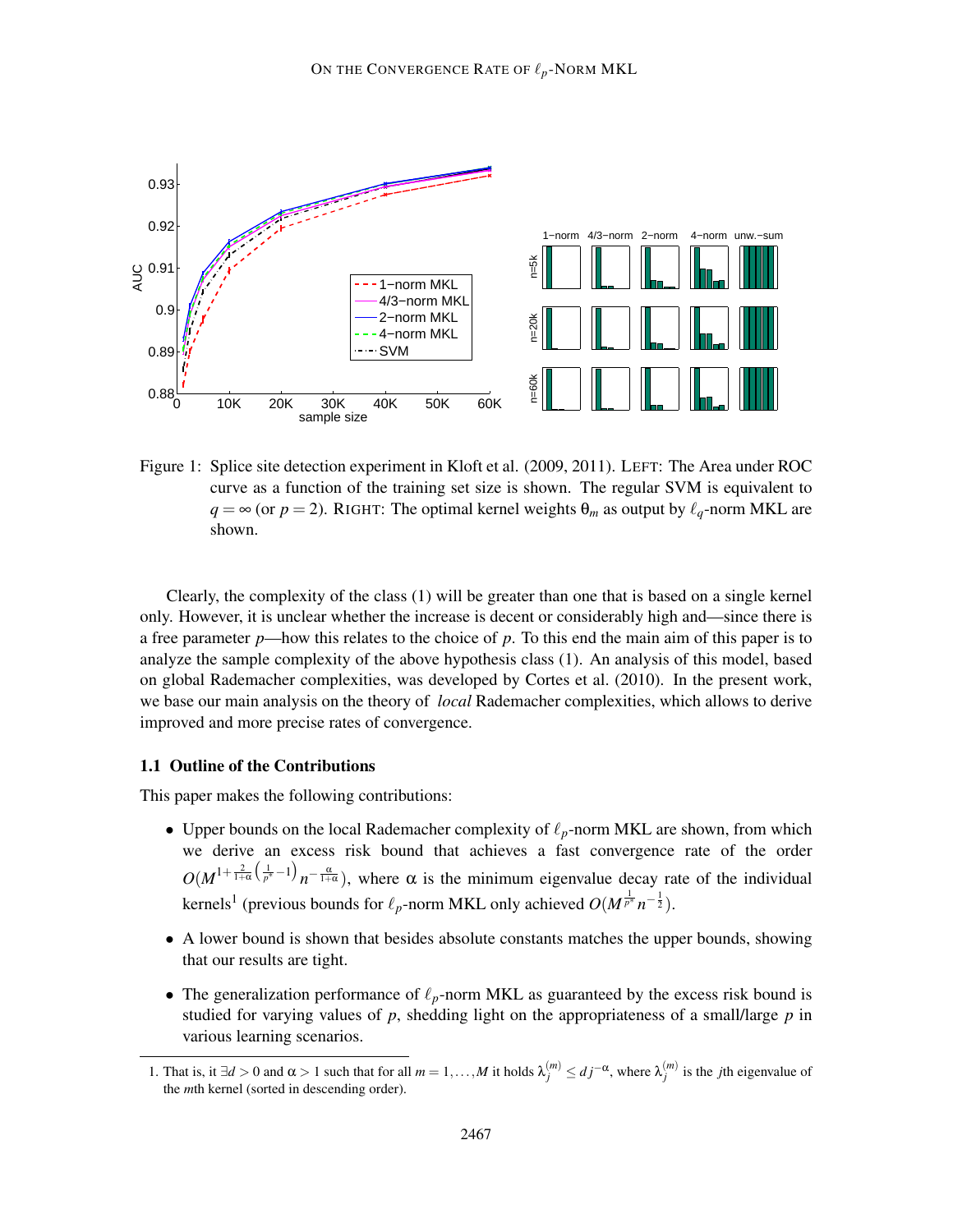Furthermore, we also present a simple proof of a global Rademacher bound similar to the one shown in Cortes et al. (2010). A comparison of the rates obtained with local and global Rademacher analysis, respectively, can be found in Section 6.1.

# 1.2 Notation

For notational simplicity we will omit feature maps and directly view  $\phi(x)$  and  $\phi_m(x)$  as random variables x and  $x^{(m)}$  taking values in the Hilbert space  $H$  and  $H_m$ , respectively, where  $x =$  $(\mathbf{x}^{(1)},...,\mathbf{x}^{(M)})$ . Correspondingly, the hypothesis class we are interested in reads  $H_{p,D,M} = \{f_w :$  $\langle x \mapsto \langle w, x \rangle \mid ||w||_{2, p} \leq D$ . If *D* or *M* are clear from the context, we sometimes synonymously denote  $H_p = H_{p,D} = H_{p,D,M}$ . We will frequently use the notation  $(u^{(m)})_{m=1}^M$  for the element  $u =$  $(\boldsymbol{u}^{(1)},\ldots,\boldsymbol{u}^{(M)})\in\mathcal{H}=\mathcal{H}_1\times\ldots\times\mathcal{H}_M.$ 

We denote the kernel matrices corresponding to  $k$  and  $k_m$  by  $K$  and  $K_m$ , respectively. Note that we are considering normalized kernel Gram matrices, that is, the *i j*th entry of *K* is  $\frac{1}{n}k(x_i, x_j)$ . We will also work with covariance operators in Hilbert spaces. In a finite dimensional vector space, the (uncentered) covariance operator can be defined in usual vector/matrix notation as  $\mathbb{E}xx^\top$ . Since we are working with potentially infinite-dimensional vector spaces, we will use instead of  $xx<sup>†</sup>$  the tensor notation  $x \otimes x \in HS(\mathcal{H})$ , which is a Hilbert-Schmidt operator  $\mathcal{H} \mapsto \mathcal{H}$  defined as  $(x \otimes x)u =$  $\langle x,u\rangle x$ . The space HS( $\mathcal{H}$ ) of Hilbert-Schmidt operators on  $\mathcal{H}$  is itself a Hilbert space, and the expectation  $\mathbb{E}x \otimes x$  is well-defined and belongs to  $\text{HS}(\mathcal{H})$  as soon as  $\mathbb{E}||x||^2$  is finite, which will always be assumed (as a matter of fact, we will often assume that  $||x||$  is bounded a.s.). We denote by  $J = \mathbb{E}x \otimes x$ ,  $J_m = \mathbb{E}x^{(m)} \otimes x^{(m)}$  the uncentered covariance operators corresponding to variables  $\boldsymbol{x},\,\boldsymbol{x}^{(m)};$  it holds that  $\text{tr}(J)=\mathbb{E}\left\Vert \boldsymbol{x}\right\Vert _{2}^{2}$  $\frac{2}{2}$  and  $\text{tr}(J_m) = \mathbb{E} \left\| \boldsymbol{x}^{(m)} \right\|_2^2$  $\frac{2}{2}$ .

Finally, for  $p \in [1, \infty]$  we use the standard notation  $p^*$  to denote the conjugate of *p*, that is,  $p^* \in [1, \infty]$  and  $\frac{1}{p} + \frac{1}{p^*} = 1$ .

#### 2. Global Rademacher Complexities in Multiple Kernel Learning

We first review global Rademacher complexities (GRC) in MKL. Let  $x_1, \ldots, x_n$  be an i.i.d. sample drawn from *P*. The global Rademacher complexity is defined as

$$
R(H_p) = \mathbb{E} \sup_{f_{\boldsymbol{w}} \in H_p} \langle \boldsymbol{w}, \frac{1}{n} \sum_{i=1}^n \sigma_i x_i \rangle \tag{2}
$$

where  $(\sigma_i)_{1 \le i \le n}$  is an i.i.d. family (independent of  $(x_i)$ ) of Rademacher variables (random signs).<br>Its empirical counterpart is denoted by  $\hat{R}(H_n)$  = Its empirical counterpart is denoted by  $R(H_p) = \mathbb{E}[R(H_p)|x_1,\ldots,x_n] = \mathbb{E}_{\sigma} \sup_{f_w \in H_p} \langle w, \frac{1}{n} \sum_{i=1}^n \sigma_i x_i \rangle$ . The interest in the global Rademacher complexity comes from that if known it can be used to bound the generalization error (Koltchinskii, 2001; Bartlett and Mendelson, 2002).

In the recent paper of Cortes et al. (2010) it was shown using a combinatorial argument that the empirical version of the global Rademacher complexity can be bounded as

$$
\widehat{R}(H_p) \le D \sqrt{\frac{cp^*}{2n} \left\| \left( \text{tr}(K_m) \right)_{m=1}^M \right\|_{\frac{p^*}{2}}},
$$

where  $c = \frac{23}{22}$  and tr(*K*) denotes the trace of the kernel matrix *K*.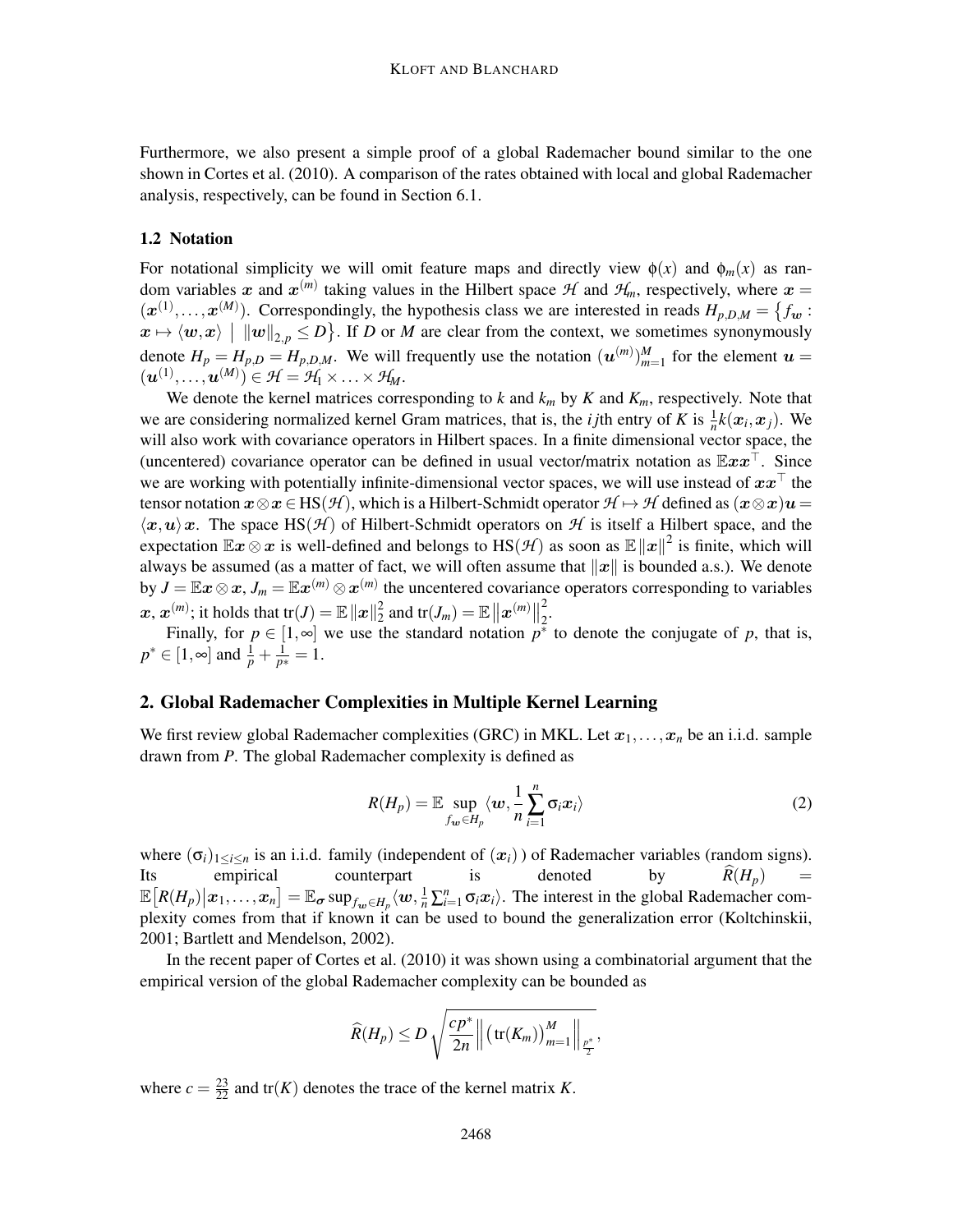We will now show a quite short proof of this result, extending it to the whole range  $p \in [1, \infty]$ , but at the expense of a slightly worse constant, and then present a novel bound on the population version of the GRC. The proof presented here is based on the Khintchine-Kahane inequality (Kahane, 1985) using the constants taken from Lemma 3.3.1 and Proposition 3.4.1 in Kwapién and Woyczyński (1992).

**Lemma 1** (Khintchine-Kahane inequality). Let be  $v_1, \ldots, v_M \in \mathcal{H}$ . Then, for any  $q \ge 1$ , it holds

$$
\mathbb{E}_{\sigma} \big\| \sum_{i=1}^n \sigma_i v_i \big\|_2^q \leq \bigg( c \sum_{i=1}^n \big\| v_i \big\|_2^2 \bigg)^{\frac{q}{2}},
$$

*where*  $c = \max(1, q^* - 1)$ *. In particular the result holds for*  $c = q^*$ *.* 

**Proposition 2** (Global Rademacher complexity, empirical version). *For any*  $p \geq 1$  *the empirical version of global Rademacher complexity of the multi-kernel class H<sup>p</sup> can be bounded as*

$$
\forall t \geq p: \quad \widehat{R}(H_p) \leq D \sqrt{\frac{t^*}{n} \left\| \left( \text{tr}(K_m) \right)_{m=1}^M \right\|_{\frac{t^*}{2}}}.
$$

**Proof** First note that it suffices to prove the result for  $t = p$  as trivially  $||x||_{2,t} \le ||x||_{2,p}$  holds for all  $t \geq p$  and therefore  $R(H_p) \leq R(H_t)$ .

We can use a block-structured version of Hölder's inequality (cf. Lemma 15) and the Khintchine-Kahane (K.-K.) inequality (cf. Lemma 1) to bound the empirical version of the global Rademacher complexity as follows:

$$
\widehat{R}(H_p) \stackrel{\text{def.}}{=} \mathbb{E}_{\sigma} \sup_{f_{\mathbf{w}} \in H_p} \langle \mathbf{w}, \frac{1}{n} \sum_{i=1}^n \sigma_i x_i \rangle
$$
\n
$$
\stackrel{\text{Hölder}}{\leq} D \mathbb{E}_{\sigma} \left\| \frac{1}{n} \sum_{i=1}^n \sigma_i x_i \right\|_{2, p^*}
$$
\n
$$
\stackrel{\text{Jensen}}{\leq} D \left( \mathbb{E}_{\sigma} \sum_{m=1}^M \left\| \frac{1}{n} \sum_{i=1}^n \sigma_i x_i^{(m)} \right\|_2^p \right)^{\frac{1}{p^*}}
$$
\n
$$
\stackrel{\text{K.-K.}}{\leq} D \sqrt{\frac{p^*}{n}} \left( \sum_{m=1}^M \left( \frac{1}{n} \sum_{i=1}^n \|\mathbf{x}_i^{(m)}\|_2^2 \right)^{\frac{p^*}{2}} \right)^{\frac{1}{p^*}}
$$
\n
$$
= D \sqrt{\frac{p^*}{n}} \left\| (\text{tr}(K_m))_{m=1}^M \right\|_{\frac{p^*}{2}},
$$

what was to show.

Note that there is a very good reason to state the above bound in terms of  $t \geq p$  instead of solely in terms of *p*: the Rademacher complexity  $R(H_p)$  is not monotonic in *p* and thus it is not always the best choice to take  $t := p$  in the above bound. This can be readily seen, for example, for the easy case where all kernels have the same trace—in that case the bound translates into  $R(H_p) \leq$  $D\sqrt{t^*M^{\frac{2}{t^*}}\frac{\text{tr}(K_1)}{n}}$  $\frac{K_1}{n}$ . Interestingly, the function  $x \mapsto xM^{2/x}$  is not monotone and attains its minimum for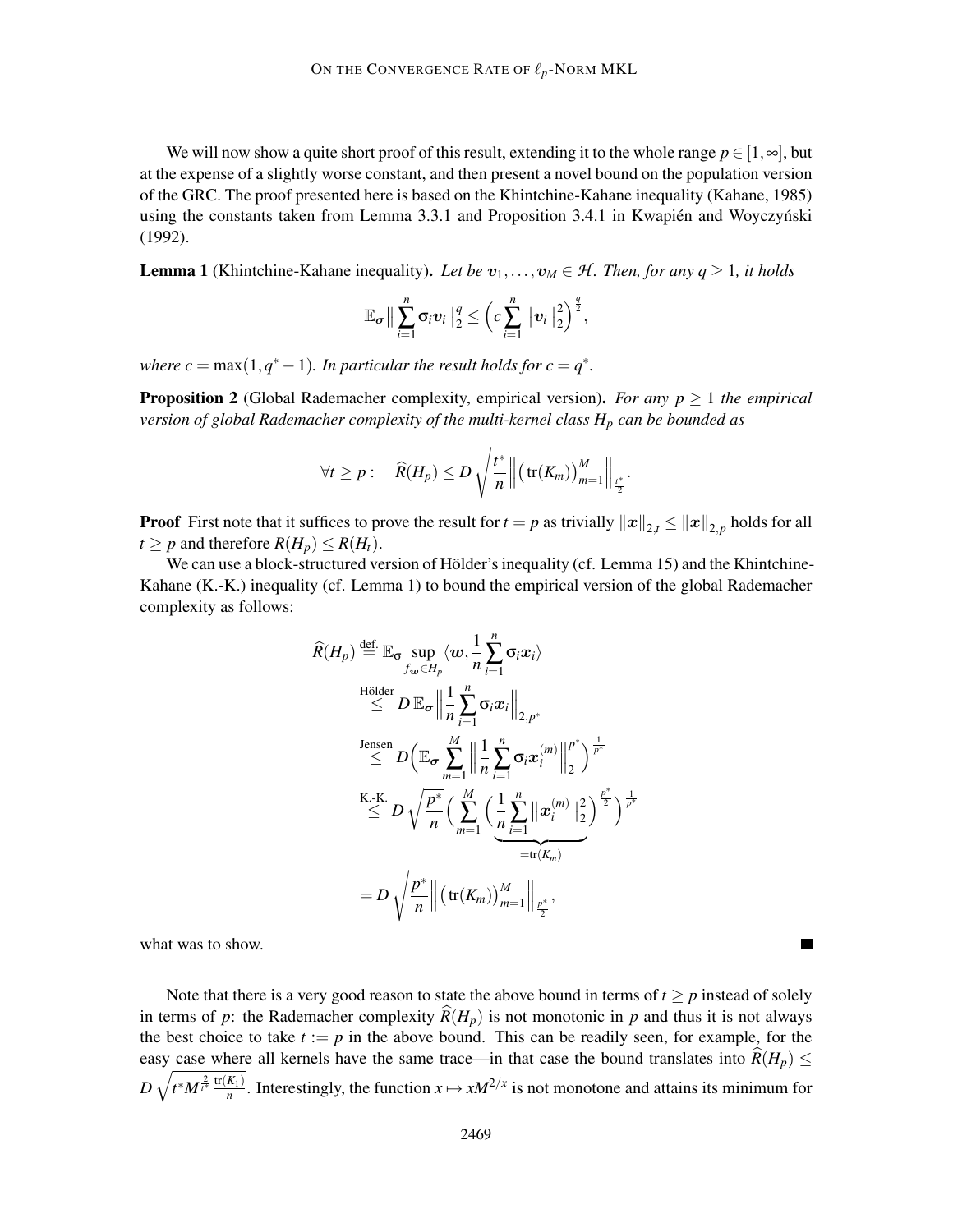$x = 2\log M$ , where log denotes the natural logarithm with respect to the base *e*. This has interesting consequences: for any  $p \le (2\log M)^*$  we can take the bound  $\widehat{R}(H_p) \le D\sqrt{\frac{e\log(M)\text{tr}(K_1)}{n}}$  $\frac{n}{n}$ <sup> $\frac{n}{n}$ </sup>, which has only a mild dependency on the number of kernels; note that in particular we can take this bound for the  $\ell_1$ -norm class  $R(H_1)$  for all  $M > 1$ .

The above proof is very simple. However, computing the population version of the global Rademacher complexity of MKL is somewhat more involved and to the best of our knowledge has not been addressed yet by the literature. To this end, note that from the previous proof we obtain  $R(H_p) \leq \mathbb{E} \, D \sqrt{p^*/n} \big( \sum_{m=1}^M \big( \frac{1}{n} \sum_{i=1}^n \big\| \boldsymbol{x}^{(m)}_i \big)$  $\binom{m}{i}$  $\Big\|_2^2$  $\binom{2}{2}^{\frac{p^*}{2}}$   $\frac{1}{p^*}$ . We thus can use Jensen's inequality to move the expectation operator inside the root,

$$
R(H_p) \le D\sqrt{p^*/n} \Big( \sum_{m=1}^M \mathbb{E} \big( \frac{1}{n} \sum_{i=1}^n \big\| x_i^{(m)} \big\|_2^2 \big)^{\frac{p^*}{2}} \Big)^{\frac{1}{p^*}}, \tag{3}
$$

but now need a handle on the  $\frac{p^*}{2}$  $\frac{p}{2}$ -th moments. To this aim we use the inequalities of Rosenthal (1970) and Young (e.g., Steele, 2004) to show the following Lemma.

Lemma 3 (Rosenthal + Young). *Let X*1,...,*X<sup>n</sup> be independent nonnegative random variables satisfying*  $\forall i: X_i \leq B < \infty$  almost surely. Then, denoting  $C_q = (2qe)^q$ , for any  $q \geq \frac{1}{2}$ 2 *it holds*

$$
\mathbb{E}\bigg(\frac{1}{n}\sum_{i=1}^n X_i\bigg)^q \leq C_q \bigg(\bigg(\frac{B}{n}\bigg)^q + \bigg(\frac{1}{n}\sum_{i=1}^n \mathbb{E}X_i\bigg)^q\bigg).
$$

The proof is defered to Appendix B. It is now easy to show:

Corollary 4 (Global Rademacher complexity, population version). *Assume the kernels are uniformly bounded, that is,*  $||k||_{\infty} \leq B < \infty$ , almost surely. Then for any  $p \geq 1$  the population version of *global Rademacher complexity of the multi-kernel class H<sup>p</sup> can be bounded as*

$$
\forall t \geq p: \quad R(H_{p,D,M}) \leq D \, t^* \sqrt{\frac{e}{n} \left\| \left( \text{tr}(J_m) \right)_{m=1}^M \right\|_{\frac{t^*}{2}}} + \frac{\sqrt{Be} D M^{\frac{1}{t^*}} t^*}{n}.
$$

*For t* ≥ 2 *the right-hand term can be discarded and the result also holds for unbounded kernels.*

**Proof** As above in the previous proof it suffices to prove the result for  $t = p$ . From (3) we conclude by the previous Lemma

$$
R(H_p) \le D \sqrt{\frac{p^*}{n}} \left( \sum_{m=1}^M (ep^*)^{\frac{p^*}{2}} \left( \left( \frac{B}{n} \right)^{\frac{p^*}{2}} + \left( \underbrace{\mathbb{E} \frac{1}{n} \sum_{i=1}^n ||x_i^{(m)}||_2^2}_{= \text{tr}(J_m)} \right)^{\frac{p^*}{2}} \right) \right)^{\frac{1}{p^*}}
$$
  

$$
\le Dp^* \sqrt{\frac{e}{n} ||(\text{tr}(J_m))_{m=1}^M ||_{\frac{p^*}{2}}} + \frac{\sqrt{Be}DM^{\frac{1}{p^*}} p^*}{n},
$$

where for the last inequality we use the subadditivity of the root function. Note that for  $p \ge 2$  it is  $p^*/2 \leq 1$  and thus it suffices to employ Jensen's inequality instead of the previous lemma so that we come along without the last term on the right-hand side.

For example, when the traces of the kernels are bounded, the above bound is essentially determined by  $O\left(\frac{p^*M^{\frac{1}{p^*}}}{\sqrt{n}}\right)$ ). We can also remark that by setting  $t = (\log(M))^*$  we obtain the bound  $R(H_1)$  =  $O\left(\frac{\log M}{\sqrt{n}}\right)$ .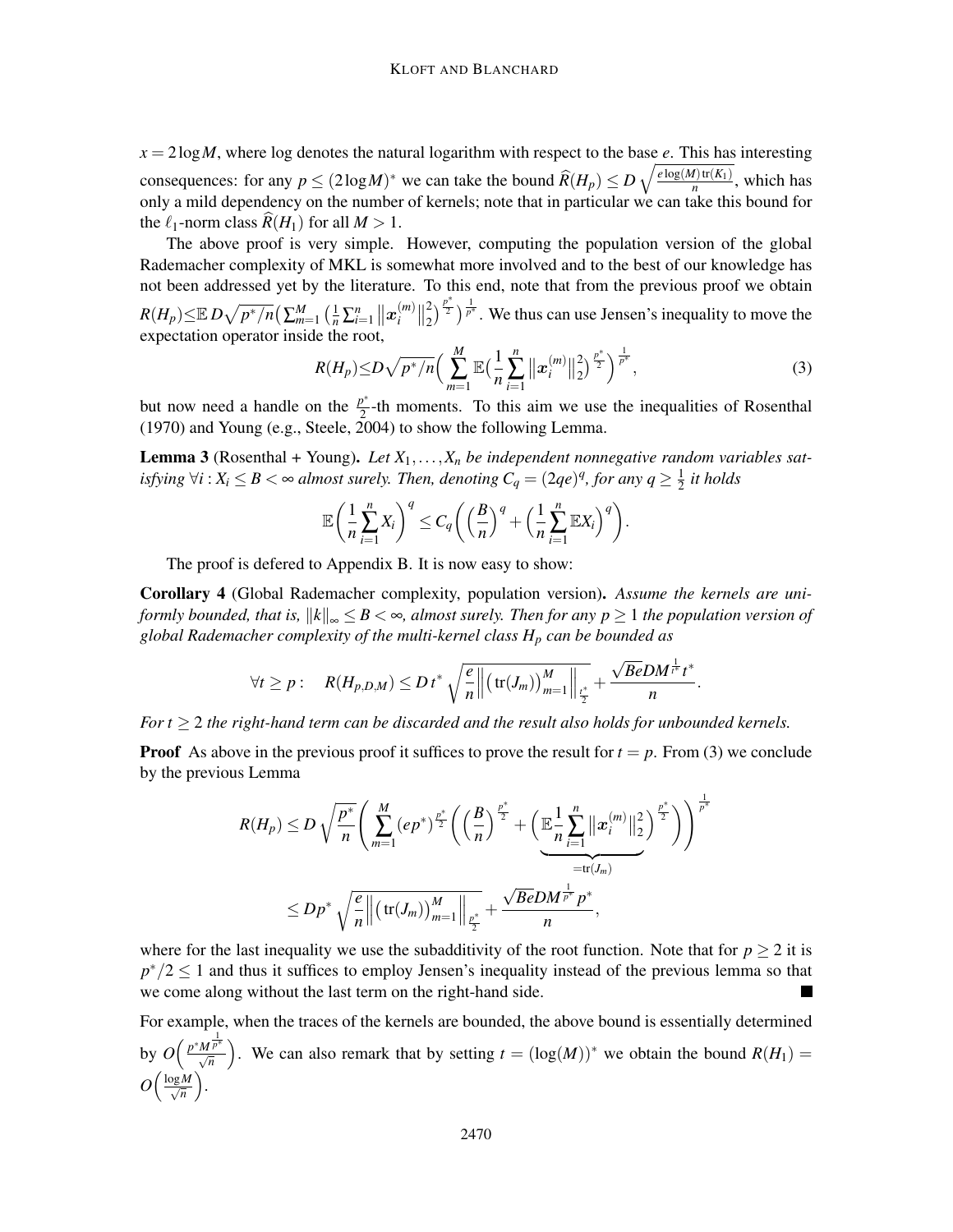#### 2.1 Relation to Other Work

As discussed by Cortes et al. (2010), the above results lead to a generalization bound that improves on a previous result based on covering numbers by Srebro and Ben-David (2006). Another recently proposed approach to theoretically study MKL uses the Rademacher chaos complexity (RCC) (Ying and Campbell, 2009). The RCC is actually itself an upper bound on the usual Rademacher complexity. In their discussion, Cortes et al. (2010) observe that in the case  $p = 1$  (traditional MKL), the bound of Proposition 2 grows logarithmically in the number of kernels *M*, and claim that the RCC approach would lead to a bound which is multiplicative in *M*. However, a closer look at the work of Ying and Campbell (2009) shows that this is not correct; in fact the RCC also leads to a logarithmic dependence in *M* when  $p = 1$ . This is because the RCC of a kernel class is the same as the RCC of its convex hull, and the RCC of the base class containing only the *M* individual kernels is logarithmic in *M*. This convex hull argument, however, only works for  $p = 1$ ; we are unaware of any existing work trying to estimate the RCC or comparing it to the above approach in the case  $p > 1$ .

### 3. The Local Rademacher Complexity of Multiple Kernel Learning

We first give a gentle introduction to local Rademacher complexities in general and then present the main result of this paper: a lower and an upper bound on the local Rademacher complexity of  $\ell_p$ -norm multiple kernel learning.

#### 3.1 Local Rademacher Complexities in a Nutshell

Let  $x_1, \ldots, x_n$  be an i.i.d. sample drawn from *P*; denote by  $E$  the expectation operator corresponding to *P*; let *F* be a class of functions mapping  $x_i$  to R. Then the local Rademacher complexity is defined as

$$
R_r(\mathcal{F}) = \mathbb{E} \sup_{f \in \mathcal{F}:Pf^2 \leq r} \frac{1}{n} \sum_{i=1}^n \sigma_i f(x_i), \qquad (4)
$$

where  $Pf^2 := \mathbb{E}(f(\boldsymbol{x}))^2$ . In a nutshell, when comparing the global and local Rademacher complexities, that is, (2) and (4), we observe that the local one involves the additional constraint  $Pf^2 \le r$ on the (uncentered) "variance" of functions. It allows us to sort the functions according to their variances and discard the ones with suboptimal high variance. We can do so by, instead of McDiarmid's inequality, using more powerful concentration inequalities such as Talagrand's inequality (Talagrand, 1995). Roughly speaking, the local Rademacher complexity allows us to consider the problem at various scales simultaneously, leading to refined bounds. We will discuss this argument in more detail now. Our presentation is based on Koltchinskii (2006).

First, note that the classical (global) Rademacher theory of Bartlett and Mendelson (2002) and Koltchinskii (2001) gives an excess risk bound of the following form: ∃*C* > 0 so that with probability larger then  $1 - \exp(-t)$  it holds

$$
\left|P\hat{f} - Pf^*\right| \le C\left(R(\mathcal{F}) + \sqrt{\frac{t}{n}}\right) = \delta,
$$
\n(5)

where  $\hat{f} := \operatorname{argmin}_{f \in \mathcal{F}} \frac{1}{n} \sum_{i=1}^{n} f(x_i)$ ,  $f^* := \operatorname{argmin}_{f \in \mathcal{F}} Pf$ , and  $Pf := \mathbb{E} f(x)$ . We denote the bound's value by  $\delta$  and observe that, remarkably, if we consider the restricted class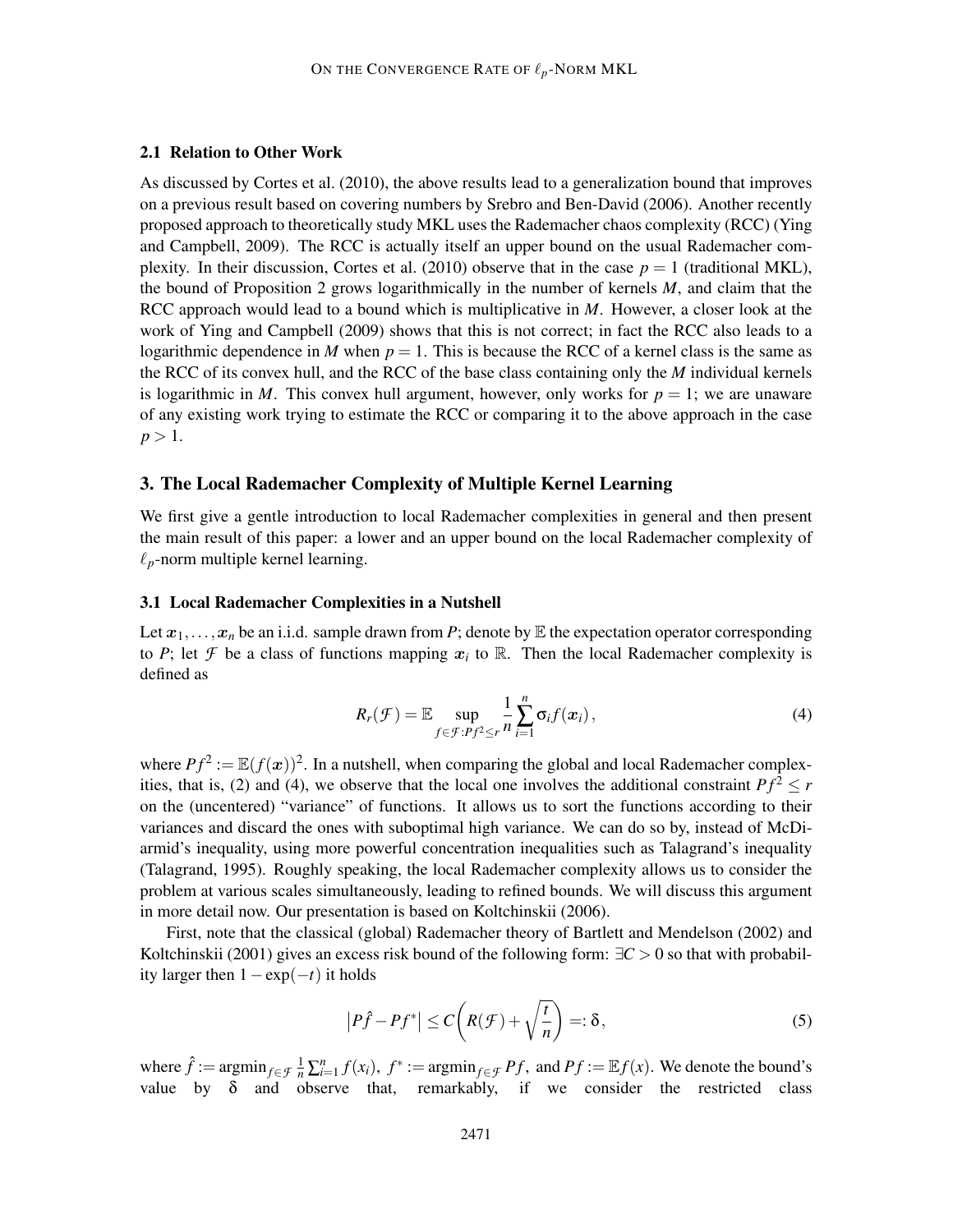$\mathcal{F}_{\delta} := \{ f \in \mathcal{F} : |P f - P f^*| \leq \delta \}$ , we have by (5) that  $\hat{f} \in \mathcal{F}_{\delta}$  (and trivially  $f^* \in \mathcal{F}_{\delta}$ ). This is remarkable and of significance because we can now state: with probability larger than 1−exp(−2*t*) it holds

$$
\left|P\hat{f} - Pf^*\right| \le C\left(R(\mathcal{F}_\delta) + \sqrt{\frac{t}{n}}\right). \tag{6}
$$

The striking fact about the above inequality is that it depends on the complexity of the restricted class—no longer on the one of the original class; usually the complexity of the restricted class will be smaller than the one of the original class. Moreover, we can again denote the right-hand side of (6) by  $\delta^{\text{new}}$  and repeat the argumentation. This way, we can step by step decrease the bound's value. If the bound (seen as a function in  $\delta$ ) defines a contraction, the limit of this iterative procedure is given by the fixed point of the bound.

This method has a serious limitation: although we can step by step decrease the Rademacher complexity occurring in the bound, the term  $\sqrt{t/n}$  stays as it is and thus will hinder us from attaining a rate faster than  $O(\sqrt{1/n})$ . It would be desirable to have the term shrinking when passing to a smaller class  $\mathcal{F}_{\delta}$ . Can we replace the undesirable term by a more favorable one? And what properties would such a term need to have?

One of the basic foundations of learning theory are concentration inequalities (e.g., Bousquet et al., 2004). Even the most modern proof technique such as the fixed-point argument presented above can fail if it is built upon an insufficiently precise concentration inequality. As mentioned above, the stumbling block is the presence of the term  $\sqrt{t/n}$  in the bound (5). The latter is a byproduct from the application of McDiarmid's inequality (McDiarmid, 1989)—a uniform version of Höffding's inequality—,which is used in Bartlett and Mendelson (2002) and Koltchinskii (2001) to relate the global Rademacher complexity with the excess risk.

The core idea now is that we can, instead of McDiarmid's inequality, use Talagrand's inequality (Talagrand, 1995), which is a uniform version of Bernstein's inequality. This gives

$$
\left|P\hat{f} - Pf^*\right| \le C\left(R(\mathcal{F}) + \sigma(\mathcal{F})\sqrt{\frac{t}{n}} + \frac{t}{n}\right) = \delta.
$$
 (7)

Hereby  $\sigma^2(\mathcal{F}) := \sup_{f \in \mathcal{F}} \mathbb{E} f^2$  is a bound on the (uncentered) "variance" of the functions considered. Now, denoting the right-hand side of  $(7)$  by  $\delta$ , we obtain the following bound for the restricted class: ∃*C* > 0 so that with probability larger then 1−exp(−2*t*) it holds

$$
\left|P\hat{f} - Pf^*\right| \le C\left(R(\mathcal{F}_{\delta}) + \sigma(\mathcal{F}_{\delta})\sqrt{\frac{t}{n}} + \frac{t}{n}\right).
$$
\n(8)

As above, we denote the right-hand side of (8) by  $\delta^{new}$  and repeat the argumentation. In general, we can expect the variance  $\sigma^2(\mathcal{F}_{\delta})$  to decrease step by step and if, seen as a function of  $\delta$ , the bound defines a contraction, the limit is given by the fixed point of the bound.

It turns out that by this technique we can obtain fast convergence rates of the excess risk in the number of training examples *n*, which would be impossible by using global techniques such as the global Rademacher complexity or the Rademacher chaos complexity (Ying and Campbell, 2009), which—we recall—is in itself an upper bound on the global Rademacher complexity.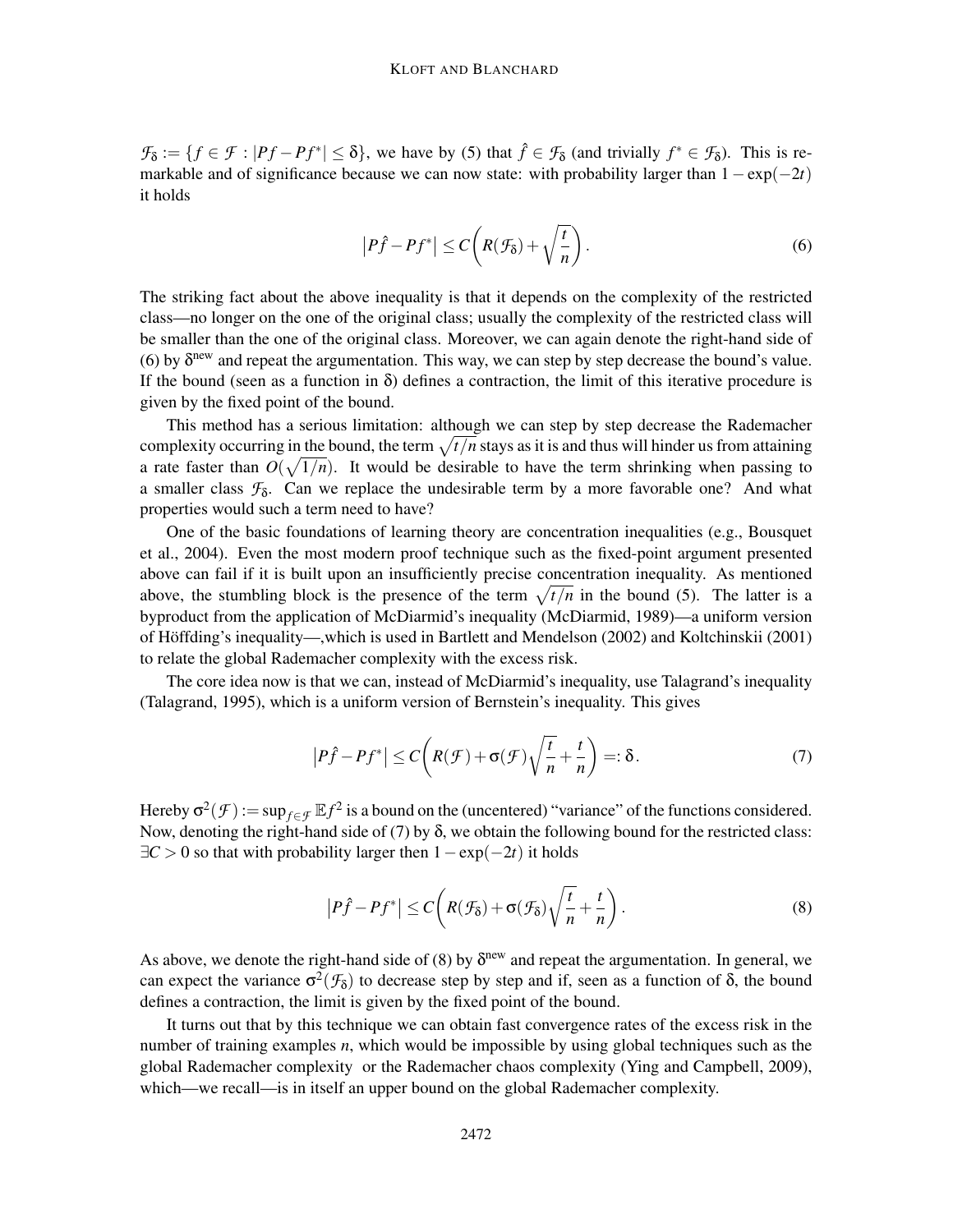#### 3.2 The Local Rademacher Complexity of MKL

In the context of  $\ell_p$ -norm multiple kernel learning, we consider the hypothesis class  $H_p$  as defined in (1). Thus, given an i.i.d. sample  $x_1, \ldots, x_n$  drawn from *P*, the local Rademacher complexity is given by  $R_r(H_p) = \mathbb{E}\sup_{f_w \in H_p: Pf_w^2 \le r} \langle w, \frac{1}{n} \sum_{i=1}^n \sigma_i x_i \rangle$ , where  $Pf_w^2 := \mathbb{E}(f_w(x))^2$ . We will need the following assumption for the case  $1 \le p \le 2$ :

**Assumption (A) (low-correlation).** *There exists a*  $c_{\delta} \in (0,1]$  *such that, for any m*  $\neq$  *m' and*  $w_m \in$  $\mathcal{H}_m, w_{m'} \in \mathcal{H}_{m'}$ , the Hilbert-space-valued variables  $\mathbf{x}^{(1)}, \ldots, \mathbf{x}^{(M)}$  satisfy

$$
c_{\delta}\sum_{m=1}^M\mathbb{E}\left\langle \boldsymbol{w}_m,\boldsymbol{x}^{(m)} \right\rangle^2 \leq \mathbb{E}\big(\sum_{m=1}^M\left\langle \boldsymbol{w}_m,\boldsymbol{x}^{(m)} \right\rangle \big)^2.
$$

Since  $H_m$ ,  $H_{m'}$  are RKHSs with kernels  $k_m$ ,  $k_{m'}$ , if we go back to the input random variable in the original space  $X \in \mathcal{X}$ , the above property means that for any fixed  $t, t' \in \mathcal{X}$ , the variables  $k_m(X,t)$  and  $k_{m'}(X,t')$  have a *low correlation*. In the most extreme case,  $c_{\delta} = 1$ , the variables are completely uncorrelated. This is the case, for example, if the original input space  $X$  is  $\mathbb{R}^M$ , the original input variable  $X \in \mathcal{X}$  has independent coordinates, and the kernels  $k_1, \ldots, k_M$  each act on a different coordinate. Such a setting was considered in particular by Raskutti et al. (2010) in the setting of  $\ell_1$ -penalized MKL. We discuss this assumption in more detail in Section 6.3.

Note that, as self-adjoint, positive Hilbert-Schmidt operators, covariance operators enjoy discrete eigenvalue-eigenvector decompositions  $J = \mathbb{E}x \otimes x = \sum_{j=1}^{\infty} \lambda_j u_j \otimes u_j$  and  $J_m = \mathbb{E}x^{(m)} \otimes x$  $\boldsymbol{x}^{(m)} = \sum_{j=1}^\infty \lambda_j^{(m)} \boldsymbol{u}_j^{(m)} \otimes \boldsymbol{u}_j^{(m)}$  $\mathbf{u}_{j}^{(m)}$ , where  $(\mathbf{u}_{j})_{j\geq 1}$  and  $(\mathbf{u}_{j}^{(m)})$  $\mathcal{F}_{j}^{(m)}$ )<sub>*j*≥1</sub> form orthonormal bases of  $\mathcal{H}$  and  $\mathcal{H}_{m}$ , respectively.

We are now equipped to state our main results:

**Theorem 5** (Local Rademacher complexity,  $p \in [1,2]$ ). Assume that the kernels are uniformly *bounded* ( $||k||_{\infty} \leq B < \infty$ ) and that Assumption (A) holds. The local Rademacher complexity of the *multi-kernel class*  $H_p$  *can be bounded for any*  $1 \leq p \leq 2$  *as* 

$$
\forall t \in [p,2]: \quad R_r(H_p) \leq \sqrt{\frac{16}{n} \left\| \left( \sum_{j=1}^{\infty} \min \left( r M^{1-\frac{2}{t^*}}, c e D^2 t^{*2} \lambda_j^{(m)} \right) \right)_{m=1}^M \right\|_{\frac{t^*}{2}}} + \frac{\sqrt{Be} D M^{\frac{1}{t^*}} t^*}{n}.
$$

**Theorem 6** (Local Rademacher complexity,  $p \ge 2$ ). The local Rademacher complexity of the multi*kernel class*  $H_p$  *can be bounded for any p*  $\geq$  2 *as* 

$$
R_r(H_p)\leq \sqrt{\frac{2}{n}\sum_{j=1}^\infty\min(r,D^2M^{\frac{2}{p^*}-1}\lambda_j)}.
$$

**Remark 7.** *Note that for the case*  $p = 1$ *, by using t* =  $(\log(M))^*$  *in Theorem 5, we obtain the bound* 

$$
R_r(H_1) \leq \sqrt{\frac{16}{n} \left\| \left( \sum_{j=1}^{\infty} \min\left( rM, e^{3} D^2 (\log M)^2 \lambda_j^{(m)} \right) \right)_{m=1}^M \right\|_{\infty}} + \frac{\sqrt{B} e^{\frac{3}{2}} D \log(M)}{n},
$$

for all  $M \ge e^2$  (see below after the proof of Theorem 5 for a detailed justification).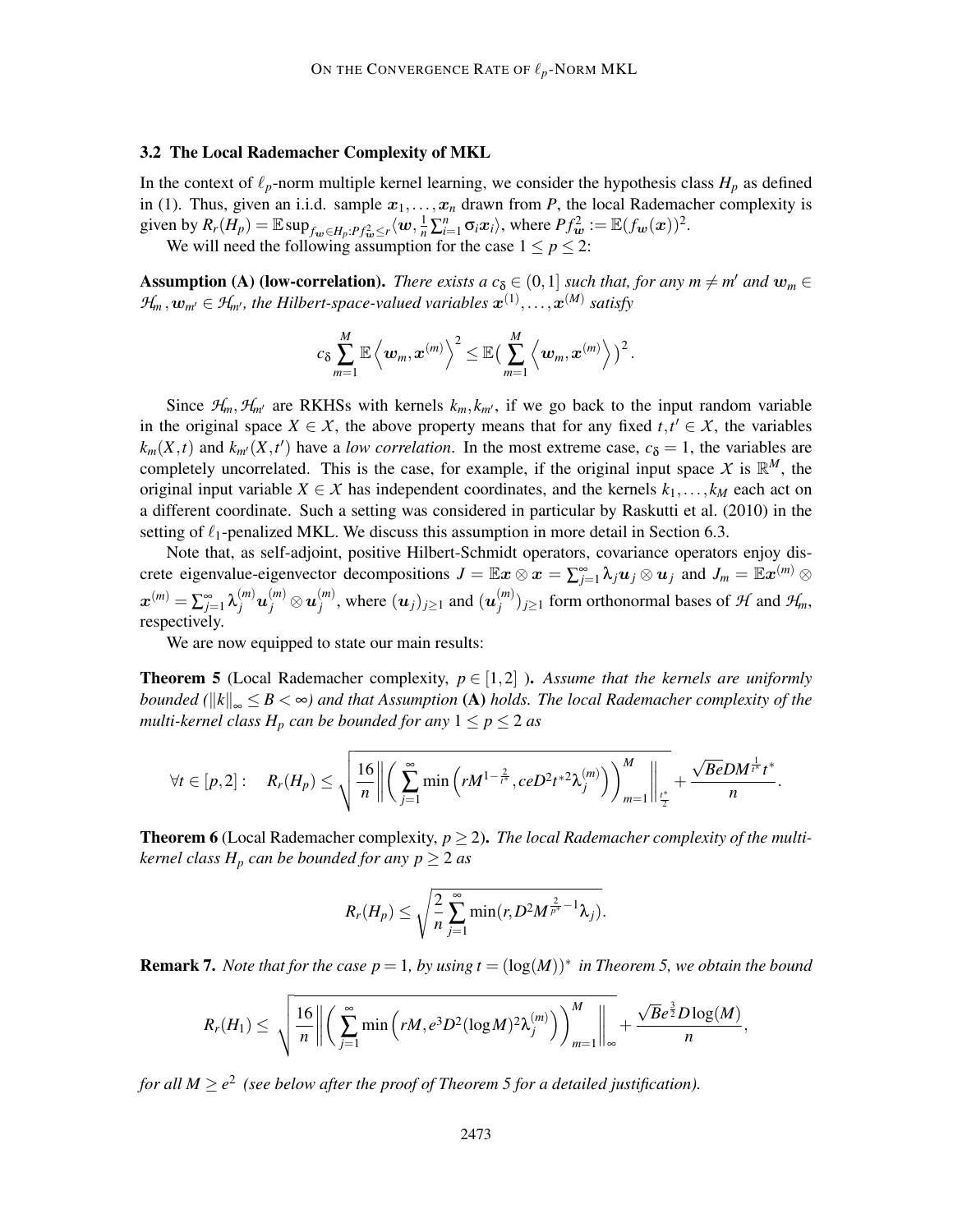**Remark 8.** The result of Theorem 6 for  $p \geq 2$  can be proved using considerably simpler tech*niques and without imposing assumptions on boundedness nor on uncorrelation of the kernels.* If in addition the variables  $(\bm{x}^{(m)})$  are centered and uncorrelated, then the spectra are related  $as$  *follows* :  $spec(J) = \bigcup_{m=1}^{M} spec(J_m)$ ; that is,  $\{\lambda_i, i \geq 1\} = \bigcup_{m=1}^{M}$  $\left\{ \lambda_{i}^{(m)}\right\}$  $\left\{\begin{matrix} (m) \\ i \end{matrix}\right\}$ , *Then one can write equivalently the bound of Theorem 6 as*  $R_r(H_p) \leq \sqrt{\frac{2}{n} \sum_{m=1}^{M} \sum_{j=1}^{\infty} \min(r, D^2 M^{\frac{2}{p^*}-1} \lambda_j^{(m)}}$  $\binom{m}{j}$  =  $\sqrt{2}$ *n*  $\left(\sum_{j=1}^{\infty} \min(r, D^2 M^{\frac{2}{p^*}-1} \lambda_j^{(m)}\right)$  $\binom{m}{j}$ )<sup>M</sup> *m*=1  $\big\|_1$ *. However, the main intended focus of this paper is on the more challenging case*  $1 \leq p \leq 2$  *which is usually studied in multiple kernel learning and relevant in practice.*

**Remark 9.** It is interesting to compare the above bounds for the special case  $p = 2$  with the ones *of Bartlett et al.* (2005). The main term of the bound of Theorem 6 (taking  $t = p = 2$ ) is then  $\hat{P}_{\text{res}}$  *essentially determined by O* $\Big(\sqrt{\frac{1}{n}\sum_{m=1}^{M}\sum_{j=1}^{\infty}\min\big(r,\lambda_j^{(m)}\big)}$  $\binom{\overline{[m]}{\overline{[m]}}}{j}$ . If the variables  $(\boldsymbol{x}^{(m)})$  are centered and *uncorrelated, by the relation between the spectra stated in Remark 8, this is equivalently of order*  $O\Big(\sqrt{\frac{1}{n}\sum_{j=1}^{\infty}\min\big(r,\lambda_j\big)}\Big)$ , which is also what we obtain through Theorem 6, and coincides with the *rate shown in Bartlett et al. (2005).*

**Proof of Theorem 5** The proof is based on first relating the complexity of the class  $H_p$  with its centered counterpart, that is, where all functions  $f_w \in H_p$  are centered around their expected value. Then we compute the complexity of the centered class by decomposing the complexity into blocks, applying the no-correlation assumption, and using the inequalities of Hölder and Rosenthal. Then we relate it back to the original class, which we in the final step relate to a bound involving the truncation of the particular spectra of the kernels. Note that it suffices to prove the result for  $t = p$ as trivially  $R(H_p) \leq R(H_t)$  for all  $p \leq t$ .

STEP 1: RELATING THE ORIGINAL CLASS WITH THE CENTERED CLASS. In order to exploit the no-correlation assumption, we will work in large parts of the proof with the centered class  $H^{\tilde{p}}_p = \{\tilde{f}_w \mid \underline{w} \|_{2,p} \leq D\}$ , wherein  $\tilde{f}_w : x \mapsto \langle w, \tilde{x} \rangle$ , and  $\tilde{x} := x - \mathbb{E}x$ . We start the proof by noting that  $\tilde{f}_{w}(x) = f_{w}(x) - \langle w, \mathbb{E}x \rangle = f_{w}(x) - \mathbb{E} \langle w, x \rangle = f_{w}(x) - \mathbb{E} f_{w}(x)$ , so that, by the bias-variance decomposition, it holds that

$$
Pf_{\bm{w}}^2 = \mathbb{E}f_{\bm{w}}(\bm{x})^2 = \mathbb{E}(f_{\bm{w}}(\bm{x}) - \mathbb{E}f_{\bm{w}}(\bm{x}))^2 + (\mathbb{E}f_{\bm{w}}(\bm{x}))^2 = P\tilde{f}_{\bm{w}}^2 + (Pf_{\bm{w}})^2.
$$
 (9)

Furthermore we note that by Jensen's inequality

$$
\|\mathbb{E} \mathbf{x}\|_{2,p^*} = \left(\sum_{m=1}^M \left\|\mathbb{E} \mathbf{x}^{(m)}\right\|_2^{p^*}\right)^{\frac{1}{p^*}} = \left(\sum_{m=1}^M \left\langle \mathbb{E} \mathbf{x}^{(m)}, \mathbb{E} \mathbf{x}^{(m)}\right\rangle^{\frac{p^*}{2}}\right)^{\frac{1}{p^*}} \n\leq \left(\sum_{m=1}^M \mathbb{E} \left\langle \mathbf{x}^{(m)}, \mathbf{x}^{(m)} \right\rangle^{\frac{p^*}{2}}\right)^{\frac{1}{p^*}} = \sqrt{\left\|\left(\text{tr}(J_m)\right)_{m=1}^M\right\|_{\frac{p^*}{2}}}
$$
\n(10)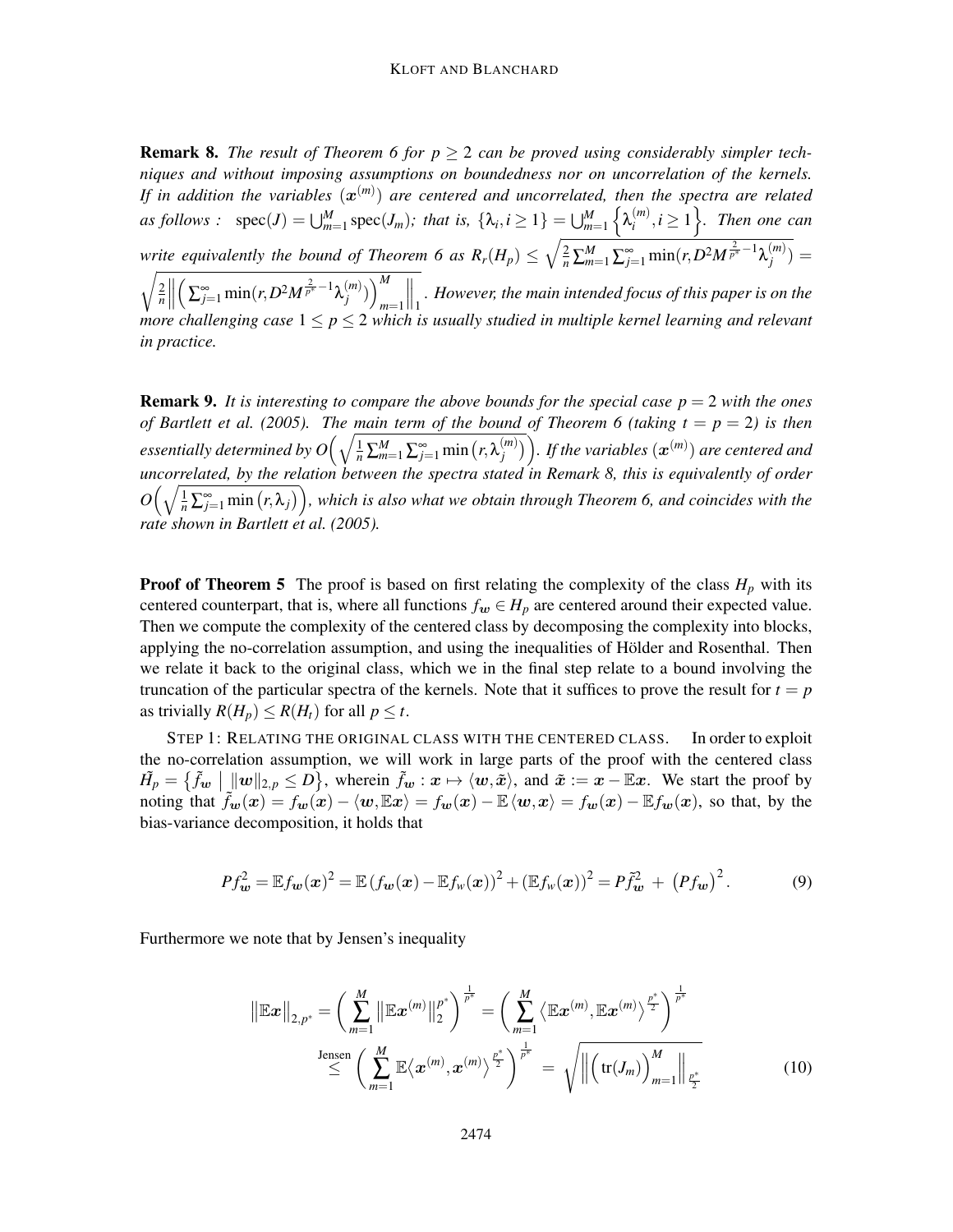so that we can express the complexity of the centered class in terms of the uncentered one as follows:

$$
R_r(H_p) = \mathbb{E} \sup_{\substack{f_w \in H_p, \\Pf_w^2 \le r}} \langle w, \frac{1}{n} \sum_{i=1}^n \sigma_i x_i \rangle
$$
  

$$
\le \mathbb{E} \sup_{\substack{f_w \in H_p, \\Pf_w^2 \le r}} \langle w, \frac{1}{n} \sum_{i=1}^n \sigma_i \tilde{x}_i \rangle + \mathbb{E} \sup_{\substack{f_w \in H_p, \\Pf_w^2 \le r}} \langle w, \frac{1}{n} \sum_{i=1}^n \sigma_i \mathbb{E} x \rangle
$$

Concerning the first term of the above upper bound, using (9) we have  $P\tilde{f}_w^2 \leq P f_w^2$ , and thus

$$
\mathbb{E}\sup_{\substack{f_{\boldsymbol{w}}\in H_p,\\Pf_{\boldsymbol{w}}^2\leq r}}\big\langle \boldsymbol{w},\frac{1}{n}\sum_{i=1}^n\sigma_i\tilde{x}_i\big\rangle\leq \mathbb{E}\sup_{\substack{f_{\boldsymbol{w}}\in H_p,\\Pf_{\boldsymbol{w}}^2\leq r}}\big\langle \boldsymbol{w},\frac{1}{n}\sum_{i=1}^n\sigma_i\tilde{x}_i\big\rangle=R_r(\tilde{H}_p).
$$

Now to bound the second term, we write

$$
\mathbb{E} \sup_{\substack{f_w \in H_p, \\P f_w \le r}} \langle w, \frac{1}{n} \sum_{i=1}^n \sigma_i \mathbb{E} x \rangle = \mathbb{E} \left| \frac{1}{n} \sum_{i=1}^n \sigma_i \right| \sup_{\substack{f_w \in H_p, \\P f_w \le r}} \langle w, \mathbb{E} x \rangle \left( \mathbb{E} \left( \frac{1}{n} \sum_{i=1}^n \sigma_i \right)^2 \right)^{\frac{1}{2}}
$$
\n
$$
\le \sup_{\substack{f_w \in H_p, \\P f_w \le r}} \langle w, \mathbb{E} x \rangle \left( \mathbb{E} \left( \frac{1}{n} \sum_{i=1}^n \sigma_i \right)^2 \right)^{\frac{1}{2}}
$$
\n
$$
= \sqrt{n} \sup_{\substack{f_w \in H_p, \\P f_w \le r}} \langle w, \mathbb{E} x \rangle.
$$

Now observe finally that we have

$$
\left\langle\bm{w},\mathbb{E}\bm{x}\right\rangle\overset{\text{Hölder}}{\leq} \left\|\bm{w}\right\|_{2,p}\left\|\mathbb{E}\bm{x}\right\|_{2,p^*}\overset{(10)}{\leq} \left\|\bm{w}\right\|_{2,p}\sqrt{\left\|\left(\text{tr}(J_m)\right)_{m=1}^M\right\|_{\frac{p^*}{2}}}
$$

as well as

$$
\langle \boldsymbol{w}, \mathbb{E} \boldsymbol{x} \rangle = \mathbb{E} f_{\boldsymbol{w}}(\boldsymbol{x}) \leq \sqrt{P f_{\boldsymbol{w}}^2}.
$$

We finally obtain, putting together the steps above,

$$
R_r(H_p) \le R_r(\tilde{H}_p) + n^{-\frac{1}{2}} \min\left(\sqrt{r}, D\sqrt{\left\|\left(\text{tr}(J_m)\right)_{m=1}^M\right\|_{\frac{p^*}{2}}}\right) \tag{11}
$$

This shows that we at the expense of the additional summand on the right hand side we can work with the centered class instead of the uncentered one.

STEP 2: BOUNDING THE COMPLEXITY OF THE CENTERED CLASS. Since the (centered) covariance operator  $\mathbb{E} \tilde{\bm{x}}^{(m)} \otimes \tilde{\bm{x}}^{(m)}$  is also a self-adjoint Hilbert-Schmidt operator on  $\mathcal{H}_m$ , there exists an eigendecomposition

$$
\mathbb{E}\tilde{\boldsymbol{x}}^{(m)}\otimes\tilde{\boldsymbol{x}}^{(m)}=\sum_{j=1}^{\infty}\tilde{\lambda}_j^{(m)}\tilde{\boldsymbol{u}}_j^{(m)}\otimes\tilde{\boldsymbol{u}}_j^{(m)},
$$
\n(12)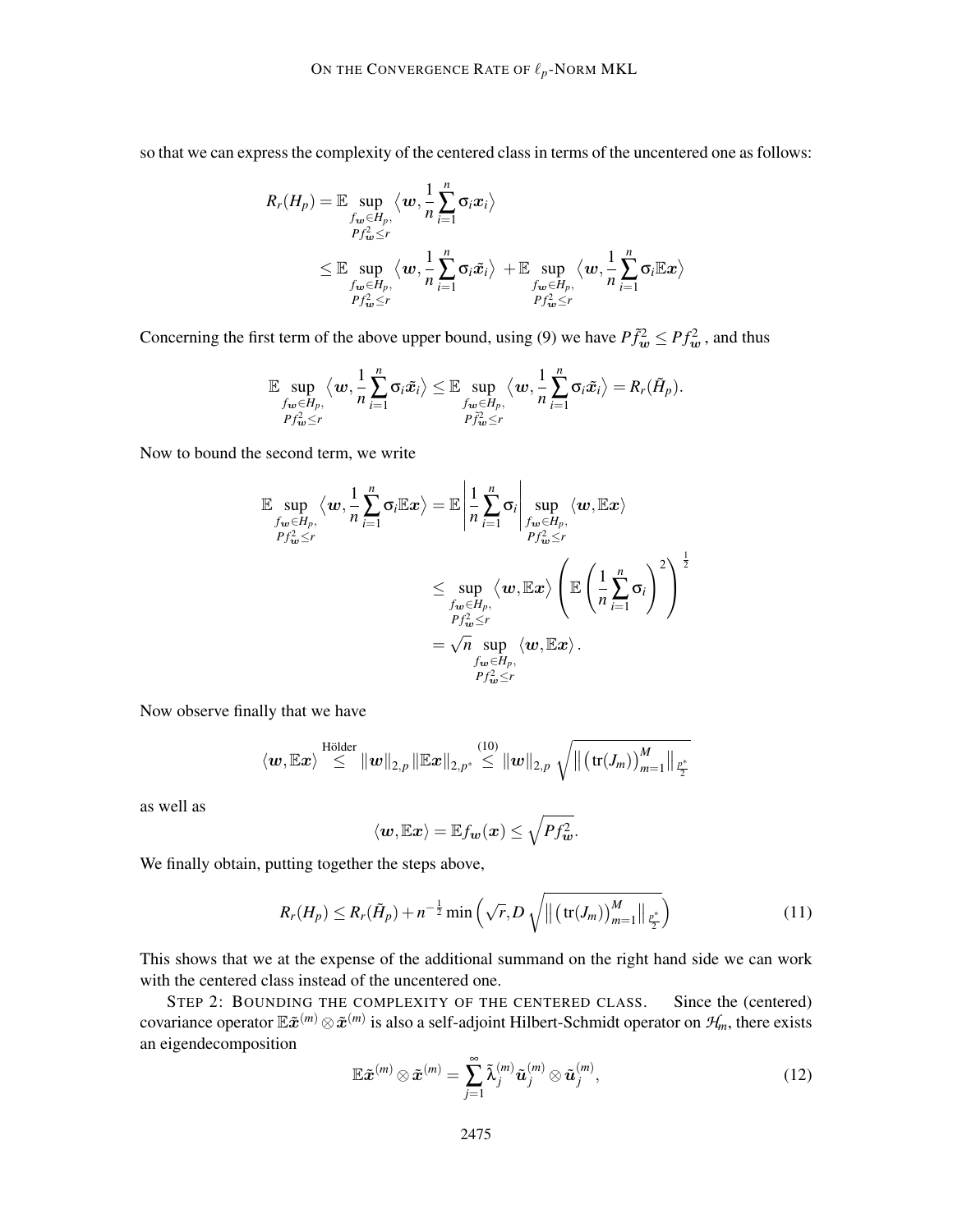wherein  $(\tilde{u}_i^{(m)})$  $\mathcal{F}_{j}^{(m)}$ )<sub>*j*≥1</sub> is an orthogonal basis of  $\mathcal{H}_{m}$ . Furthermore, the no-correlation assumption (A) entails  $\mathbb{E} \tilde{\boldsymbol{x}}^{(l)} \otimes \tilde{\boldsymbol{x}}^{(m)} = \mathbf{0}$  for all  $l \neq m$ . As a consequence,

$$
P\tilde{f}_{\boldsymbol{w}}^2 = \mathbb{E}(f_{\boldsymbol{w}}(\tilde{\boldsymbol{x}}))^2 = \mathbb{E}\Big(\sum_{m=1}^M \langle \boldsymbol{w}_m, \tilde{\boldsymbol{x}}^{(m)} \rangle \Big)^2 = \sum_{l,m=1}^M \langle \boldsymbol{w}_l, (\mathbb{E}\tilde{\boldsymbol{x}}^{(l)} \otimes \tilde{\boldsymbol{x}}^{(m)}) \boldsymbol{w}_m \rangle
$$
  
\n(A)  $c_{\delta} \sum_{m=1}^M \langle \boldsymbol{w}_m, (\mathbb{E}\tilde{\boldsymbol{x}}^{(m)} \otimes \tilde{\boldsymbol{x}}^{(m)}) \boldsymbol{w}_m \rangle = \sum_{m=1}^M \sum_{j=1}^\infty \tilde{\lambda}_j^{(m)} \langle \boldsymbol{w}_m, \tilde{\boldsymbol{u}}_j^{(m)} \rangle^2$  (13)

and, for all *j* and *m*,

$$
\mathbb{E}\Big\langle \frac{1}{n}\sum_{i=1}^{n} \sigma_{i}\tilde{\boldsymbol{x}}_{i}^{(m)}, \tilde{\boldsymbol{u}}_{j}^{(m)} \Big\rangle^{2} = \mathbb{E} \frac{1}{n^{2}} \sum_{i,l=1}^{n} \sigma_{i} \sigma_{l} \Big\langle \tilde{\boldsymbol{x}}_{i}^{(m)}, \tilde{\boldsymbol{u}}_{j}^{(m)} \Big\rangle \Big\langle \tilde{\boldsymbol{x}}_{l}^{(m)}, \tilde{\boldsymbol{u}}_{j}^{(m)} \Big\rangle \stackrel{\sigma \text{ i.i.d.}}{=} \mathbb{E} \frac{1}{n^{2}} \sum_{i=1}^{n} \Big\langle \tilde{\boldsymbol{x}}_{i}^{(m)}, \tilde{\boldsymbol{u}}_{j}^{(m)} \Big\rangle^{2} \n= \frac{1}{n} \Big\langle \tilde{\boldsymbol{u}}_{j}^{(m)}, \Big( \underbrace{\frac{1}{n} \sum_{i=1}^{n} \mathbb{E} \tilde{\boldsymbol{x}}_{i}^{(m)} \otimes \tilde{\boldsymbol{x}}_{i}^{(m)}}_{= \mathbb{E} \tilde{\boldsymbol{x}}^{(m)} \otimes \tilde{\boldsymbol{x}}^{(m)}} \Big) \tilde{\boldsymbol{u}}_{j}^{(m)} \Big\rangle = \frac{\tilde{\lambda}_{j}^{(m)}}{n}.
$$
\n(14)

Now, let  $h_1, \ldots, h_M$  be arbitrary nonnegative integers. We can express the local Rademacher complexity in terms of the eigendecomposition (12) as follows

$$
R_r(\tilde{H}_p) = \mathbb{E} \sup_{f_{\mathbf{w}} \in \tilde{H}_p : P_{f_{\mathbf{w}}^2 \le r}} \left\langle \mathbf{w}, \frac{1}{n} \sum_{i=1}^n \sigma_i \tilde{x}_i \right\rangle
$$
  
\n
$$
= \mathbb{E} \sup_{f_{\mathbf{w}} \in \tilde{H}_p : P_{f_{\mathbf{w}}^2 \le r}} \left\langle \mathbf{w}^{(m)} \right\rangle_{m=1}^M, \left\langle \frac{1}{n} \sum_{i=1}^n \sigma_i \tilde{x}_i^{(m)} \right\rangle_{m=1}^M \right\rangle
$$
  
\n
$$
= \mathbb{E} \sup_{f_{\mathbf{w}} \in \tilde{H}_p : P_{f_{\mathbf{w}}^2 \le r}} \left\langle \mathbf{w}, \left( \sum_{j=1}^\infty \left\langle \frac{1}{n} \sum_{i=1}^n \sigma_i \tilde{x}_i^{(m)}, \tilde{u}_j^{(m)} \right\rangle \tilde{u}_j^{(m)} \right\rangle_{m=1}^M \right\rangle
$$
  
\n
$$
\stackrel{\left(\frac{\mathbf{x}}{\sum_{i=1}^n} \sum_{j=1}^n \left\langle \tilde{u}_i^{(m)}, \left\langle \sum_{j=1}^n \left\langle \tilde{\lambda}_j^{(m)} \langle \mathbf{w}^{(m)}, \tilde{u}_j^{(m)} \right\rangle \tilde{u}_j^{(m)} \right\rangle_{m=1}^M \right\rangle}{\left\langle \sum_{j=1}^n \left\langle \tilde{\lambda}_j^{(m)} \right\rangle \tilde{u}_j^{(m)}, \tilde{u}_j^{(m)} \right\rangle \tilde{u}_j^{(m)} \right\rangle_{m=1}^M} \right\rangle}
$$
  
\n
$$
+ \mathbb{E} \sup_{f_{\mathbf{w}} \in \tilde{H}_p} \left\langle \mathbf{w}, \left( \sum_{j=h_m+1}^\infty \left\langle \frac{1}{n} \sum_{i=1}^n \sigma_i \tilde{x}_i^{(m)}, \tilde{u}_j^{(m)} \right\rangle \tilde{u}_j^{(m)} \right\rangle_{m=1}^M \right\rangle
$$
  
\nC-S., Jensen  
\n
$$
\le
$$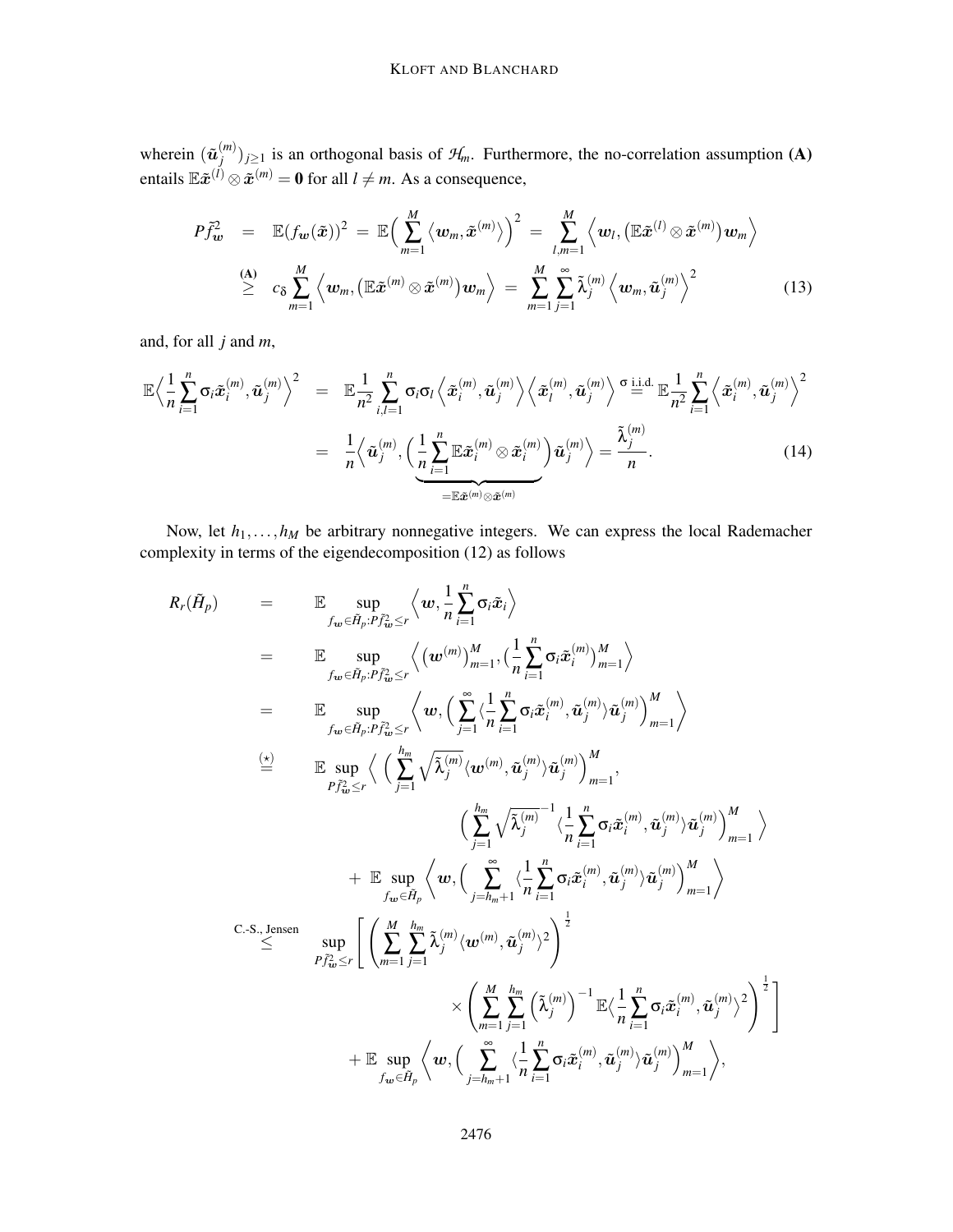where for  $(\star)$  we use the linearity of the scalar product, so that (13) and (14) yield

$$
R_r(\tilde{H}_p) \overset{(13),(14)}{\leq} \sqrt{\frac{rc_{\delta}^{-1}\sum_{m=1}^M h_m}{n}} + \mathbb{E}\sup_{f_{\boldsymbol{w}} \in \tilde{H}_p} \left\langle \boldsymbol{w}, \Big( \sum_{j=h_m+1}^{\infty} \langle \frac{1}{n} \sum_{i=1}^n \sigma_i \tilde{\boldsymbol{x}}_i^{(m)}, \tilde{\boldsymbol{u}}_j^{(m)} \rangle \tilde{\boldsymbol{u}}_j^{(m)} \Big) \right\rangle_{m=1}^M \right\rangle
$$
  
\nHölder  
\n
$$
\leq \sqrt{\frac{rc_{\delta}^{-1}\sum_{m=1}^M h_m}{n}} + D \mathbb{E} \left\| \Big( \sum_{j=h_m+1}^{\infty} \langle \frac{1}{n} \sum_{i=1}^n \sigma_i \tilde{\boldsymbol{x}}_i^{(m)}, \tilde{\boldsymbol{u}}_j^{(m)} \rangle \tilde{\boldsymbol{u}}_j^{(m)} \rangle \right)_{m=1}^M \right\|_{2,p^*}.
$$

STEP 3: KHINTCHINE-KAHANE'S AND ROSENTHAL'S INEQUALITIES. We can now use the Khintchine-Kahane (K.-K.) inequality (see Lemma 1 in Appendix B) to further bound the right term in the above expression as follows

$$
\begin{aligned} \mathbb{E}\bigg\|\Big(\sum_{j=h_m+1}^{\infty}\langle\frac{1}{n}\sum_{i=1}^{n}\sigma_i\tilde{\boldsymbol{x}}_i^{(m)},\tilde{\boldsymbol{u}}_j^{(m)}\rangle\tilde{\boldsymbol{u}}_j^{(m)}\Big)_{m=1}^M\bigg\|_{2,p^*} \\ & \qquad \leq \mathbb{E}\Big(\sum_{m=1}^M\mathbb{E}_{\boldsymbol{\sigma}}\bigg\|\sum_{j=h_m+1}^{\infty}\langle\frac{1}{n}\sum_{i=1}^{n}\sigma_i\tilde{\boldsymbol{x}}_i^{(m)},\tilde{\boldsymbol{u}}_j^{(m)}\rangle\tilde{\boldsymbol{u}}_j^{(m)}\bigg\|_{\mathcal{H}_m}^{p^*}\Big)^{\frac{1}{p^*}} \\ & \qquad \leq \sqrt{\frac{p^*}{n}}\,\mathbb{E}\Big(\sum_{m=1}^M\Big(\sum_{j=h_m+1}^{\infty}\sum_{n=1}^{\infty}\langle\tilde{\boldsymbol{x}}_i^{(m)},\tilde{\boldsymbol{u}}_j^{(m)}\rangle^2\Big)^{\frac{p^*}{2}}\Big)^{\frac{1}{p^*}} \\ & \qquad \leq \sqrt{\frac{p^*}{n}}\,\left(\sum_{m=1}^M\mathbb{E}\Big(\sum_{j=h_m+1}^{\infty}\sum_{n=1}^{\infty}\langle\tilde{\boldsymbol{x}}_i^{(m)},\tilde{\boldsymbol{u}}_j^{(m)}\rangle^2\Big)^{\frac{p^*}{2}}\right)^{\frac{1}{p^*}}, \end{aligned}
$$

Note that for  $p \ge 2$  it holds that  $p^*/2 \le 1$ , and thus it suffices to employ Jensen's inequality once again in order to move the expectation operator inside the inner term. In the general case we need a handle on the  $\frac{p^*}{2}$  $\frac{p}{2}$ -th moments and to this end employ Lemma 3 (Rosenthal + Young), which yields

$$
\begin{aligned} &\bigg(\sum_{m=1}^{M}\mathbb{E}\Big(\sum_{j=h_m+1}^{\infty}\frac{1}{n}\sum_{i=1}^{n}\langle \tilde{\boldsymbol{x}}_i^{(m)},\tilde{\boldsymbol{u}}_j^{(m)}\rangle^2\bigg)^{\frac{p^*}{2}}\bigg)^{\frac{1}{p^*}} \\ &\leq \Bigg(\sum_{m=1}^{R+Y}\left(e p^*\right)^{\frac{p^*}{2}}\left(\left(\frac{B}{n}\right)^{\frac{p^*}{2}}+\Big(\sum_{j=h_m+1}^{\infty}\frac{1}{n}\sum_{i=1}^{n}\mathbb{E}\langle \tilde{\boldsymbol{x}}_i^{(m)},\tilde{\boldsymbol{u}}_j^{(m)}\rangle^2\right)^{\frac{p^*}{2}}\Bigg)\Bigg)^{\frac{1}{p^*}} \\ &\leq \sqrt{e p^*\Bigg(\frac{BM^{\frac{2}{p^*}}}{n}+\Bigg(\sum_{m=1}^{M}\Big(\sum_{j=h_m+1}^{\infty}\tilde{\lambda}_j^{(m)}\Big)^{\frac{p^*}{2}}\Bigg)^{\frac{2}{p^*}}\Bigg)} \\ &=\sqrt{e p^*\Bigg(\frac{BM^{\frac{2}{p^*}}}{n}+\bigg\|\bigg(\sum_{j=h_m+1}^{\infty}\tilde{\lambda}_j^{(m)}\bigg)^{M}\bigg|_{m=1}^{\frac{2}{p^*}}\Bigg)} \\ &\leq \sqrt{e p^*\Bigg(\frac{BM^{\frac{2}{p^*}}}{n}+\bigg\|\bigg(\sum_{j=h_m+1}^{\infty}\tilde{\lambda}_j^{(m)}\bigg)^{M}\bigg|_{m=1}^{\frac{2}{p^*}}\Bigg) } \end{aligned}
$$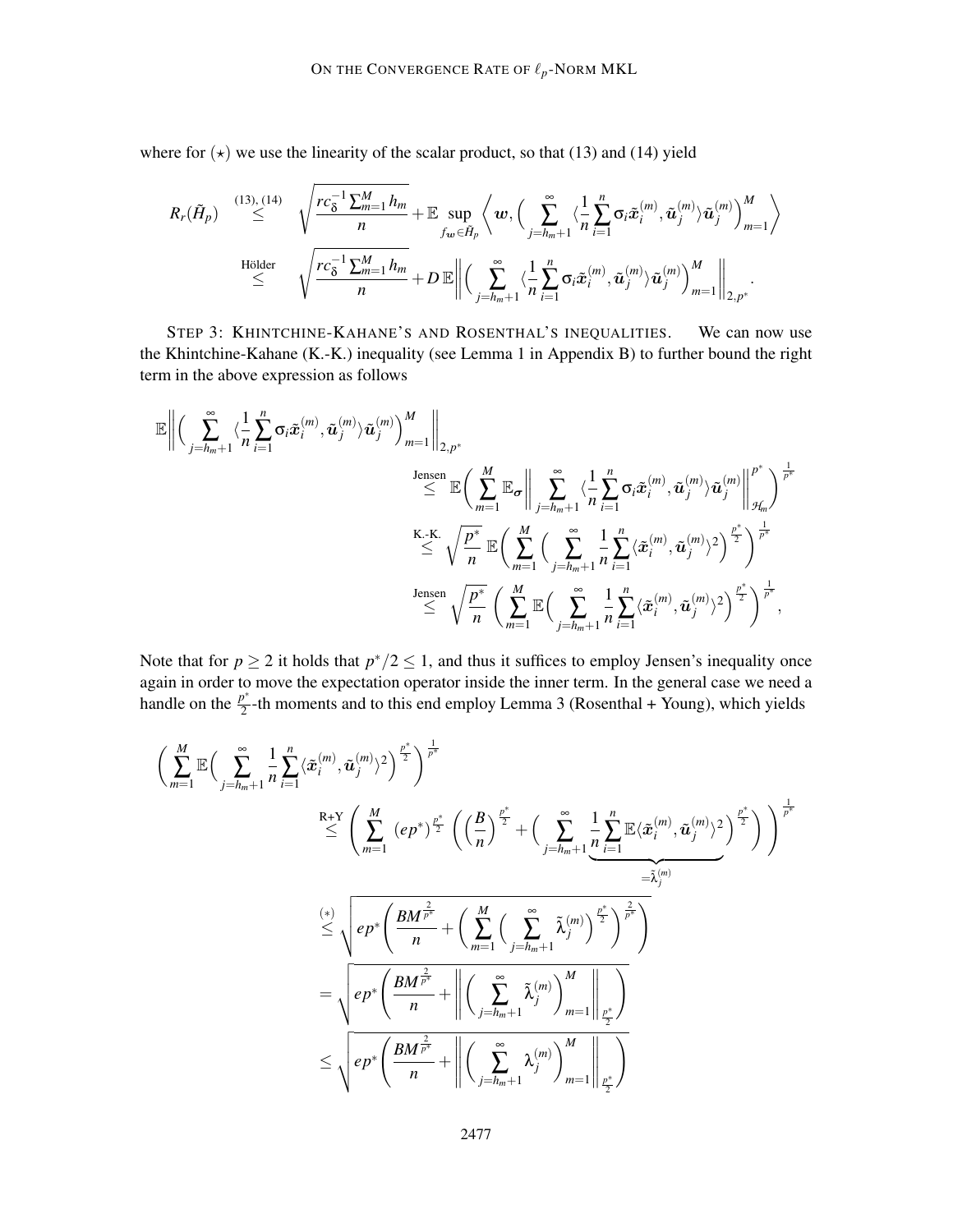where for (\*) we used the subadditivity of <sup>*p*√⋅</sup> and in the last step we applied the Lidskii-Mirsky-Wielandt theorem which gives  $\forall j, m : \tilde{\lambda}_j^{(m)} \leq \lambda_j^{(m)}$  $j^{(m)}$ . Thus by the subadditivity of the root function

$$
R_{r}(\tilde{H}_{p}) \leq \sqrt{\frac{rc_{\delta}^{-1}\sum_{m=1}^{M}h_{m}}{n}} + D \sqrt{\frac{ep^{*2}}{n}\left(\frac{BM^{\frac{2}{p^{*}}}}{n} + \left\|\left(\sum_{j=h_{m}+1}^{\infty}\lambda_{j}^{(m)}\right)\right\|_{m=1}^{M}\right\|_{\frac{p^{*}}{2}}}}{\left\|\left(\sum_{j=h_{m}+1}^{\infty}\lambda_{j}^{(m)}\right)\right\|_{m=1}^{M}} + \sqrt{\frac{re_{\delta}^{-1}\sum_{m=1}^{M}h_{m}}{n}} + \sqrt{\frac{ep^{*2}D^{2}}{n}\left\|\left(\sum_{j=h_{m}+1}^{\infty}\lambda_{j}^{(m)}\right)\right\|_{m=1}^{M}} + \frac{\sqrt{Be}DM^{\frac{1}{p^{*}}}p^{*}}{n}}.
$$
 (15)

STEP 4: BOUNDING THE COMPLEXITY OF THE ORIGINAL CLASS. Now note that for all nonnegative integers *h<sup>m</sup>* we either have

$$
n^{-\frac{1}{2}}\min\left(\sqrt{rc_{\delta}^{-1}}, D\sqrt{\|\big(\text{tr}(J_m)\big)_{m=1}^M\|_{\frac{p^*}{2}}}\right) \leq \sqrt{\frac{ep^{*2}D^2}{n}\|\big(\sum_{j=h_m+1}^{\infty}\lambda_j^{(m)}\big)_{m=1}^M\|_{\frac{p^*}{2}}}
$$

(in case all *h<sup>m</sup>* are zero) or it holds

$$
n^{-\frac{1}{2}}\min\left(\sqrt{rc_{\delta}^{-1}}, D\sqrt{\left\|\left(\text{tr}(J_m)\right)_{m=1}^{M}\right\|_{\frac{p^*}{2}}}\right) \leq \sqrt{\frac{rc_{\delta}^{-1}\sum_{m=1}^{M}h_m}{n}}
$$

(in case that at least one  $h_m$  is nonzero) so that in any case we get

$$
n^{-\frac{1}{2}}\min\left(\sqrt{rc_{\delta}^{-1}}, D\sqrt{\left\|\left(\text{tr}(J_m)\right)_{m=1}^{M}\right\|_{\frac{p^*}{2}}}\right) \leq \sqrt{\frac{rc_{\delta}^{-1}\sum_{m=1}^{M}h_m}{n}} + \sqrt{\frac{ep^{*2}D^2}{n}\left\|\left(\sum_{j=h_m+1}^{\infty}\lambda_j^{(m)}\right)_{m=1}^{M}\right\|_{\frac{p^*}{2}}}.
$$
 (16)

Thus the following preliminary bound follows from (11) by (15) and (16):

$$
R_r(H_p) \leq \sqrt{\frac{4rc_{\delta}^{-1}\sum_{m=1}^{M}h_m}{n}} + \sqrt{\frac{4ep^{*2}D^2}{n}\left\|\left(\sum_{j=h_m+1}^{\infty}\lambda_j^{(m)}\right)_{m=1}^M\right\|_{\frac{p^*}{2}}} + \frac{\sqrt{Be}DM^{\frac{1}{p^*}}p^*}{n},\qquad(17)
$$

for all nonnegative integers  $h_m \geq 0$ . We could stop here as the above bound is already the one that will be used in the subsequent section for the computation of the excess loss bounds. However, we can work a little more on the form of the bound to gain more insight on its properties—we will show that it is related to the truncation of the spectra at the scale *r*.

STEP 5: RELATING THE BOUND TO THE TRUNCATION OF THE SPECTRA OF THE KERNELS. To this end, notice that for all nonnegative real numbers  $A_1$ ,  $A_2$  and any  $a_1$ ,  $a_2 \in \mathbb{R}^m_+$  it holds for all  $q \geq 1$ 

$$
\sqrt{A_1} + \sqrt{A_2} \le \sqrt{2(A_1 + A_2)} \tag{18}
$$

$$
\|\bm{a}_1\|_q + \|\bm{a}_2\|_q \leq 2^{1-\frac{1}{q}} \|\bm{a}_1 + \bm{a}_2\|_q \leq 2 \|\bm{a}_1 + \bm{a}_2\|_q
$$
\n(19)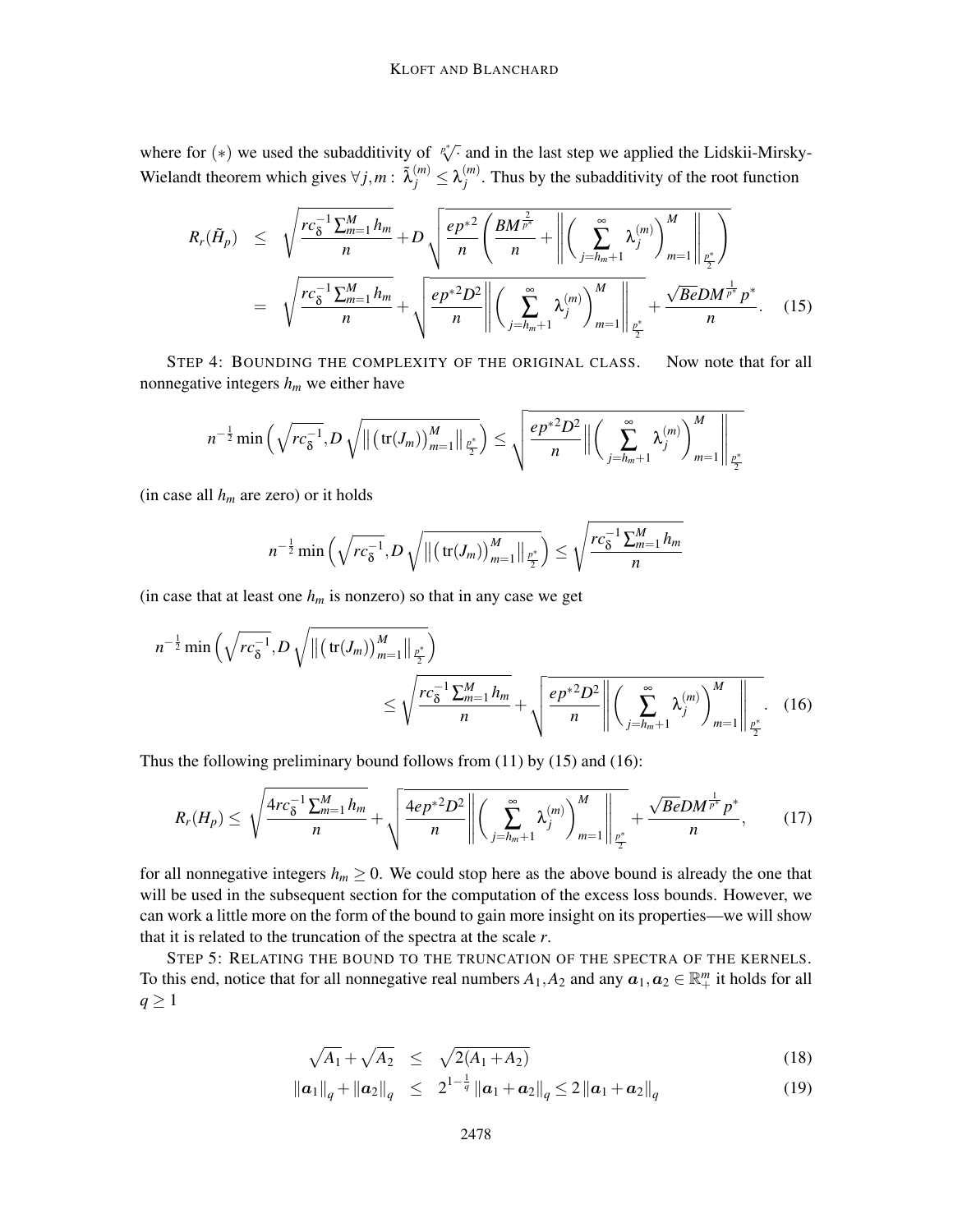(the first statement follows from the concavity of the square root function and the second one is proved in appendix B; see Lemma 17) and thus

$$
\begin{array}{lll}\nR_r(H_p) & & & & & \\
\stackrel{(18)}{\leq} & \sqrt{8\left(\frac{rc_0^{-1}\sum_{m=1}^M h_m}{n} + \frac{ep^{*2}D^2}{n}\right)\left(\sum_{j=h_m+1}^{\infty}\lambda_j^{(m)}\right)^M m=1\Big|\Big|\frac{1}{p^*}\Big|} + \frac{\sqrt{Be}DM^{\frac{1}{p^*}}p^*}{n} \\
& & & & & \\
\stackrel{\ell_1\text{-to-}\ell_{p^*}}{\leq} & \sqrt{\frac{8}{n}\left(rc_0^{-1}M^{1-\frac{2}{p^*}}\right\|(h_m)\big|_{m=1}^M\Big|\Big|\frac{1}{p^*} + ep^{*2}D^2\Big|\Big|\Big(\sum_{j=h_m+1}^{\infty}\lambda_j^{(m)}\Big)\Big|^M m=1\Big|\Big|\frac{1}{p^*}\Big|} + \frac{\sqrt{Be}DM^{\frac{1}{p^*}}p^*}{n} \\
& & & & & \\
\stackrel{(19)}{\leq} & \sqrt{\frac{16}{n}\Big|\Big|\Big(rc_0^{-1}M^{1-\frac{2}{p^*}}h_m+ep^{*2}D^2\sum_{j=h_m+1}^{\infty}\lambda_j^{(m)}\Big)\Big|^M m=1\Big|\Big|\frac{1}{p^*}\Big|} + \frac{\sqrt{Be}DM^{\frac{1}{p^*}}p^*}{n},\n\end{array}
$$

where to obtain the second inequality we applied that for all non-negative  $a \in \mathbb{R}^M$  and  $0 < q < p \le \infty$ it holds<sup>2</sup>

$$
(\ell_q \text{-to-}\ell_p \text{ conversion}) \quad \|\boldsymbol{a}\|_q = \langle \mathbf{1}, \boldsymbol{a}^q \rangle^{\frac{1}{q}} \stackrel{\text{Hölder}}{\leq} \left( \|\mathbf{1}\|_{(p/q)^*} \|\boldsymbol{a}^q\|_{p/q} \right)^{1/q} = M^{\frac{1}{q} - \frac{1}{p}} \|\boldsymbol{a}\|_p. \tag{20}
$$

Since the above holds for all nonnegative integers  $h_m$ , it follows

$$
R_r(H_p) \leq \sqrt{\frac{16}{n} \left\| \left( \min_{h_m \geq 0} rc_{\delta}^{-1} M^{1-\frac{2}{p^*}} h_m + ep^{*2} D^2 \sum_{j=h_m+1}^{\infty} \lambda_j^{(m)} \right)_{m=1}^M \right\|_{\frac{p^*}{2}}} + \frac{\sqrt{Be} DM^{\frac{1}{p^*}} p^*}{n}
$$
  
=  $\sqrt{\frac{16}{n} \left\| \left( \sum_{j=1}^{\infty} \min \left( rc_{\delta}^{-1} M^{1-\frac{2}{p^*}}, ep^{*2} D^2 \lambda_j^{(m)} \right) \right)_{m=1}^M \right\|_{\frac{p^*}{2}}} + \frac{\sqrt{Be} DM^{\frac{1}{p^*}} p^*}{n},$ 

which completes the proof of the theorem.

**Proof of Remark 7** To see that Remark 7 holds notice that  $R(H_1) \le R(H_p)$  for all  $p \ge 1$  and thus by choosing  $p = (\log(M))^*$  the above bound implies

 $\blacksquare$ 

 $\blacksquare$ 

$$
R_r(H_1) \leq \sqrt{\frac{16}{n} \left\| \left( \sum_{j=1}^{\infty} \min \left( r c_{\delta}^{-1} M^{1-\frac{2}{p^*}}, e p^{*2} D^2 \lambda_j^{(m)} \right) \right)_{m=1}^M \right\|_{\frac{p^*}{2}}} + \frac{\sqrt{Be} D M^{\frac{1}{p^*}} p^*}{n}
$$
  

$$
\leq \sqrt{\frac{16}{n} \left\| \left( \sum_{j=1}^{\infty} \min \left( r c_{\delta}^{-1} M, e p^{*2} M^{\frac{2}{p^*}} D^2 \lambda_j^{(m)} \right) \right)_{m=1}^M \right\|_{\infty}} + \frac{\sqrt{Be} D M^{\frac{1}{p^*}} p^*}{n}
$$
  

$$
= \sqrt{\frac{16}{n} \left\| \left( \sum_{j=1}^{\infty} \min \left( r c_{\delta}^{-1} M, e^3 D^2 (\log M)^2 \lambda_j^{(m)} \right) \right)_{m=1}^M \right\|_{\infty}} + \frac{\sqrt{Be} D M^{\frac{1}{p^*}} p^*}{n},
$$

which completes the proof.

<sup>2.</sup> We denote by  $a^q$  the vector with entries  $a_i^q$  and by 1 the vector with entries all 1.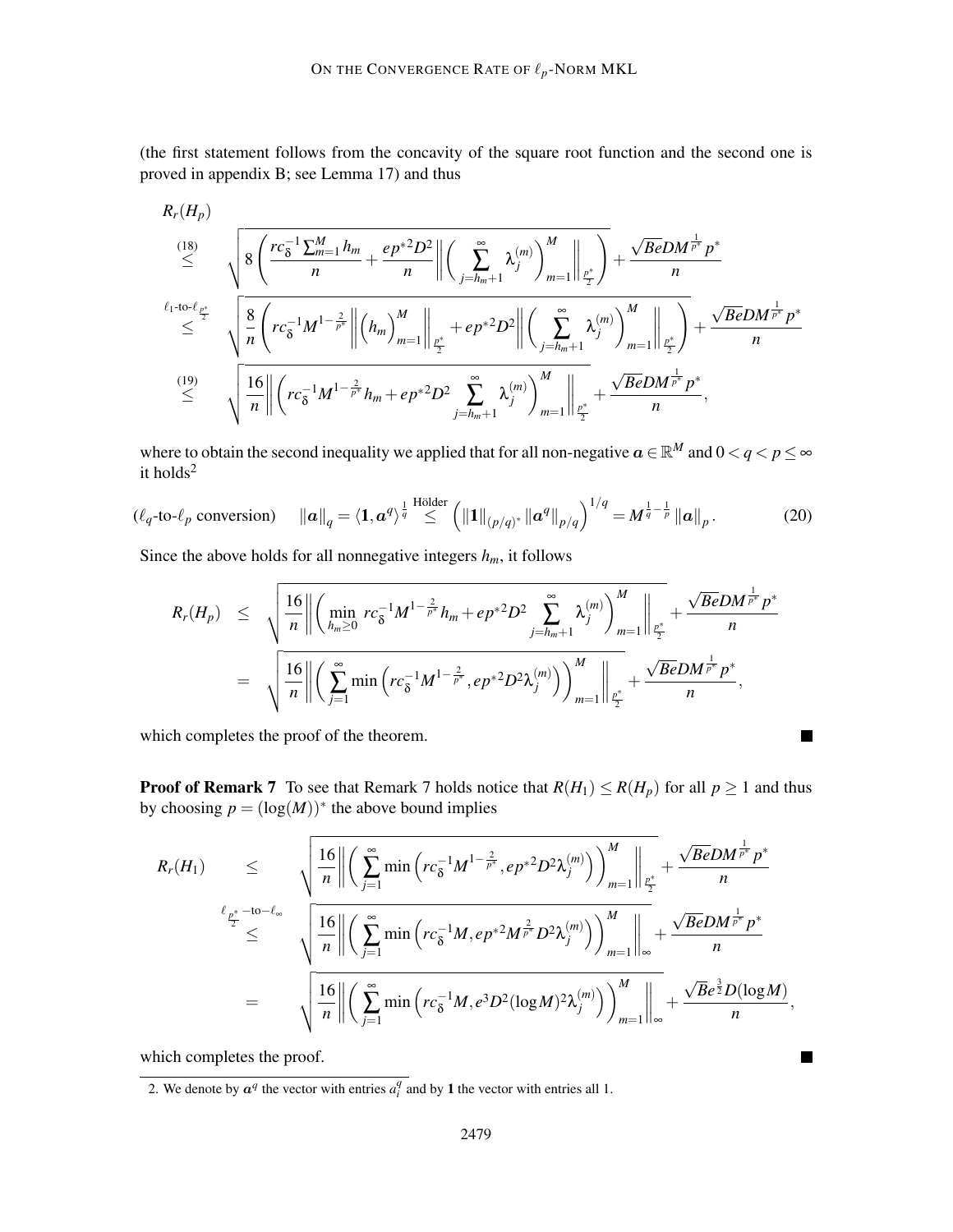### Proof of Theorem 6.

The eigendecomposition  $\mathbb{E} \bm{x} \otimes \bm{x} = \sum_{j=1}^{\infty} \lambda_j \bm{u}_j \otimes \bm{u}_j$  yields

$$
Pf_{\boldsymbol{w}}^2 = \mathbb{E}(f_{\boldsymbol{w}}(\boldsymbol{x}))^2 = \mathbb{E}\langle \boldsymbol{w}, \boldsymbol{x}\rangle^2 = \langle \boldsymbol{w}, (\mathbb{E}\boldsymbol{x}\otimes\boldsymbol{x})\boldsymbol{w}\rangle = \sum_{j=1}^{\infty} \lambda_j \langle \boldsymbol{w}, \boldsymbol{u}_j\rangle^2, \qquad (21)
$$

and, for all *j*

$$
\mathbb{E}\left\langle \frac{1}{n}\sum_{i=1}^{n}\sigma_{i}x_{i}, u_{j} \right\rangle^{2} = \mathbb{E}\frac{1}{n^{2}}\sum_{i,l=1}^{n}\sigma_{i}\sigma_{l}\left\langle x_{i}, u_{j} \right\rangle \left\langle x_{l}, u_{j} \right\rangle^{\sigma} \stackrel{\text{i.i.d.}}{=} \mathbb{E}\frac{1}{n^{2}}\sum_{i=1}^{n}\left\langle x_{i}, u_{j} \right\rangle^{2}
$$
\n
$$
= \frac{1}{n}\left\langle u_{j}, \left( \frac{1}{n}\sum_{i=1}^{n}\mathbb{E}x_{i} \otimes x_{i} \right)u_{j} \right\rangle = \frac{\lambda_{j}}{n}.
$$
\n(22)

Therefore, we can use, for any nonnegative integer *h*, the Cauchy-Schwarz inequality and a blockstructured version of Hölder's inequality (see Lemma 15) to bound the local Rademacher complexity as follows:

$$
R_r(H_p) = \mathbb{E} \sup_{f_{\mathbf{w}} \in H_p: P_{f_{\mathbf{w}}^2} \subseteq r} \langle \mathbf{w}, \frac{1}{n} \sum_{i=1}^n \sigma_i x_i \rangle
$$
  
\n
$$
= \mathbb{E} \sup_{f_{\mathbf{w}} \in H_p: P_{f_{\mathbf{w}}^2} \subseteq r} \langle \sum_{j=1}^h \sqrt{\lambda_j} \langle \mathbf{w}, \mathbf{u}_j \rangle \mathbf{u}_j, \sum_{j=1}^h \sqrt{\lambda_j}^{-1} \langle \frac{1}{n} \sum_{i=1}^n \sigma_i x_i, \mathbf{u}_j \rangle \mathbf{u}_j \rangle
$$
  
\n
$$
+ \langle \mathbf{w}, \sum_{j=h+1}^n \langle \frac{1}{n} \sum_{i=1}^n \sigma_i x_i, \mathbf{u}_j \rangle \mathbf{u}_j \rangle
$$
  
\nC-S., (21), (22)  
\n
$$
\leq \sqrt{\frac{rh}{n}} + \mathbb{E} \sup_{f_{\mathbf{w}} \in H_p} \langle \mathbf{w}, \sum_{j=h+1}^{\infty} \langle \frac{1}{n} \sum_{i=1}^n \sigma_i x_i, \mathbf{u}_j \rangle \mathbf{u}_j \rangle
$$
  
\nHölder  
\n
$$
\leq \sqrt{\frac{rh}{n}} + D \mathbb{E} \Big\| \sum_{j=h+1}^{\infty} \langle \frac{1}{n} \sum_{i=1}^n \sigma_i x_i, \mathbf{u}_j \rangle \mathbf{u}_j \Big\|_{2,p^*}
$$
  
\n
$$
\ell_{\frac{p^*}{2}} \leq \sqrt{\frac{rh}{n}} + DM^{\frac{1}{p^*} - \frac{1}{2}} \mathbb{E} \Big\| \sum_{j=h+1}^{\infty} \langle \frac{1}{n} \sum_{i=1}^n \sigma_i x_i, \mathbf{u}_j \rangle \mathbf{u}_j \Big\|_{\mathcal{H}}
$$
  
\nJensen  
\n
$$
\leq \sqrt{\frac{rh}{n}} + DM^{\frac{1}{p^*} - \frac{1}{2}} \Big( \sum_{j=h+1}^{\infty} \mathbb{E} \langle \frac{1}{n} \sum_{i=1}^n \sigma_i x_i, \mathbf{u}_j \
$$

Since the above holds for all *h*, the result now follows from  $\sqrt{A} + \sqrt{B} \le \sqrt{2(A+B)}$  for all nonnegative real numbers *A*,*B* (which holds by the concavity of the square root function):

$$
R_r(H_p) \leq \sqrt{\frac{2}{n} \min_{0 \leq h \leq n} \left(r h + D^2 M^{\frac{2}{p^*}-1} \sum_{j=h+1}^{\infty} \lambda_j\right)} = \sqrt{\frac{2}{n} \sum_{j=1}^{\infty} \min(r, D^2 M^{\frac{2}{p^*}-1} \lambda_j)}.
$$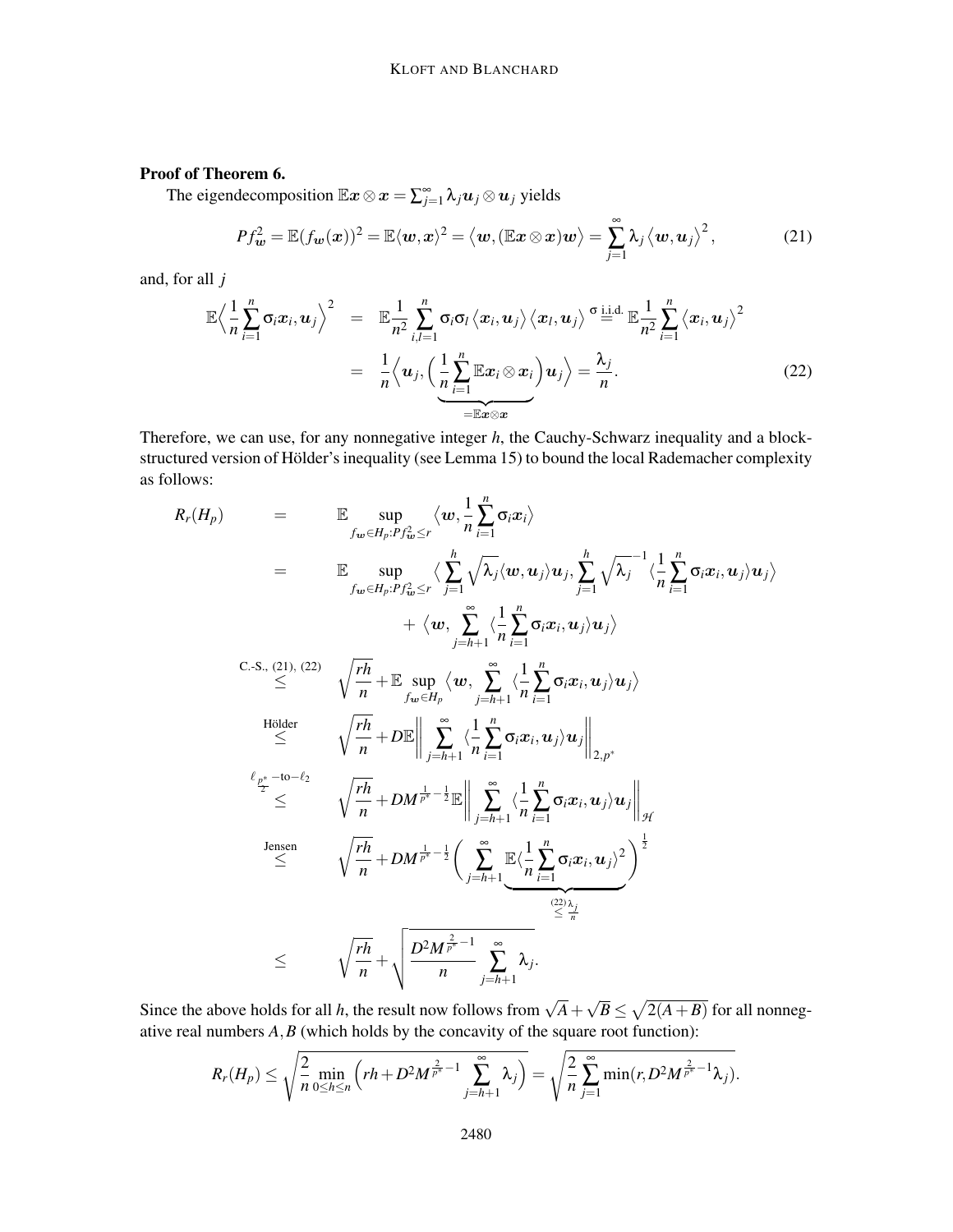# 4. Lower Bound

In this subsection we investigate the tightness of our bound on the local Rademacher complexity of  $H_p$ . To derive a lower bound we consider the particular case where variables  $x^{(1)},...,x^{(M)}$  are i.i.d. For example, this happens if the original input space *X* is  $\mathbb{R}^M$ , the original input variable *X*  $\in$  *X* has i.i.d. coordinates, and the kernels  $k_1, \ldots, k_M$  are identical and each act on a different coordinate of *X*.

**Lemma 10.** Assume that the variables  $x^{(1)},...,x^{(M)}$  are centered and identically independently *distributed. Then, the following lower bound holds for the local Rademacher complexity of H<sup>p</sup> for any*  $p \geq 1$ *:* 

$$
R_r(H_{p,D,M}) \geq R_{rM}(H_{1,DM^{1/p^*},1}).
$$

**Proof** First note that since the  $x^{(i)}$  are centered and uncorrelated, that

$$
Pf_{\boldsymbol{w}}^2 = \Big(\sum_{m=1}^M \big\langle \boldsymbol{w}_m, \boldsymbol{x}^{(m)} \big\rangle \Big)^2 = \sum_{m=1}^M \big\langle \boldsymbol{w}_m, \boldsymbol{x}^{(m)} \big\rangle^2.
$$

Now it follows

$$
R_r(H_{p,D,M}) = \mathbb{E} \sup_{\substack{w:\frac{Pf_w^2 \leq r}{\|w\|_{2,p} \leq D}}} \langle w, \frac{1}{n} \sum_{i=1}^n \sigma_i x_i \rangle
$$
  
\n
$$
= \mathbb{E} \sup_{\substack{w:\sum_{m=1}^M \langle w^{(m)}, x^{(m)} \rangle^2 \leq r \\ \|w\|_{2,p} \leq D}} \langle w, \frac{1}{n} \sum_{i=1}^n \sigma_i x_i \rangle
$$
  
\n
$$
\geq \mathbb{E} \sup_{\substack{\forall m:\ \langle w^{(m)}, x^{(m)} \rangle^2 \leq r/M \\ \|w^{(m)}\|_{2,p} \leq D}} \langle w, \frac{1}{n} \sum_{i=1}^n \sigma_i x_i \rangle
$$
  
\n
$$
w: \lim_{\|w^{(1)}\| = \dots = \|w^{(M)}\|}
$$
  
\n
$$
= \mathbb{E} \sup_{\substack{\forall m:\ \langle w^{(m)}, x^{(m)} \rangle^2 \leq r/M \\ w: \ \forall m:\ \|w^{(m)}\|_2 \leq DM^{-\frac{1}{p}}}} \sum_{i=1}^M \langle w^{(m)}, \frac{1}{n} \sum_{i=1}^n \sigma_i x_i^{(m)} \rangle
$$
  
\n
$$
= \sum_{m=1}^M \mathbb{E} \sup_{\substack{w^{(m)}, w^{(m)} \rangle^2 \leq r/M \\ \|w^{(m)}\|_2 \leq DM^{-\frac{1}{p}}}} \langle w^{(m)}, \frac{1}{n} \sum_{i=1}^n \sigma_i x_i^{(m)} \rangle,
$$

,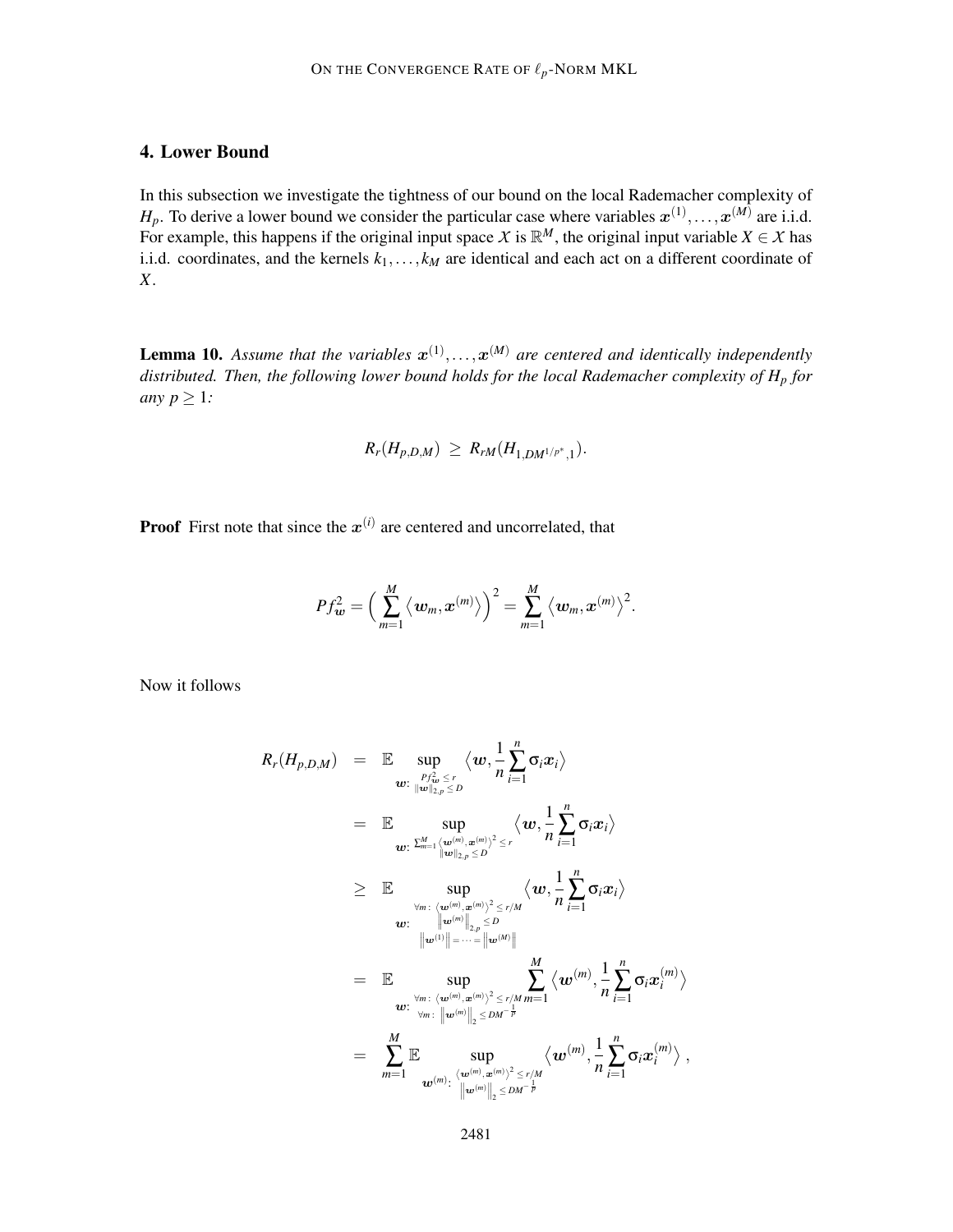so that we can use the i.i.d. assumption on  $x^{(m)}$  to equivalently rewrite the last term as follows:

$$
R_r(H_{p,D,M}) \overset{\mathbf{x}^{(m)} \text{ i.i.d.}}{\geq} \mathbb{E} \underset{\mathbf{w}^{(1)} \colon \langle \mathbf{w}^{(1)}, \mathbf{x}^{(1)} \rangle^2 \leq r/M}{\sup} \langle M\mathbf{w}^{(1)}, \frac{1}{n} \sum_{i=1}^n \sigma_i \mathbf{x}_i^{(1)} \rangle
$$
\n
$$
= \mathbb{E} \underset{\mathbf{w}^{(1)} \colon \langle M\mathbf{w}^{(1)}, \mathbf{x}^{(1)} \rangle^2 \leq rM}{\sup} \langle M\mathbf{w}^{(1)}, \frac{1}{n} \sum_{i=1}^n \sigma_i \mathbf{x}_i^{(1)} \rangle
$$
\n
$$
= \mathbb{E} \underset{\mathbf{w}^{(1)} \colon \langle \mathbf{w}^{(1)}, \mathbf{x}^{(1)} \rangle^2 \leq rM}{\sup} \langle \mathbf{w}^{(1)}, \frac{1}{n} \sum_{i=1}^n \sigma_i \mathbf{x}_i^{(1)} \rangle
$$
\n
$$
= \mathbb{E} \underset{\mathbf{w}^{(1)} \colon \langle \mathbf{w}^{(1)}, \mathbf{x}^{(1)} \rangle^2 \leq rM}{\sup} \langle \mathbf{w}^{(1)}, \frac{1}{n} \sum_{i=1}^n \sigma_i \mathbf{x}_i^{(1)} \rangle
$$
\n
$$
= \underset{\mathbf{w}^{(1)} \colon \langle \mathbf{w}^{(1)}, \mathbf{w}^{(1)} \rangle^2 \leq rM}{\sup} \langle \mathbf{w}^{(1)}, \frac{1}{n} \sum_{i=1}^n \sigma_i \mathbf{x}_i^{(1)} \rangle
$$

In Mendelson (2003) it was shown that there is an absolute constant *c* so that if  $\lambda^{(1)} \geq \frac{1}{n}$  $\frac{1}{n}$  then for all  $r \geq \frac{1}{n}$  $\frac{1}{n}$  it holds  $R_r(H_{1,1,1}) \ge \sqrt{\frac{c}{n} \sum_{j=1}^{\infty} \min(r, \lambda_j^{(1)})}$  $j_j^{(1)}$ ). Closer inspection of the proof reveals that more generally it holds  $R_r(H_{1,D,1}) \ge \sqrt{\frac{c}{n} \sum_{j=1}^{\infty} \min(r, D^2 \lambda_j^{(1)})}$  $\binom{1}{j}$  if  $\lambda_1^{(m)} \ge \frac{1}{nD^2}$  so that we can use that result together with the previous lemma to obtain:

Theorem 11 (Lower bound). *Assume that the kernels are centered and identically independently distributed. Then, the following lower bound holds for the local Rademacher complexity of Hp. There is an absolute constant c such that if*  $\lambda^{(1)} \geq \frac{1}{nD^2}$  *then for all*  $r \geq \frac{1}{n}$  $\frac{1}{n}$  *and*  $p \geq 1$ *,* 

$$
R_r(H_{p,D,M}) \ge \sqrt{\frac{c}{n} \sum_{j=1}^{\infty} \min(rM, D^2 M^{2/p^*} \lambda_j^{(1)})}.
$$
 (23)

We would like to compare the above lower bound with the upper bound of Theorem 5. To this end note that for centered identical independent kernels the upper bound reads

$$
R_r(H_p)\leq \sqrt{\frac{16}{n}\sum_{j=1}^\infty \min\left(rM,ceD^2p^{*2}M^{\frac{2}{p^*}}\lambda_j^{(1)}\right)}+\frac{\sqrt{Be}DM^{\frac{1}{p^*}}p^*}{n},
$$

which is of the order  $O(\sqrt{\sum_{j=1}^{\infty} \min (rM, D^2M^{\frac{2}{p^*}}\lambda_j^{(1)}}))$  $\binom{1}{j}$ ) and, disregarding the quickly converging term on the right hand side and absolute constants, again matches the upper bounds of the previous section. A similar comparison can be performed for the upper bound of Theorem 6: by Remark 8 the bound reads

$$
R_r(H_p) \leq \sqrt{\frac{2}{n} \left\| \left( \sum_{j=1}^{\infty} \min(r, D^2 M^{\frac{2}{p^*}-1} \lambda_j^{(m)}) \right)_{m=1}^M \right\|_1},
$$

which for i.i.d. kernels becomes  $\sqrt{2/n\sum_{j=1}^{\infty} \min (rM, D^2M^{\frac{2}{p^*}}\lambda_j^{(1)}}$  $j^{(1)}$  and thus, besides absolute constants, matches the lower bound. This shows that the upper bounds of the previous section are tight.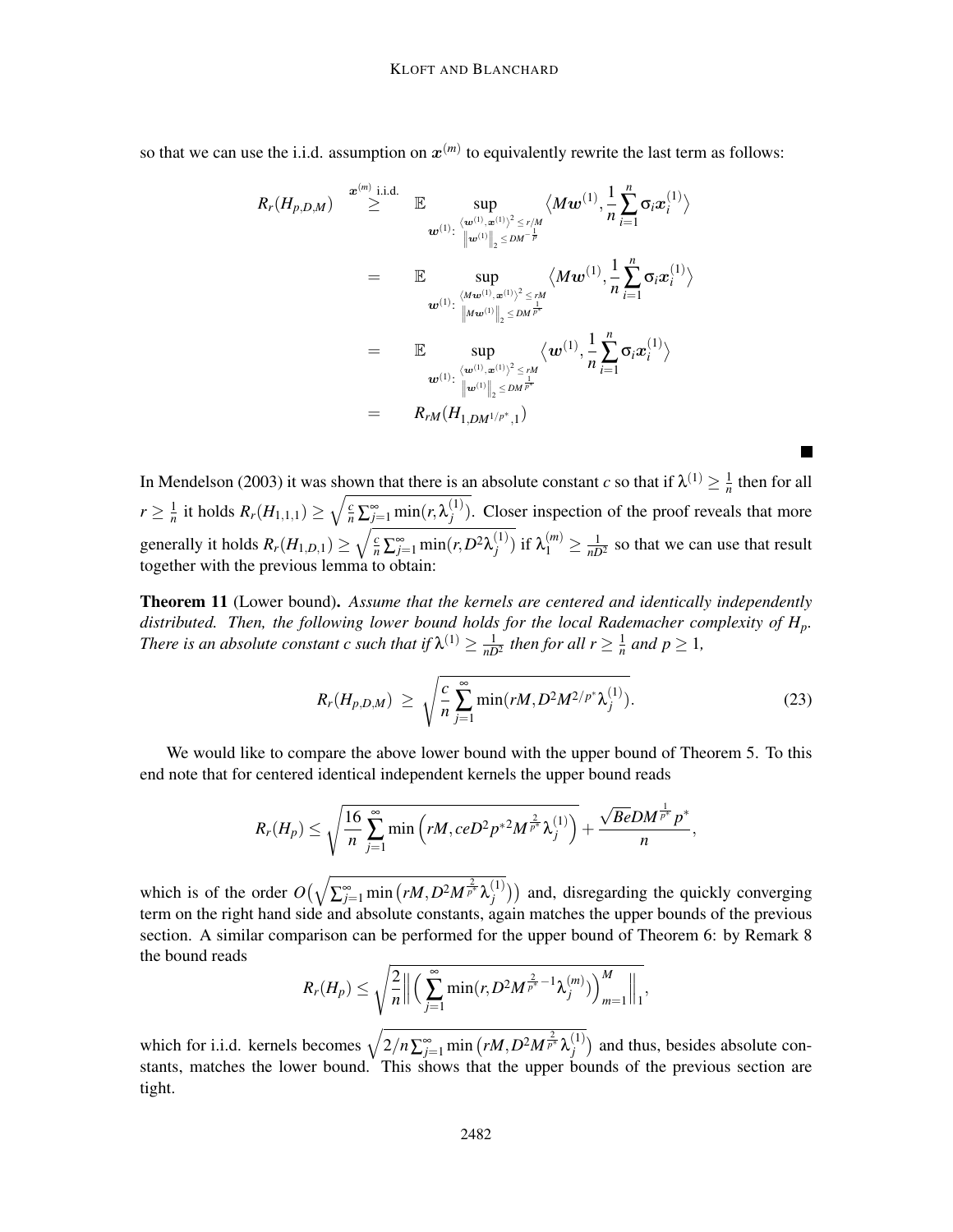### 5. Excess Risk Bounds

In this section we show an application of our results to prediction problems, such as classification or regression. To this aim, in addition to the data  $x_1, \ldots, x_n$  introduced earlier in this paper, let also a label sequence  $y_1, \ldots, y_n \subset [-1,1]$  be given that is i.i.d. generated from a probability distribution. The goal in statistical learning is to find a hypothesis  $f$  from a pregiven class  $\mathcal F$  that minimizes the expected loss  $\mathbb{E} l(f(x), y)$ , where  $l : \mathbb{R}^2 \mapsto [-1, 1]$  is a predefined loss function that encodes the objective of the given learning/prediction task at hand. For example, the hinge loss  $l(t, y) = \max(0, 1 - yt)$  and the squared loss  $l(t, y) = (t - y)^2$  are frequently used in classification and regression problems, respectively.

Since the distribution generating the example/label pairs is unknown, the optimal decision function

$$
f^* := \operatornamewithlimits{argmin}_{f \in \mathcal{F}} \mathbb{E}\, l(f(\boldsymbol{x}),y)
$$

can not be computed directly and a frequently used method consists of instead minimizing the *empirical* loss,

$$
\hat{f} := \underset{f \in \mathcal{F}}{\operatorname{argmin}} \frac{1}{n} \sum_{i=1}^n l(f(\boldsymbol{x}_i), y_i).
$$

In order to evaluate the performance of this so-called *empirical risk minimization* (ERM) algorithm we study the excess loss,

$$
P(l_{\hat{f}}-l_{f^*}) := \mathbb{E} l(\hat{f}(\bm{x}),y) - \mathbb{E} l(f^*(\bm{x}),y).
$$

In Bartlett et al. (2005) and Koltchinskii (2006) it was shown that the rate of convergence of the excess risk is basically determined by the fixed point of the local Rademacher complexity. For example, the following result is a slight modification of Corollary 5.3 in Bartlett et al. (2005) that is well-tailored to the class studied in this paper.<sup>3</sup>

**Lemma 12.** Let  $\mathcal F$  be an absolute convex class ranging in the interval  $[a,b]$  and let l be a Lipschitz *continuous loss with constant L. Assume there is a positive constant F such that*

$$
\forall f \in \mathcal{F}: P(f - f^*)^2 \leq FP(l_f - l_{f^*}).\tag{24}
$$

*Then, denoting by r*∗ *the fixed point of*

$$
2FLR_{\frac{r}{4L^2}}(\mathcal{F})
$$

*for all x* > 0 *with probability at least* 1−*e* −*x the excess loss can be bounded as*

$$
P(l_{\hat{f}} - l_{f^*}) \le 7\frac{r^*}{F} + \frac{(11L(b-a) + 27F)x}{n}.
$$

Note that condition (24) on the loss function is fulfilled, for example, when the kernel is uniformly bounded and the loss function is strongly convex and Lipschitz continuous on the domain considered (Bartlett et al., 2006). This includes, for example, the squared loss as defined above, the

<sup>3.</sup> We exploit the improved constants from Theorem 3.3 in Bartlett et al. (2005) because an absolute convex class is star-shaped. Compared to Corollary 5.3 in Bartlett et al. (2005) we also use a slightly more general function class ranging in [ $a$ , $b$ ] instead of the interval [−1,1]. This is also justified by Theorem 3.3.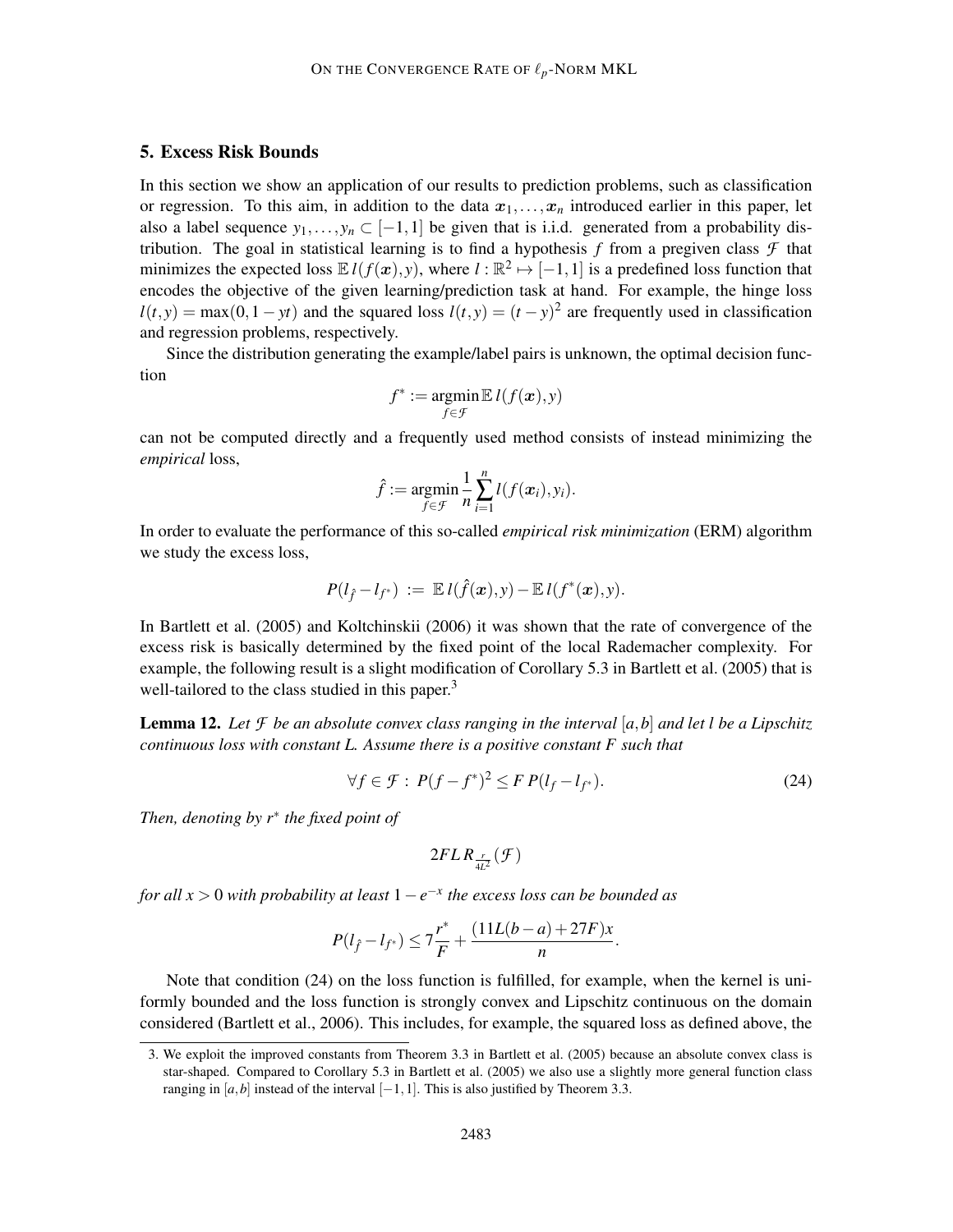logistic loss  $l(t, y) = \ln(1 + \exp(-yt))$ , and the exponential loss  $l(t, y) = \exp(-yt)$ . The case of the hinge loss (see definition above) is more delicate, since it is not a strongly convex loss function. In general, the hinge loss does not satisfy  $(24)$  on an arbitrary convex class  $\mathcal{F}$ ; for this reason, there is no direct, general "fast rate" excess loss analogue to the popular margin-radius bounds obtained through global Rademacher analysis. Nevertheless, local Rademacher complexity analysis can still be put to good use for algorithms based on the hinge loss. In fact, the hinge loss satisfies, under an additional "noise exponent condition" assumption, a restricted version of (24), namely, when *f* ∗ is taken equal to the Bayes classifier. This can be used to study theoretically the behavior of penalized ERM methods such as the support vector machine, and more precisely to obtain oracle-type inequalities (this roughly means that the penalized ERM can be shown to pick a correct trade-off of bias and estimation error, leading to fast convergence rates). In this sense, the local Rademacher complexity bound we have presented here can in principle be plugged in into the SVM analysis of Blanchard et al. (2008), directly replacing the local Rademacher analysis for a single kernel studied there under setting (S1); see also Steinwart and Christmann (2008, Chapter 8) for a comparable analysis. This more elaborate analysis does, however, not fall directly into the scope of the comparably simpler result of Lemma 12, which considers simple ERM over a fixed model, so that we refer the reader to the references cited above for more details.

Lemma 12 shows that in order to obtain an excess risk bound on the multi-kernel class  $H_p$  it suffices to compute the fixed point of our bound on the local Rademacher complexity presented in Section 3. To this end we show:

**Lemma 13.** Assume that  $||k||_{\infty} \leq B$  almost surely and assumption (A) holds; let  $p \in [1,2]$ . For the *fixed point r*∗ *of the local Rademacher complexity* 2*FLR <sup>r</sup>* 4*L* 2 (*Hp*) *it holds*

$$
r^* \leq \min_{0 \leq h_m \leq \infty} \frac{4c_{\delta}^{-1}F^2 \sum_{m=1}^M h_m}{n} + 8FL \sqrt{\frac{ep^{*2}D^2}{n} \left\| \left( \sum_{j=h_m+1}^{\infty} \lambda_j^{(m)} \right)_{m=1}^M \right\|_{\frac{p^*}{2}}} + \frac{4\sqrt{BeDFLM^{\frac{1}{p^*}}p^*}}{n}.
$$

**Proof** For this proof we make use of the bound (17) on the local Rademacher complexity. Defining

$$
a = \frac{4c_{\delta}^{-1}F^2 \sum_{m=1}^{M} h_m}{n} \text{ and } b = 4FL \sqrt{\frac{ep^{*2}D^2}{n} \left\| \left( \sum_{j=h_m+1}^{\infty} \lambda_j^{(m)} \right)_{m=1}^M \right\|_{\frac{p^*}{2}}} + \frac{2\sqrt{BeDFLM}^{\frac{1}{p^*}} p^*}{n},
$$

in order to find a fixed point of (17) we need to solve for  $r = \sqrt{ar} + b$ , which is equivalent to solving  $r^2 - (a+2b)r + b^2 = 0$  for a positive root. Denote this solution by  $r^*$ . It is then easy to see that  $r^* \ge a + 2b$ . Resubstituting the definitions of *a* and *b* yields the result. П

We now address the issue of computing actual rates of convergence of the fixed point *r* ∗ under the assumption of algebraically decreasing eigenvalues of the kernel matrices, this means, we assume  $\exists d_m: \lambda_j^{(m)} \leq d_m j^{-\alpha_m}$  for some  $\alpha_m > 1$ . This is a common assumption and, for example, met for finite rank kernels and convolution kernels (Williamson et al., 2001). Notice that this implies

$$
\sum_{j=h_m+1}^{\infty} \lambda_j^{(m)} \leq d_m \sum_{j=h_m+1}^{\infty} j^{-\alpha_m} \leq d_m \int_{h_m}^{\infty} x^{-\alpha_m} dx = d_m \Big[ \frac{1}{1-\alpha_m} x^{1-\alpha_m} \Big]_{h_m}^{\infty}
$$
\n
$$
= -\frac{d_m}{1-\alpha_m} h_m^{1-\alpha_m} . \tag{25}
$$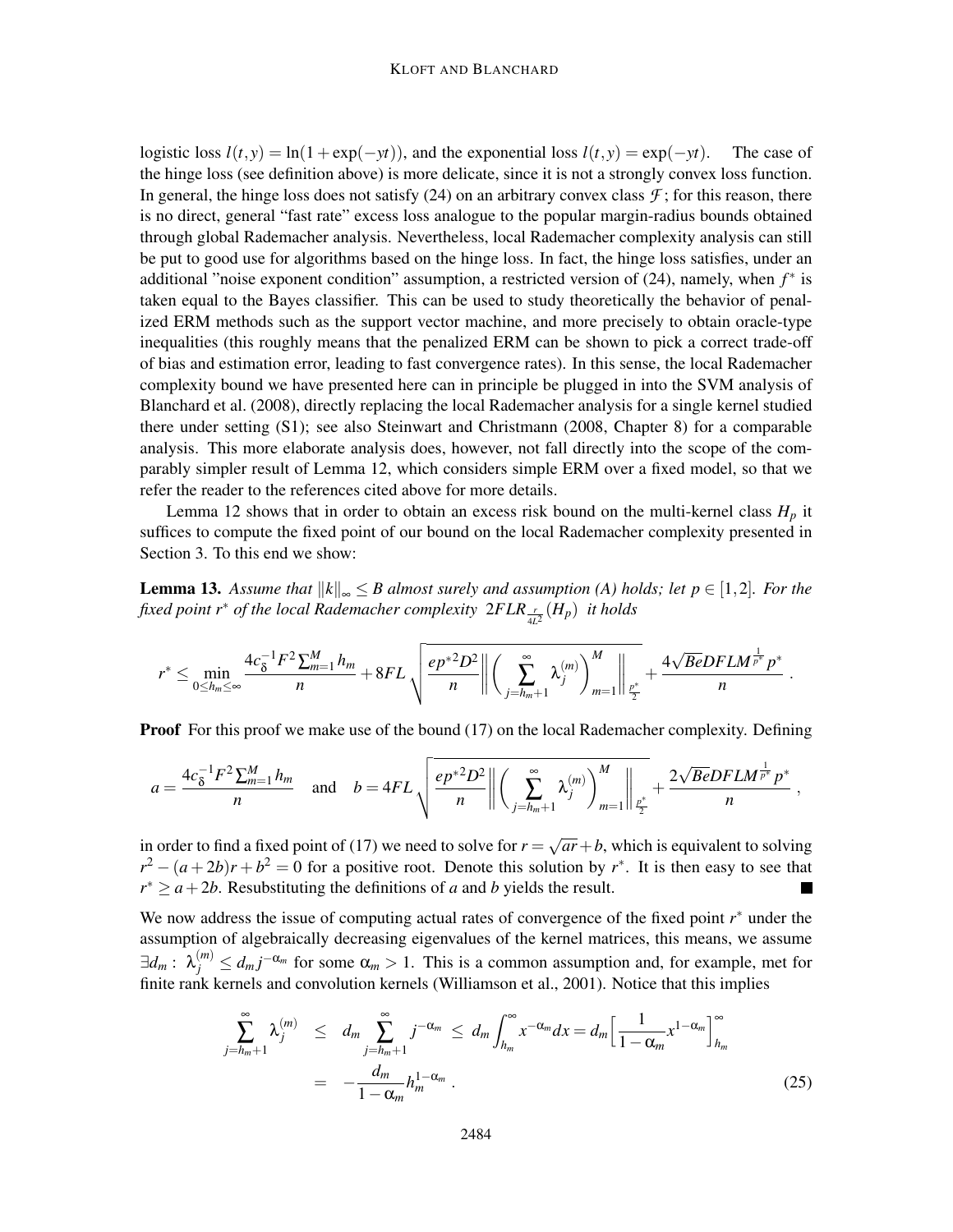To exploit the above fact, first note that by  $\ell_p$ -to- $\ell_q$  conversion

$$
\frac{4c_{\delta}^{-1}F^2\sum_{m=1}^Mh_m}{n} \leq 4F\sqrt{\frac{c_{\delta}^{-1}F^2M\sum_{m=1}^Mh_m^2}{n^2}} \leq 4F\sqrt{\frac{c_{\delta}^{-1}F^2M^{2-\frac{2}{p^*}}\left\|\left(h_m^2\right)\right\|_{m=1}^M\left\|_{2/p^*}}{n^2}}
$$

so that we can translate the result of the previous lemma by (18), (19), and (20) into

$$
r^* \leq \min_{0 \leq h_m \leq \infty} 8F \sqrt{\frac{1}{n} \left\| \left( \frac{c_8^{-1} F^2 M^{2 - \frac{2}{p^*}} h_m^2}{n} + 4ep^{*2} D^2 L^2 \sum_{j=h_m+1}^{\infty} \lambda_j^{(m)} \right)_{m=1}^M \right\|_{\frac{p^*}{2}}} + \frac{4\sqrt{BeDFLM^{\frac{1}{p^*}} p^*}}{n}.
$$
\n(26)

Inserting the result of (25) into the above bound and setting the derivative with respect to  $h_m$  to zero we find the optimal  $h_m$  as

$$
h_m = \left(4c_{\delta}d_mep^{*2}D^2F^{-2}L^2M^{\frac{2}{p^*}-2}n\right)^{\frac{1}{1+\alpha_m}}.
$$

Resubstituting the above into (26) we note that

$$
r^* = O\!\left(\sqrt{\left\|\left(n^{-\frac{2\alpha_m}{1+\alpha_m}}\right)_{m=1}^M\right\|_{\ell_2^*}}\right)
$$

so that we observe that the asymptotic rate of convergence in  $n$  is determined by the kernel with the smallest decreasing spectrum (i.e., smallest  $\alpha_m$ ). Denoting  $d_{\text{max}} := \max_{m=1,\dots,M} d_m$ ,  $\alpha_{\text{min}} :=$  $\min_{m=1,...,M} \alpha_m$ , and  $h_{\text{max}} := (4c_\delta d_{\text{max}} e p^{*2} D^2 F^{-2} L^2 M^{\frac{2}{p^*}-2} n)^{\frac{1}{1+\alpha_{\text{min}}}}$  we can upper-bound (26) by

$$
r^* \leq 8F \sqrt{\frac{3 - \alpha_{\min}}{1 - \alpha_{\min}}} c_{\delta}^{-1} F^2 M^2 h_{\max}^2 n^{-2} + \frac{4\sqrt{BeDFLM}^{\frac{1}{p^*}} p^*}{n}
$$
  
\n
$$
\leq 8\sqrt{\frac{3 - \alpha_{\min}}{1 - \alpha_{\min}}} c_{\delta}^{-1} F^2 M h_{\max} n^{-1} + \frac{4\sqrt{BeDFLM}^{\frac{1}{p^*}} p^*}{n}
$$
  
\n
$$
\leq 16\sqrt{e_{1 - \alpha_{\min}}^{\frac{3 - \alpha_{\min}}{1 - \alpha_{\min}}} c_{\delta}^{-1} (d_{\max} D^2 L^2 p^{*2})^{\frac{1}{1 + \alpha_{\min}}} F^{\frac{2\alpha_{\min}}{1 + \alpha_{\min}}} M^{1 + \frac{2}{1 + \alpha_{\min}}} (\frac{1}{p^*} - 1) n^{-\frac{\alpha_{\min}}{1 + \alpha_{\min}}} + \frac{4\sqrt{BeDFLM}^{\frac{1}{p^*}} p^*}{n}.
$$
\n(27)

We have thus proved the following theorem, which follows by the above inequality, Lemma 12, and the fact that our class  $H_p$  ranges in  $BDM^{\frac{1}{p^*}}$ .

**Theorem 14.** Assume that  $||k||_{\infty} \leq B$ , assumption (A) holds, and it  $\exists d_{\max} > 0$  and  $\alpha := \alpha_{\min} > 1$ such that for all  $m = 1, ..., M$  it holds  $\lambda_j^{(m)} \leq d_{\text{max}} j^{-\alpha}$ . Let l be a Lipschitz continuous loss with *constant L and assume there is a positive constant F such that*  $\forall f \in \mathcal{F}: P(f - f^*)^2 \leq F P(l_f - l_{f^*}).$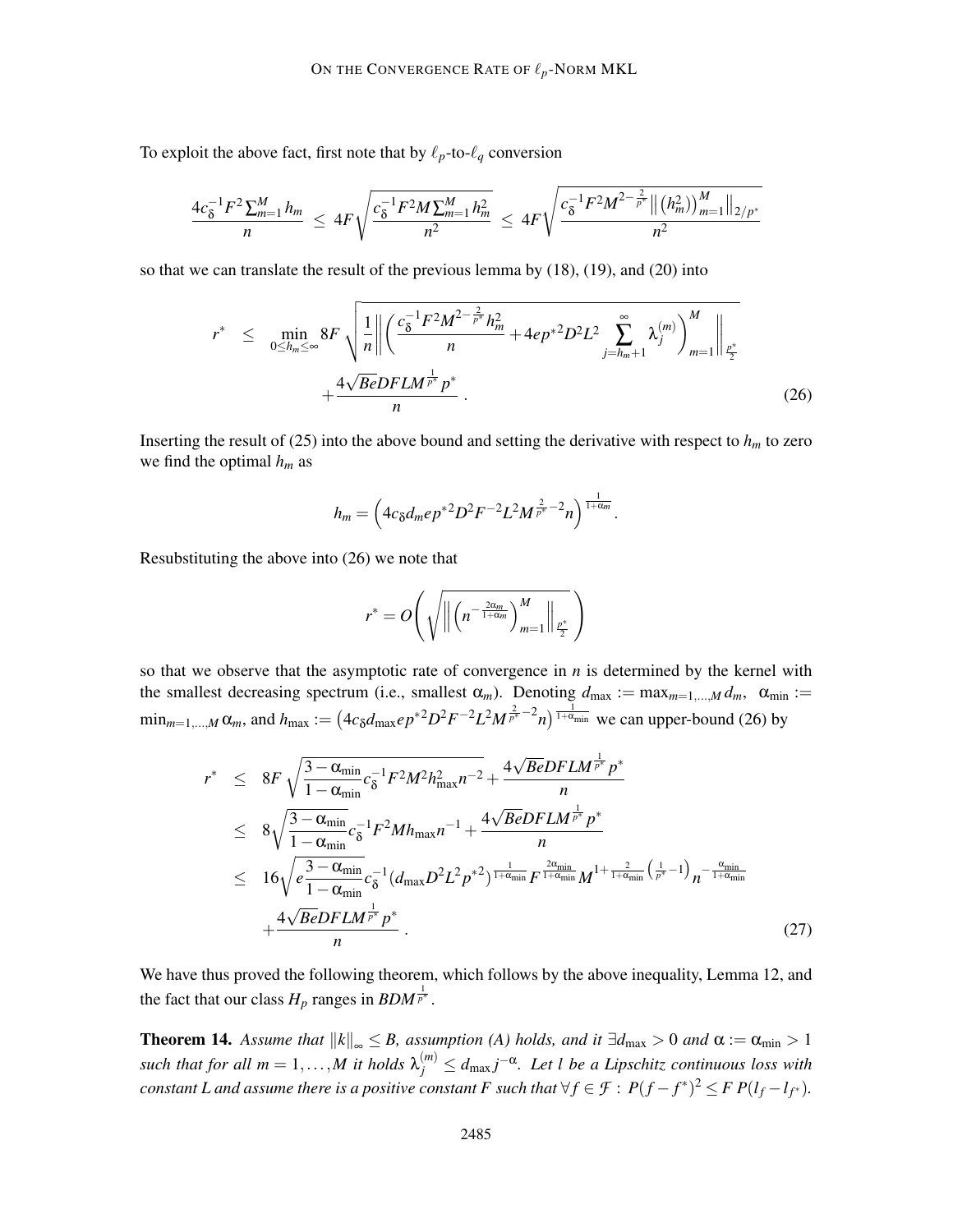*Then for all x* > 0 *with probability at least*  $1 - e^{-x}$  *the excess loss of the multi-kernel class*  $H_p$  *can be bounded for*  $p \in [1, \ldots, 2]$  *as* 

$$
P(l_{\hat{f}} - l_{f^*}) \leq \min_{t \in [p,2]} 186 \sqrt{\frac{3-\alpha}{1-\alpha}} c_{\delta}^{\frac{1-\alpha}{1+\alpha}} (d_{\max} D^2 L^2 t^{*2})^{\frac{1}{1+\alpha}} F^{\frac{\alpha-1}{\alpha+1}} M^{1+\frac{2}{1+\alpha}} (\frac{1}{t^*} - 1)_{n^{-\frac{\alpha}{1+\alpha}}} + \frac{47\sqrt{BDLM^{\frac{1}{12}}} t^*}{n} + \frac{(22BDLM^{\frac{1}{12}} + 27F)x}{n}
$$

We see from the above bound that convergence can be almost as slow as  $O(p^*M^{\frac{1}{p^*}}n^{-\frac{1}{2}})$  (if at least one  $\alpha_m \approx 1$  is small and thus  $\alpha_{\min}$  is small) and almost as fast as  $O(n^{-1})$  (if  $\alpha_m$  is large for all *m* and thus  $\alpha_{\min}$  is large). For example, the latter is the case if all kernels have finite rank and also the convolution kernel is an example of this type.

Notice that we of course could repeat the above discussion to obtain excess risk bounds for the case  $p \ge 2$  as well, but since it is very questionable that this will lead to new insights, it is omitted for simplicity.

#### 6. Discussion

In this section we compare the obtained local Rademacher bound with the global one, discuss related work as well as the assumption (A), and give a practical application of the bounds by studying the appropriateness of small/large *p* in various learning scenarios.

#### 6.1 Global vs. Local Rademacher Bounds

In this section, we discuss the rates obtained from the bound in Theorem 14 for the excess risk and compare them to the rates obtained using the global Rademacher complexity bound of Corollary 4. To simplify somewhat the discussion, we assume that the eigenvalues satisfy  $\lambda_j^{(m)} \leq dj^{-\alpha}$  (with  $\alpha > 1$ ) for all *m* and concentrate on the rates obtained as a function of the parameters *n*,  $\alpha$ , *M*, *D* and  $p$ , while considering other parameters fixed and hiding them in a big-O notation. Using this simplification, the bound of Theorem 14 reads

$$
\forall t \in [p,2]: \quad P(l_f - l_{f^*}) = O\Big((t^*D)^{\frac{2}{1+\alpha}}M^{1+\frac{2}{1+\alpha}\left(\frac{1}{t^*}-1\right)}n^{-\frac{\alpha}{1+\alpha}}\Big) \tag{28}
$$

 $\left(\text{and } P(l_f - l_{f^*}) = O\left(\left(D \log M\right)^{\frac{2}{1+\alpha}} M^{\frac{\alpha-1}{\alpha+1}}\right) \text{ for } p = 1\right)$ . On the other hand, the global Rademacher complexity directly leads to a bound on the supremum of the centered empirical process indexed by *F* and thus also provides a bound on the excess risk (see, e.g., Bousquet et al., 2004). Therefore, using Corollary 4, wherein we upper bound the trace of each  $J_m$  by the constant *B* (and subsume it under the O-notation), we have a second bound on the excess risk of the form

$$
\forall t \in [p, 2]: \quad P(l_{\hat{f}} - l_{f^*}) = O(t^* D M^{\frac{1}{l^*}} n^{-\frac{1}{2}}).
$$
 (29)

First consider the case where  $p \geq (\log M)^*$ , that is, the best choice in (28) and (29) is  $t = p$ . Clearly, if we hold all other parameters fixed and let *n* grow to infinity, the rate obtained through the local Rademacher analysis is better since  $\alpha > 1$ . However, it is also of interest to consider what happens when the number of kernels *M* and the  $\ell_p$  ball radius *D* can grow with *n*. In general, we have a bound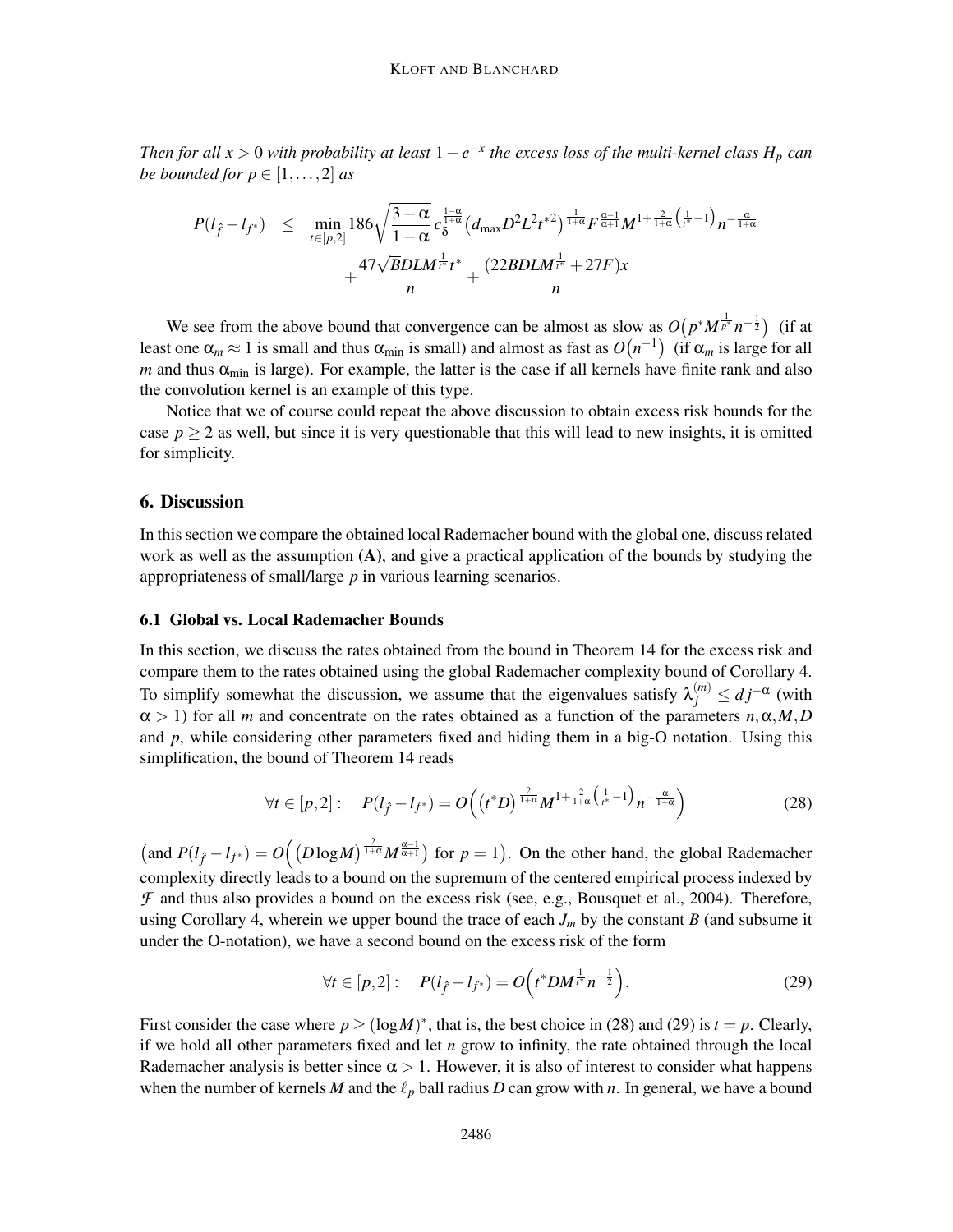on the excess risk given by the minimum of (28) and (29); a straightforward calculation shows that the local Rademacher analysis improves over the global one whenever

$$
\frac{M^{\frac{1}{p}}}{D}=O(\sqrt{n}).
$$

Interestingly, we note that this "phase transition" does not depend on  $\alpha$  (i.e., the "complexity" of the individual kernels), but only on *p*.

If  $p \leq (\log M)^*$ , the best choice in (28) and (29) is  $t = (\log M)^*$ . In this case taking the minimum of the two bounds reads

$$
\forall p \leq (\log M)^{*}: \quad P(l_{\hat{f}} - l_{f^{*}}) \leq O\Big(\min(D(\log M)n^{-\frac{1}{2}}, \big(D\log M\big)^{\frac{2}{1+\alpha}}M^{\frac{\alpha-1}{1+\alpha}}n^{-\frac{\alpha}{1+\alpha}})\Big),\tag{30}
$$

and the phase transition when the local Rademacher bound improves over the global one occurs for

$$
\frac{M}{D \log M} = O(\sqrt{n}).
$$

Finally, it is also interesting to observe the behavior of (28) and (29) as  $\alpha \to \infty$ . In this case, it means that only one eigenvalue is nonzero for each kernel, that is, each kernel space is one-dimensional. In other words, in this case we are in the case of "classical" aggregation of *M* basis functions, and the minimum of the two bounds reads

$$
\forall t \in [p, 2]: \quad P(l_{\hat{f}} - l_{f^*}) \le O\Big(\min(Mn^{-1}, t^*DM^{\frac{1}{k^*}}n^{-\frac{1}{2}}\Big). \tag{31}
$$

In this configuration, observe that the local Rademacher bound is *O*(*M*/*n*) and does not depend on *D*, nor *p*, any longer; in fact, it is the same bound that one would obtain for the empirical risk minimization over the space of all linear combinations of the *M* base functions, without any restriction on the norm of the coefficients—the  $\ell_p$ -norm constraint becomes void. The global Rademacher bound on the other hand, still depends crucially on the  $\ell_p$  norm constraint. This situation is to be compared to the sharp analysis of the optimal convergence rate of convex aggregation of *M* functions obtained by Tsybakov (2003) in the framework of squared error loss regression, which are shown to be

$$
O\left(\min\left(\frac{M}{n},\sqrt{\frac{1}{n}\log\left(\frac{M}{\sqrt{n}}\right)}\right)\right).
$$

This corresponds to the setting studied here with  $D = 1$ ,  $p = 1$  and  $\alpha \rightarrow \infty$ , and we see that the bound (30) recovers (up to log factors) in this case this sharp bound and the related phase transition phenomenon.

#### 6.2 Discussion of Related Work

We recently learned about independent, closely related work by Suzuki (2011), which has been developed in parallel to ours. The setup considered there somewhat differs from ours: first of all, it is required that the Bayes hypothesis is contained in the class  $w^* \in H$  (which is not required in the present work); second, the conditional distribution is assumed to be expressible in terms of the Bayes hypothesis. Similar assumptions are also required in Bach (2008) in the context of sparse recovery. Finally, the analysis there is carried out for the squared loss only, while ours holds more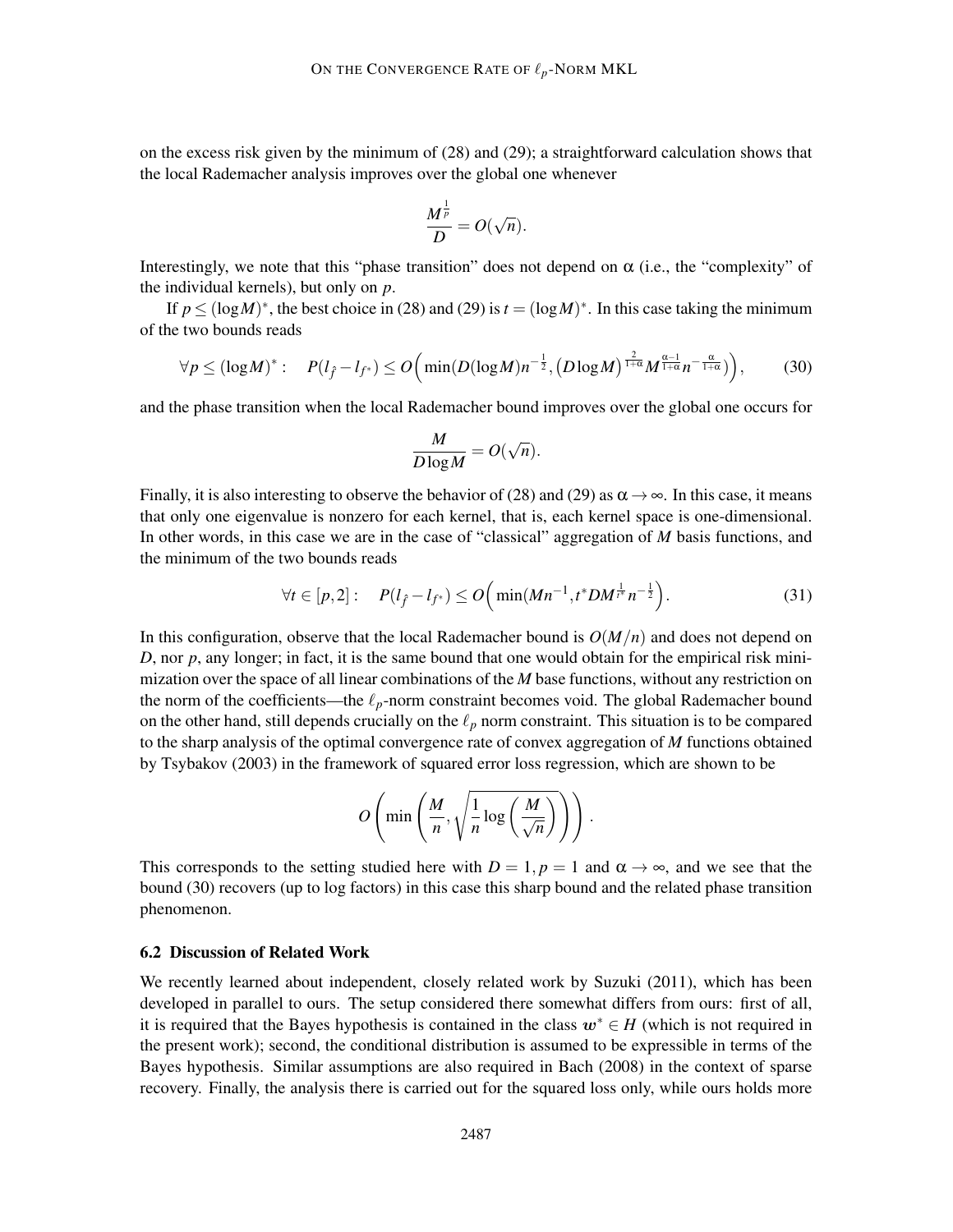generally for, for example, strongly convex Lipschitz losses. However, a similarity to our setup is that an algebraic decay of the eigenvalues of the kernel matrices is assumed for the computation of the excess risk bounds and that a so-called incoherence assumption is imposed on the kernels, which is similar to our Assumption (A). Also, we do not spell out the whole analysis for inhomogeneous eigenvalue decays as Suzuki (2011) does—nevertheless, our analysis can be easily adapted to this case at the expense of longer, less-readable bounds.

We now compare the excess risk bounds of Suzuki (2011) for the case of homogeneous eigenvalue decays, that is,

$$
P(l_{\hat{f}}-l_{f^*})=O\Big(\big(D\big)^{\frac{2}{1+\alpha}}M^{1+\frac{2}{1+\alpha}\big(\frac{1}{p^*}-1\big)}n^{-\frac{\alpha}{1+\alpha}}\Big),
$$

to the ones shown in this paper, that is,  $(28)$ —we thereby disregard constants and the  $O(n^{-1})$  terms. Roughly speaking, the proof idea in Suzuki (2011) is to exploit existing bounds on the LRC of single-kernel learning (Steinwart and Christmann, 2008) by combining Talagrand's inequality (Talagrand, 1995) and the peeling technique (van de Geer, 2000). This way the Khintchine-Kahane, which introduces a factor of  $(p^*)^{\frac{2}{1+\alpha}}$  into our bounds, is avoided.

We observe that, importantly, both bounds have the same dependency in *D*, *M*, and *n*, although being derived by a completely different technique. Regarding the dependency in *p*, we observe that our bound involves a factor of  $(t^*)^{\frac{2}{1+\alpha}}$  (for some  $t \in [p,2]$  that is not present in the bound of Suzuki (2011). However, it can be easily shown that this factor is never of higher order than log(*M*) and thus can be neglected:

- 1. If  $p \leq (\log(M))^*$ , then  $t = \log(M)$  is optimal in our bound so that the term  $(t^*)^{\frac{2}{1+\alpha}}$  becomes  $(\log(M))^{\frac{2}{1+\alpha}}$ .
- 2. If  $p \ge (\log(M))^*$ , then  $p^* \le \log(M)$  so that the term  $(t^*)^{\frac{2}{1+\alpha}}$  is smaller equal than  $(\log(M))^{\frac{2}{1+\alpha}}$ .

We can thus conclude that, besides a logarithmic factor in *M* as well as constants and  $O(n^{-1})$  terms, our bound coincides with the rate shown in Suzuki (2011).

#### 6.3 Discussion of Assumption (A)

Assumption (A) is arguably quite a strong hypothesis for the validity of our results (needed for  $1 \leq p \leq 2$ ), which was not required for the global Rademacher bound. A similar assumption is also made in the recent works of Suzuki (2011) and Koltchinskii and Yuan (2010). In the latter paper, a related MKL algorithm using a mixture of an  $\ell_1$ -type penalty and an empirical  $\ell_2$  penalty is studied (this should not be confused with  $\ell_{p=1}$ -norm MKL, which does not involve an empirical penalty and which, for  $p = 1$ , is contained in the  $\ell_p$ -norm MKL methodology studied in this paper). Koltchinskii and Yuan (2010) derive bounds that depend on the "sparsity pattern" of the Bayes function, that is, how many coefficients  $w_m^*$  are non-zero, using an Restricted Isometry Property (RIP) assumption. If the kernel spaces are one-dimensional, in which case  $\ell_1$ -penalized MKL reduces qualitatively to standard lasso-type methods, this assumption is known to be necessary to grant the validity of bounds taking into account the sparsity pattern of the Bayes function.<sup>4</sup>

<sup>4.</sup> We also mention another work by Raskutti et al. (2010), investigating the same algorithm as Koltchinskii and Yuan (2010), but employing a somewhat more restrictive assumption on the uncorrelatedness of the kernels, which corresponds to taking  $c<sub>δ</sub> = 1$  in assumption (**A**).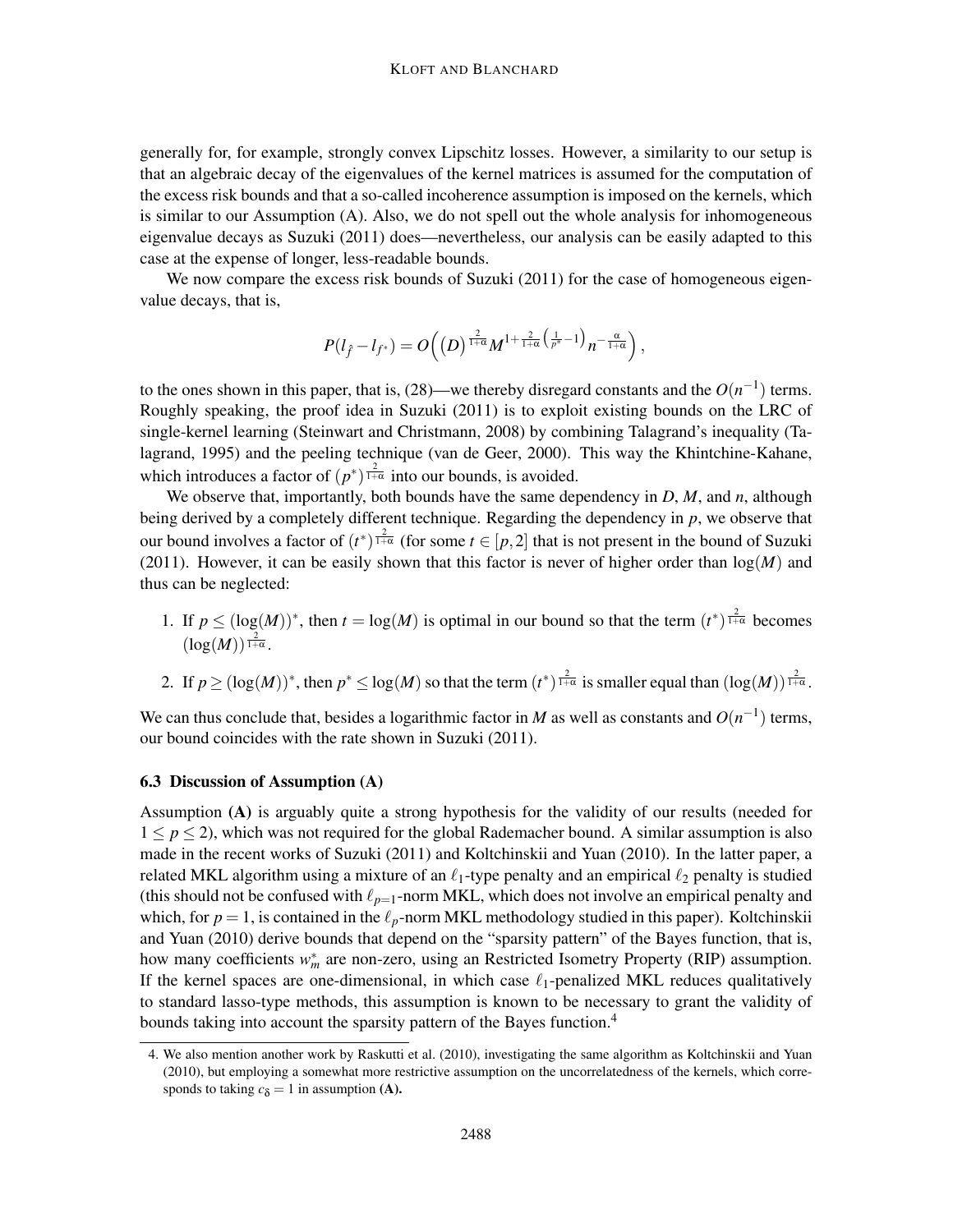In the present work, our analysis stays deliberately "agnostic" (or worst-case) with respect to the true sparsity pattern (in part because experimental evidence seems to point towards the fact that the Bayes function is not strongly sparse); correspondingly it could legitimately be hoped that the RIP condition, or Assumption (A), could be substantially relaxed. Considering again the special case of one-dimensional kernel spaces and the discussion about the qualitatively equivalent case  $\alpha \rightarrow \infty$  in the previous section, it can be seen that Assumption  $(A)$  is indeed unnecessary for bound (31) to hold, and more specifically for the rate of *M*/*n* obtained through local Rademacher analysis in this case. However, as we discussed, what happens in this specific case is that the local Rademacher analysis becomes oblivious to the  $\ell_p$ -norm constraint, and we are left with the standard parametric convergence rate in dimension  $M$ . In other words, with one-dimensional kernel spaces, the two constraints (on the  $L^2(P)$ -norm of the function and on the  $\ell_p$  block-norm of the coefficients) appearing in the definition of local Rademacher complexity are essentially not active simultaneously. Unfortunately, it is clear that this property is not true anymore for kernels of higher complexity (i.e., with a non-trivial decay rate of the eigenvalues). This is a specificity of the kernel setting as compared to combinations of a dictionary of *M* simple functions, and Assumption (A) was in effect used to "align" the two constraints. To sum up, Assumption (A) is used here for a different purpose from that of the RIP in sparsity analyses of  $\ell_1$  regularization methods; it is not clear to us at this point if this assumption is necessary or if uncorrelated variables  $x^{(m)}$  constitutes a "worst case" for our analysis. We did not suceed so far in relinquishing this assumption for  $p \leq 2$ , and this question remains open.

Besides the work of Suzuki (2011), there is, up to our knowledge, no previous existing analysis of the  $\ell_p$ -MKL setting for  $p > 1$ ; the recent works of Raskutti et al. (2010) and Koltchinskii and Yuan (2010) focus on the case  $p = 1$  and on the sparsity pattern of the Bayes function. A refined analysis of ℓ*p*-regularized methods in the case of combination of *M* basis functions was laid out by Koltchinskii (2009), also taking into account the possible soft sparsity pattern of the Bayes function. Extending the ideas underlying the latter analysis into the kernel setting is likely to open interesting developments.

#### 6.4 Analysis of the Impact of the Norm Parameter  $p$  on the Accuracy of  $\ell_p$ -norm MKL

As outlined in the introduction, there is empirical evidence that the performance of  $\ell_p$ -norm MKL crucially depends on the choice of the norm parameter  $p$  (cf. Figure 1 in the introduction). The aim of this section is to relate the theoretical analysis presented here to this empirically observed phenomenon. We believe that this phenomenon can be (at least partly) explained on base of our excess risk bound obtained in the last section. To this end we will analyze the dependency of the excess risk bounds on the chosen norm parameter *p*. We will show that the optimal *p* depends on the geometrical properties of the learning problem and that in general—depending on the true geometry—any *p* can be optimal. Since our excess risk bound is only formulated for  $p \le 2$ , we will limit the analysis to the range  $p \in [1,2]$ .

To start with, first note that the choice of *p* only affects the excess risk bound in the factor (cf. Theorem 14 and Equation (28))

$$
\mathsf{v}_t:=\min_{t\in[p,2]}\left(D_pt^*\right)^{\frac{2}{1+\alpha}}M^{1+\frac{2}{1+\alpha}\left(\frac{1}{t^*}-1\right)}.
$$

So we write the excess risk as  $P(l_{\hat{f}} - l_{f^*}) = O(v_t)$  and hide all variables and constants in the Onotation for the whole section (in particular the sample size *n* is considered a constant for the pur-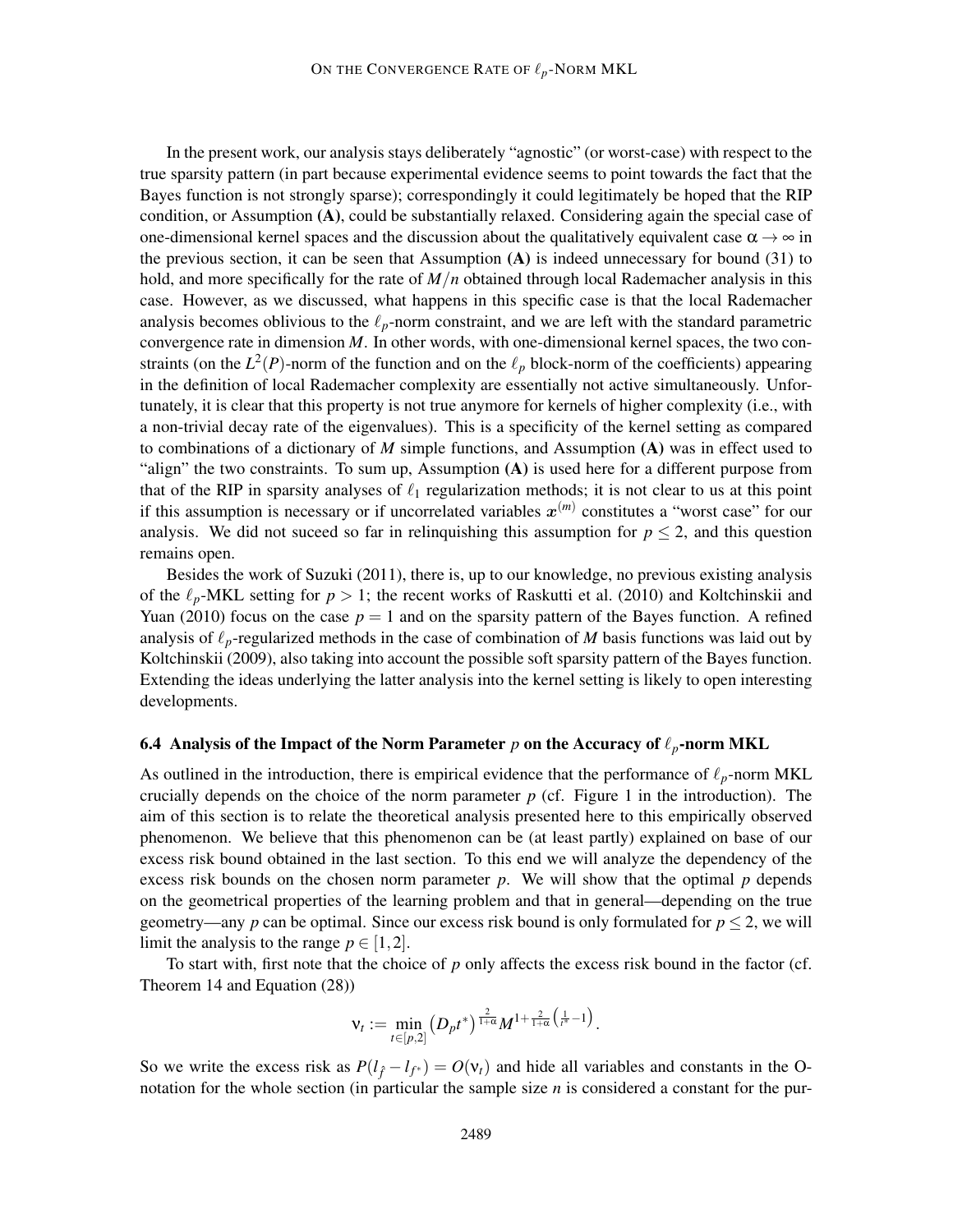

Figure 2: 2D-Illustration of the three learning scenarios analyzed in this section: LEFT: A soft sparse  $w^*$ ; CENTER: an intermediate non-sparse  $w^*$ ; RIGHT: an almost-uniformly non-sparse  $w^*$ . Each scenario has a Bayes hypothesis  $w^*$  with a different soft sparsity (parametrized by β). The colored lines show the smallest  $\ell_p$ -ball containing the Bayes hypothesis. We observe that the radii of the hypothesis classes depend on the sparsity of w∗ and the parameter *p*.

poses of the present discussion). It might surprise the reader that we consider the term in *D* in the bound although it seems from the bound that it does not depend on *p*. This stems from a subtle reason that we have ignored in this analysis so far: *D* is related to the approximation properties of the class, that is, its ability to attain the Bayes hypothesis. For a "fair" analysis we should take the approximation properties of the class into account.

To illustrate this, let us assume that the Bayes hypothesis belongs to the space *H* and can be represented by  $w^*$ ; assume further that the block components satisfy  $\|\mathbf{w}_m^*\|_2 = m^{-\beta}, m = 1, \ldots, M$ , where  $\beta \ge 0$  is a parameter parameterizing the "soft sparsity" of the components. For example, the cases  $\beta \in \{0.5, 1, 2\}$  are shown in Figure 2 for  $M = 2$  and assuming that each kernel has rank 1 (thus being isomorphic to  $\mathbb{R}$ ). If *n* is large, the best bias-complexity tradeoff for a fixed *p* will correspond to a vanishing bias, so that the best choice of *D* will be close to the minimal value such that  $w^* \in H_{p,D}$ , that is,  $D_p = ||w^*||_p$ . Plugging in this value for  $D_p$ , the bound factor  $v_p$  becomes

$$
\nu_p := \| \boldsymbol{w}^* \|_p^{\frac{2}{1+\alpha}} \min_{t \in [p,2]} t^{*\frac{2}{1+\alpha}} M^{1+\frac{2}{1+\alpha}\left(\frac{1}{t^*}-1\right)} . \tag{32}
$$

We can now plot the value  $v_p$  as a function of p for special choices of  $\alpha$ , M, and  $\beta$ . We realized this simulation for  $\alpha = 2$ ,  $M = 1000$ , and  $\beta \in \{0.5, 1, 2\}$ , which means we generated three learning scenarios with different levels of soft sparsity parametrized by β. The results are shown in Figure 3. Note that the soft sparsity of  $w^*$  is increased from the left hand to the right hand side. We observe that in the "soft sparsest" scenario ( $\beta = 2$ , shown on the left-hand side) the minimum is attained for a quite small  $p = 1.2$ , while for the intermediate case  $(\beta = 1)$ , shown at the center)  $p = 1.4$  is optimal, and finally in the uniformly non-sparse scenario ( $\beta = 2$ , shown on the right-hand side) the choice of  $p = 2$  is optimal (although even a higher p could be optimal, but our bound is only valid for  $p \in [1,2]$ ).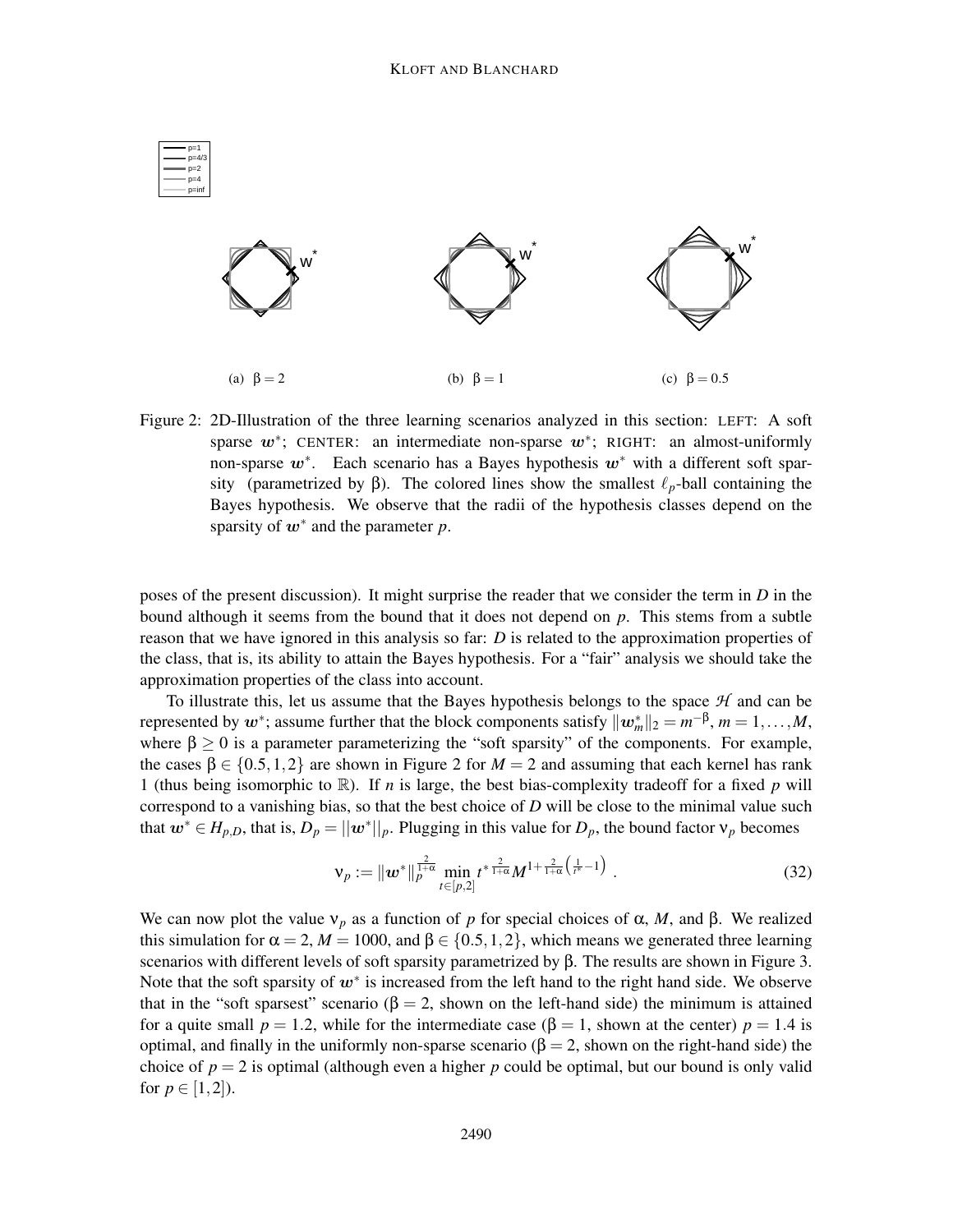

Figure 3: Results of the simulation for the three analyzed learning scenarios (which were illustrated in Figure 2). The value of the bound factor  $v_t$  is plotted as a function of  $p$ . The minimum is attained depending on the true soft sparsity of the Bayes hypothesis  $w^*$  (parametrized by  $β$ ).

This means that if the true Bayes hypothesis has an intermediately dense representation, our bound gives the strongest generalization guarantees to  $\ell_p$ -norm MKL using an intermediate choice of *p*. This is also intuitive: if the truth exhibits some soft sparsity but is not strongly sparse, we expect non-sparse MKL to perform better than strongly sparse MKL or the unweighted-sum kernel SVM.

#### 6.5 An Experiment on Synthetic Data

We now present a toy experiment that is meant to check the validity of the theory presented in the previous sections. To this end, we construct learning scenarios where we know the underlying ground truth (more precisely, the  $\ell_p$ -norm of the Bayes hypothesis) and check whether the parameter  $p$  that minimizes our bound coincides with the optimal  $p$  observed empirically, that is, when applying  $\ell_p$ -norm MKL to the training data. Our analysis is based on the proven synthetic data described in Kloft et al. (2011) and being available from  $http://mldata.org/repository/data/$ viewslug/mkl-toy/. For completeness, we summarize the experimental description and the empirical results here. Note that we have extended the analysis to the whole range  $p \in [1, \infty]$  (only  $p \in [1,2]$  was studied in Kloft et al., 2011).

#### 6.5.1 EXPERIMENTAL SETUP AND EMPIRICAL RESULTS

We construct six artificial data sets as described in Kloft et al. (2011), in which we vary the degree of sparsity of the true Bayes hypothesis  $w$ . For each data set, we generate an  $n = 50$ -element, balanced sample  $\mathcal{D} = \{(\mathbf{x}_i, y_i)\}_{i=1}^n$  from two  $d = 50$ -dimensional isotropic Gaussian distributions with equal covariance matrices  $C = I_{d \times d}$  and equal, but opposite, means  $\mu_{+} = \frac{\rho}{\|w\|}$  $\frac{\rho}{\|w\|_2}$  w and  $\mu$ <sub>−</sub> = − $\mu$ <sub>+</sub>. Figure 4 shows bar plots of the w of the various scenarios considered. The components  $w_i$  are binary valued; hence, the fraction of zero components, which we define by *sparsity*( $w$ ) := 1 –  $\frac{1}{d} \sum_{i=1}^{d} w_i$ , is a measure for the feature sparsity of the learning problem.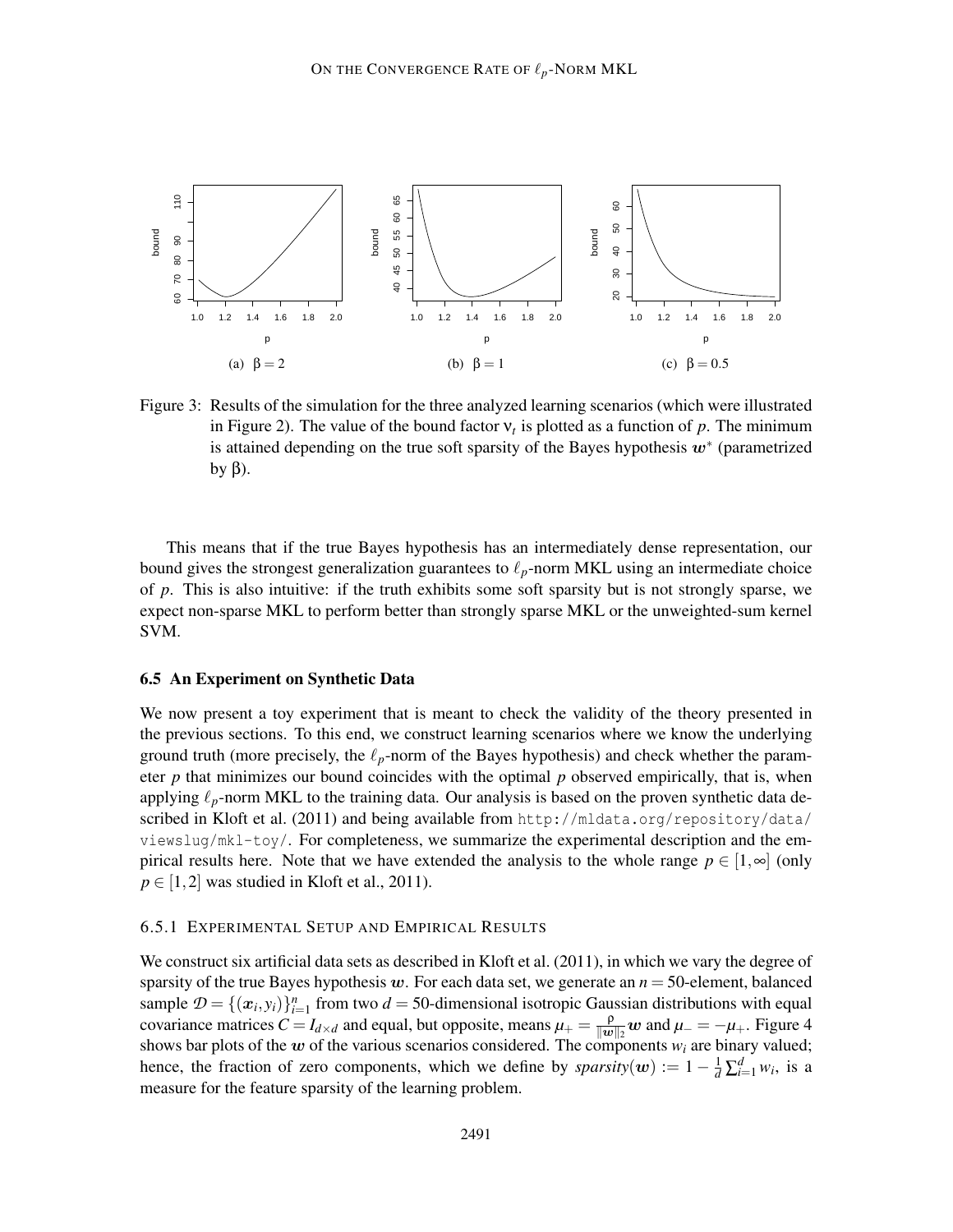

Figure 4: Toy experiment: illustration of the experimental design. We study six scenarios differing the sparsity of the Bayes hypothesis considered.

For each of the w we generate  $m = 250$  data sets  $\mathcal{D}_1, \ldots, \mathcal{D}_m$  fixing  $\rho = 1.75$ . Then, each feature is input into a linear kernel and the resulting kernel matrices are multiplicatively normalized as described in Kloft et al. (2011). Next, classification models are computed by training  $\ell_p$ -norm MKL for  $p = 1, 4/3, 2, 4, \infty$  on each  $\mathcal{D}_i$ . Soft margin parameters *C* are tuned on independent 1,000elemental validation sets by grid search over  $C \in \{10^i | i = -4, -3.5, \ldots, 0\}$  (optimal *C*s are attained in the interior of the grid). The relative duality gaps were optimized up to a precision of  $10^{-3}$ . The simulation is realized for  $n = 50$ . We report on test errors evaluated on 1,000-elemental independent test sets.

The results in terms of test errors are shown in Figure 5 (top). As expected,  $\ell_1$ -norm MKL performs best and reaches the Bayes error in the sparsest scenario. In contrast, the vanilla SVM using a uniform kernel combination performs best when all kernels are equally informative. The non-sparse  $\ell_{4/3}$ -norm MKL variants perform best in the balanced scenarios, that is, when the noise level is ranging in the interval 64%-92%. Intuitively, the non-sparse  $\ell_{4/3}$ -norm MKL is the most robust MKL variant, achieving test errors of less than 12% in all scenarios. Tuning the sparsity parameter *p* for each experiment,  $\ell_p$ -norm MKL achieves low test error across all scenarios.

#### 6.5.2 BOUND

We evaluate the theoretical bound factor (32) (simply setting  $\alpha = 1$ ) for the six learning scenarios considered. To furthermore analyze whether the *p* that are minimizing the bound are reflected in the empirical results, we compute the test errors of the various MKL variants again, using the setup above except that we employ a local search for finding the optimal *p*. The results are shown in Figure 5 (bottom). We observe a striking coincidence of the optimal *p* as predicted by the bound and the *p* that worked best empirically: In the sparsest scenario (shown on the lower right-hand side), the bound predicts  $p \in [1, 1.14]$  to be optimal and indeed, in the experiments, all  $p \in [1, 1.15]$ performed best (and equally well) while  $p = 1.19$ , already has a slightly (but significantly) worse test error—in striking match with our bounds. In the second sparsest scenario, the bound predicts  $p = 1.25$  and we empirically found  $p = 1.26$ . In the non-sparse scenarios, intermediate values of  $p \in [1,2]$  are optimal (see Figure for details)—again we can observe a good accordance of the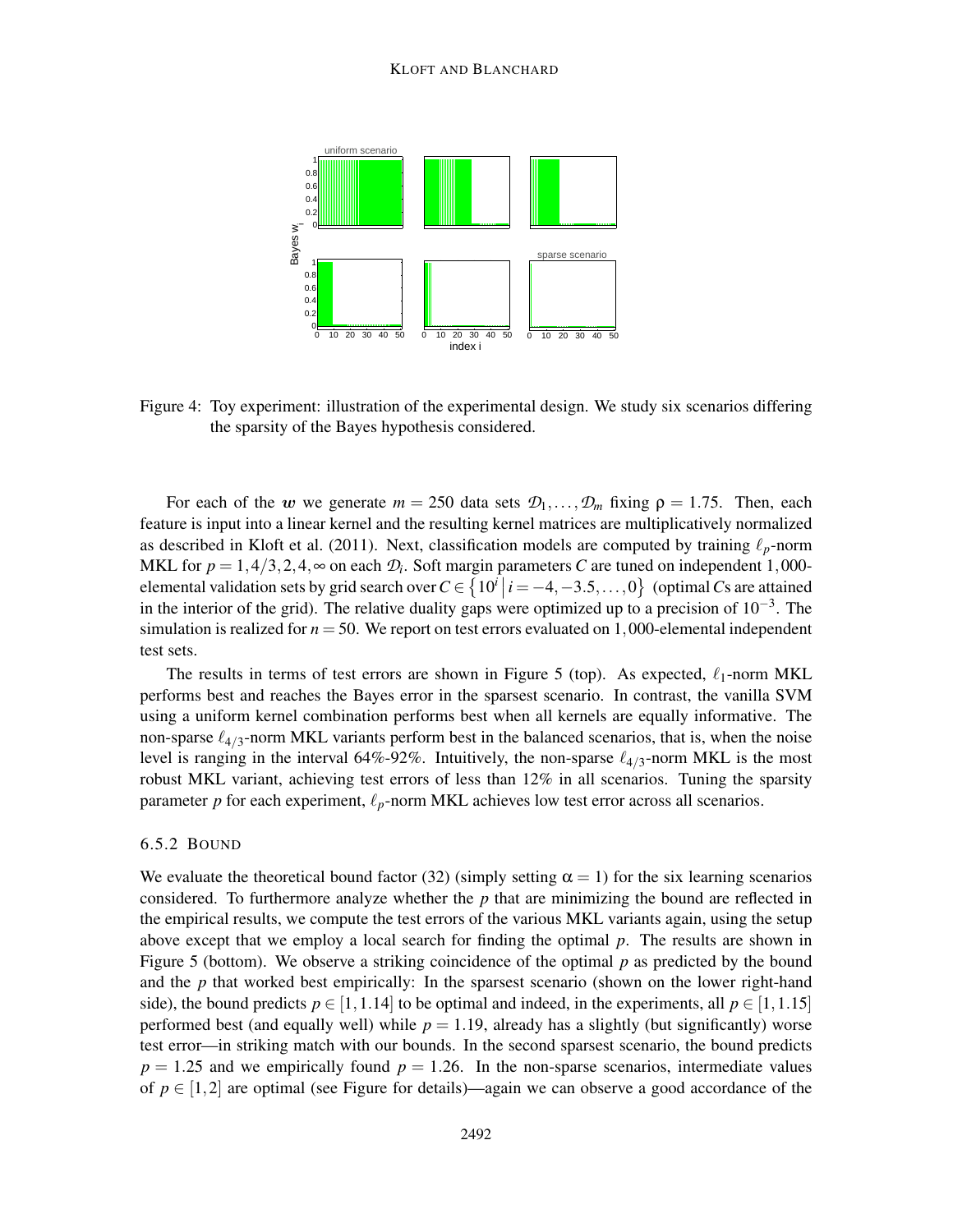

Figure 5: Toy experiment: empirical results (top) and theoretical bounds (bottom).

empirical and theoretical values. In the extreme case, that is, the uniform scenario, the bound indicates a *p* that lies well beyond the valid interval of the bound (i.e.,  $p > 2$ ) and this is also what we observe empirically:  $p \in [4, \infty]$  worked best in our experiments.

#### 6.5.3 SUMMARY AND DISCUSSION

We can conclude that the empirical results indicate the validity of our theory: the theoretical bounds reflect the empirically observed optimal  $p$  in the idealized setup where we know the underlying ground true, that is, the  $\ell_p$ -norm of the Bayes hypothesis. We also observed that the optimality of a particular *p* strongly depends on the geometry of the learning task: the sparsity of the underlying Bayes hypothesis  $w$ . This raises the question into which scenarios practical applications fall. For example, do we rather encounter a "sparse" or non-sparse scenario in bioinformatics? However, this investigation is beyond the scope of this paper (see Chapter 5 in Kloft (2011) for an analysis aiming in that direction).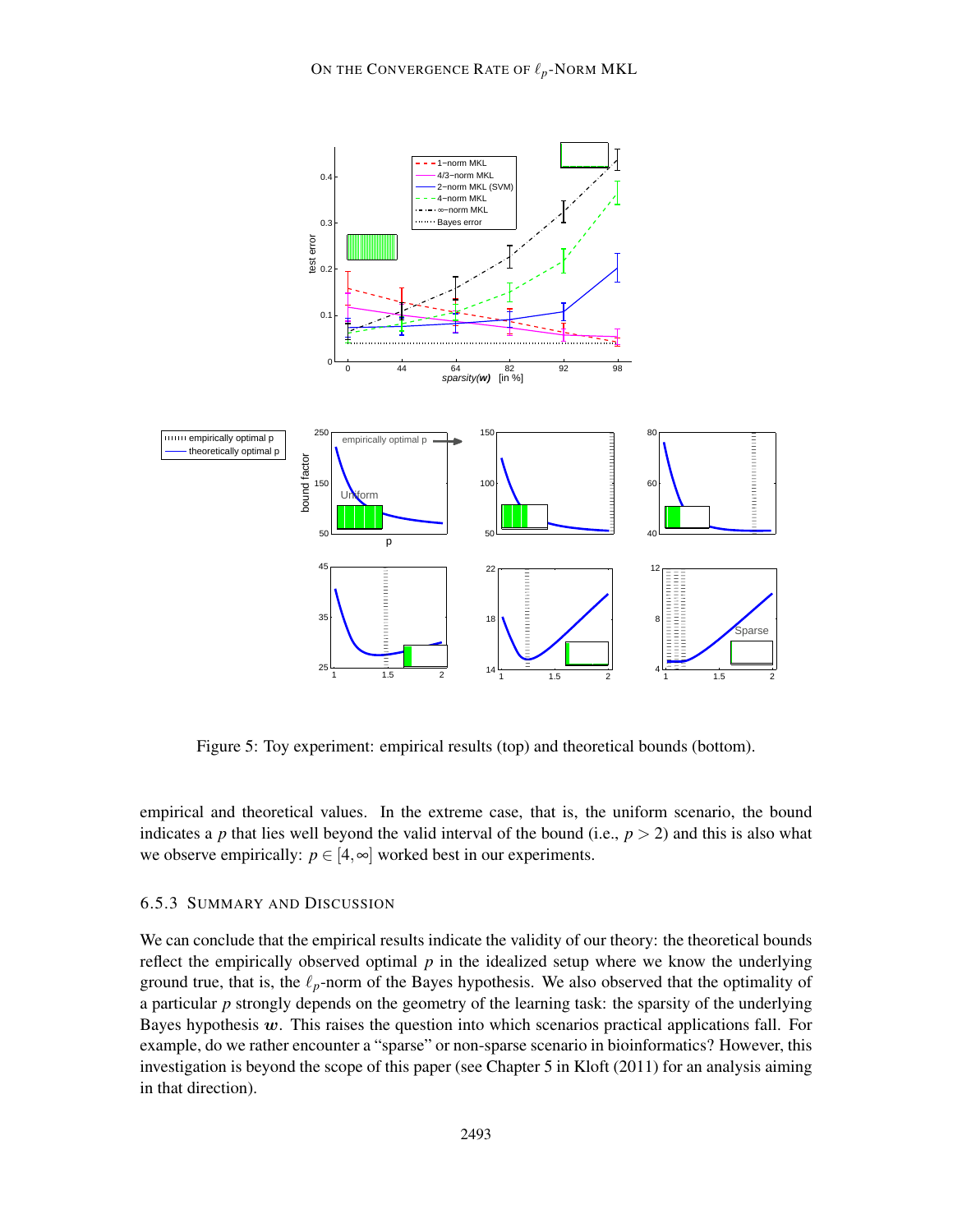The results of our analysis are especially surprising, when recalling the result of Suzuki (2011) discussed in Section 6.2. For the setup of homogeneous eigenvalue decay of the kernels as considered in the toy experiment setup here, their bound is optimal for  $p = 1$ , regardless of the sparsity of the Bayes hypothesis. This is counter-intuitive and in strong contrast to our empirical analysis on synthetic data, where the optimality of a certain value of the norm parameter *p* crucially depends on the sparsity of the Bayes hypothesis. At this point we have no explanation for this behavior and this leaves an open issue for relating theory to empirical results. The analysis carried out in this paper may serve as a starting point for subsequent analyses aiming in that direction.

#### 7. Conclusion

We derived a sharp upper bound on the local Rademacher complexity of ℓ*p*-norm multiple kernel learning under the assumption of uncorrelated kernels. We also proved a lower bound that matches the upper one and shows that our result is tight. Using the local Rademacher complexity bound, we derived an excess risk bound that attains the fast rate of  $O(n^{-\frac{\alpha}{1+\alpha}})$ , where  $\alpha$  is the minimum eigenvalue decay rate of the individual kernels.

In a practical case study, we found that the optimal value of that bound depends on the true Bayes-optimal kernel weights. If the true weights exhibit soft sparsity but are not strongly sparse, then the generalization bound is minimized for an intermediate *p*. This is not only intuitive but also supports empirical studies showing that sparse MKL  $(p = 1)$  rarely works in practice, while some intermediate choice of *p* can improve performance.

Of course, this connection is only valid if the optimal kernel weights are likely to be non-sparse in practice. Indeed, related research points in that direction. For example, already weak connectivity in a causal graphical model may be sufficient for all variables to be required for optimal predictions, and even the prevalence of sparsity in causal flows is being questioned (e.g., for the social sciences Gelman, 2010, argues that "There are (almost) no true zeros").

Finally, we note that there seems to be a certain preference for sparse models in the scientific community. However, previous MKL research has shown that non-sparse models may improve quite impressively over sparse ones in practical applications. The present analysis supports this by showing that the reason for this might be traced back to non-sparse MKL attaining better generalization bounds in non-sparse learning scenarios. We remark that this point of view is also supported by related analyses.

For example, it was shown by Leeb and Pötscher (2008) in a fixed design setup that any sparse estimator (i.e., satisfying the oracle property of correctly predicting the zero values of the true target  $w^*$ ) has a maximal scaled mean squared error (MSMSE) that diverges to  $\infty$ . This is somewhat suboptimal since, for example, least-squares regression has a converging MSMSE. Although this is an asymptotic result, it might also be one of the reasons for finding excellent (non-asymptotic) results in non-sparse MKL. In another, recent study of Xu et al. (2008), it was shown that no sparse algorithm can be algorithmically stable. This is noticeable because algorithmic stability is connected with generalization error (Bousquet and Elisseeff, 2002).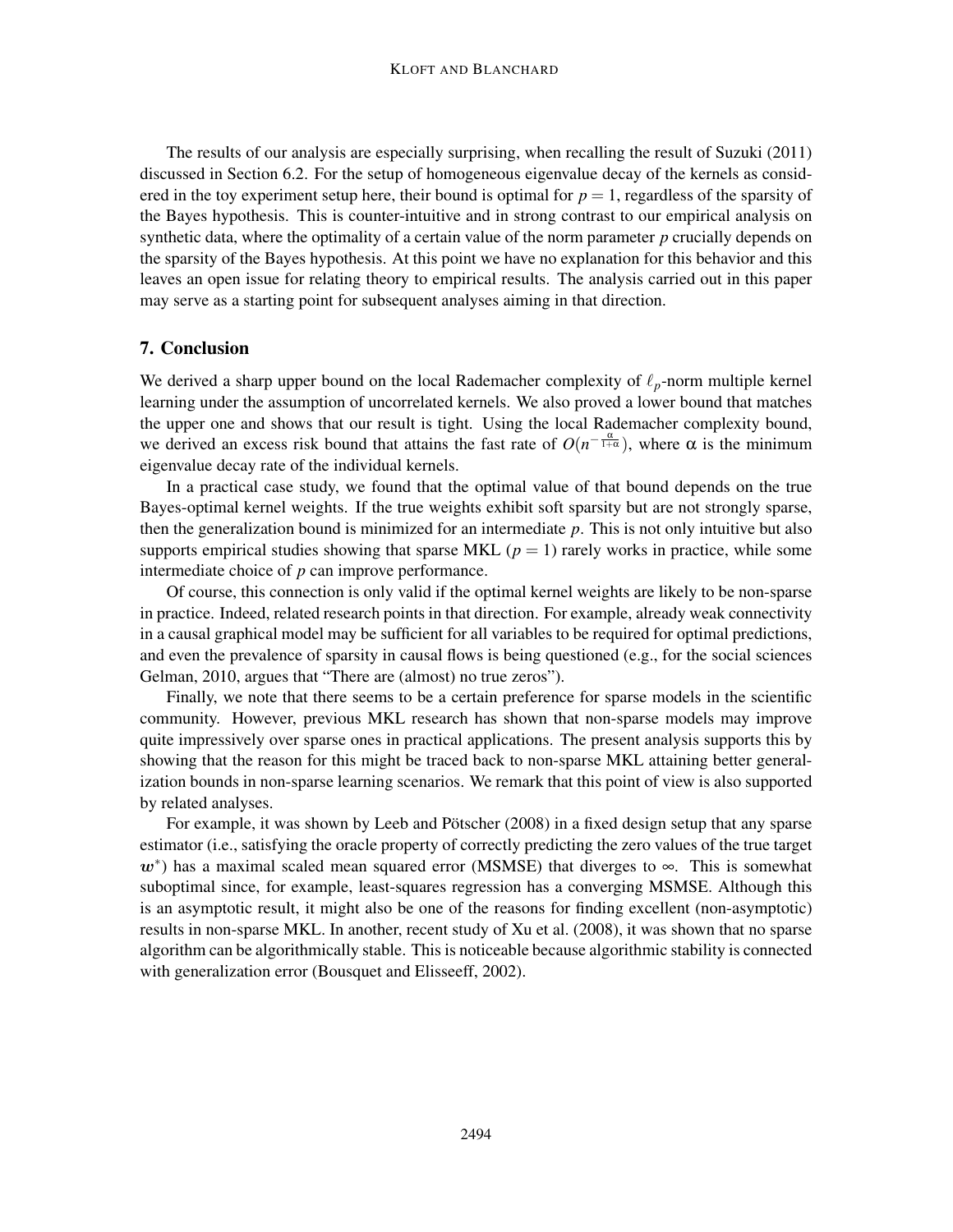# Acknowledgments

We greatly thank Peter L. Bartlett, Klaus-Robert Müller, and Taiji Suzuki for their helpful comments on the manuscript.

MK was supported by the German Science Foundation (DFG MU 987/6-1, RA 1894/1-1) and by the World Class University Program through the National Research Foundation of Korea funded by the Korean Ministry of Education, Science, and Technology, under Grant R31-10008. GB was supported by the European Community under the grant agreement 247022 (MASH Project). Both authors were supported by the European Community's 7th Framework Programme under the PAS-CAL2 Network of Excellence (ICT-216886).

#### Appendix A. Relation of MKL to Block-Norm Formulation

For completeness, we show in this appendix the relation of kernel weights formulation of MKL to block-norm formulation.

# A.1 The Case  $p \in [1,2]$

We show that denoting  $w = (w^{(1)}, \dots, w^{(M)})$ , for any  $q \in [1, \infty]$ , the hypothesis class

$$
\left\{f:x\mapsto\sum_{m=1}^M\left\langle\boldsymbol{w}_m,\sqrt{\theta_m}\boldsymbol{\phi}_m(x)\right\rangle\big|\,\left\|\boldsymbol{w}\right\|_2\leq D,\,\left\|\boldsymbol{\theta}\right\|_q\leq 1\right\},\tag{33}
$$

is identical to the block norm class

$$
H_{p,D,M} = \left\{ f : x \mapsto \langle \boldsymbol{w}, \phi(x) \rangle \mid ||\boldsymbol{w}||_{2,p} \le D \right\}
$$
 (34)

where  $p := \frac{2q}{q+1}$  $\frac{2q}{q+1}$ . This is known since Micchelli and Pontil (2005). To this end, first we rewrite (33) as

$$
H_{p,D,M} = \left\{ f:x\mapsto \langle \boldsymbol{w}, \phi(x)\rangle \; \Big| \; \sum_{m=1}^M \frac{\|\boldsymbol{w}_m\|_2^2}{\theta_m} \le D^2, \; \|\boldsymbol{\theta}\|_q \le 1 \right\}.
$$

However, solving

$$
\inf_{\theta} \quad \frac{1}{2} \sum_{m=1}^{M} \frac{\|w_m\|_2^2}{\theta_m}, \quad \text{s.t.} \quad \|\theta\|_q \le 1
$$

for fixed  $w > 0$ , the optimal  $\theta$  is attained at

$$
\theta_m = \frac{\|w_m\|_2^{\frac{2}{q+1}}}{\left(\sum_{m'=1}^M \|w_{m'}\|_2^{\frac{2q}{q+1}}\right)^{1/q}}, \quad \forall m = 1,\ldots,M.
$$

Plugging the latter into (35), we obtain (34) with  $p = \frac{2q}{q+1}$  $\frac{2q}{q+1}$ , which was to show.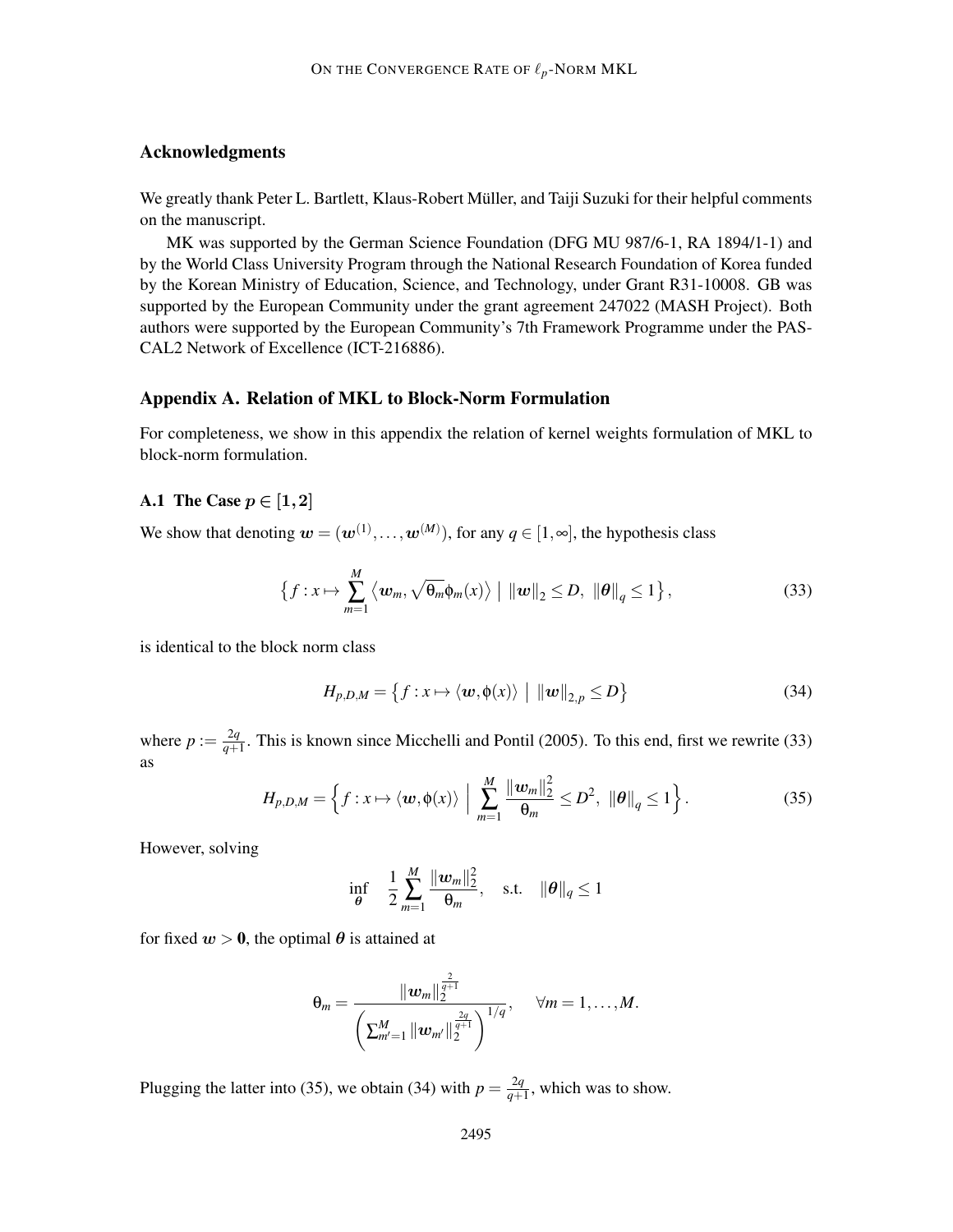# A.2 The Case  $p \in ]2,\infty]$

Even if  $p > 2$ , we can obtain an alternative formulation of the block norm MKL problem, as shown in Aflalo et al. (2011), by the definition of the dual norm  $\|\cdot\|_*$  of a norm  $\|\cdot\|$ , that is,  $||x||_* = \sup_{\boldsymbol{y}} \langle \boldsymbol{x}, \boldsymbol{y} \rangle - ||y||$ , it holds

$$
\|\bm{w}\|_{2,p}^2 \;=\; \Big\|\Big(\|\bm{w}_m\|_2^2\Big)_{m=1}^M\Big\|_{p/2}=\,\sup_{\bm{\theta}:\,\|\bm{\theta}\|_{(p/2)^*}\leq 1}\;\sum_{m=1}^M \theta_m\|\bm{w}_m\|_2^2\,.
$$

Thus defining  $q := (p/2)^*$  we can obtain a learning-the-kernel MKL formulation from the above equation. A difference to the case  $p < 2$  lies in the kernel weights  $\theta_m$  appearing in the nominator instead of the denominator.

#### Appendix B. Lemmata and Proofs

The following result gives a block-structured version of Hölder's inequality (e.g., Steele, 2004).

**Lemma 15** (Block-structured Hölder inequality). Let  $x = (x^{(1)},...,x^{(m)})$ ,  $y = (y^{(1)},...,y^{(m)}) \in$  $H = H_1 \times \cdots \times H_M$ *. Then, for any p*  $\geq 1$ *, it holds* 

$$
\langle \boldsymbol{x},\boldsymbol{y}\rangle \leq \|\boldsymbol{x}\|_{2,p} \|\boldsymbol{y}\|_{2,p^*}\;.
$$

**Proof** By the Cauchy-Schwarz inequality (C.-S.), we have for all  $x, y \in H$ :

$$
\langle x, y \rangle = \sum_{m=1}^{M} \langle x^{(m)}, y^{(m)} \rangle \overset{\text{C-S.}}{\leq} \sum_{m=1}^{M} ||x||_2 ||y||_2
$$
  
\n
$$
= \langle (||x^{(1)}||_2, \dots, ||x^{(M)}||_2), (||y^{(1)}||_2, \dots, ||y^{(M)}||_2) \rangle.
$$
  
\nHölder  
\n
$$
\leq ||x||_{2,p} ||y||_{2,p^*}
$$

**Proof of Lemma 3 (Rosenthal + Young)** It is clear that the result trivially holds for  $\frac{1}{2} \le p \le 1$ with  $C_q = 1$  by Jensen's inequality. In the case  $p \ge 1$ , we apply Rosenthal's inequality (Rosenthal, 1970) to the sequence  $X_1, \ldots, X_n$  thereby using the optimal constants computed in Ibragimov and Sharakhmetov (2001), that are,  $C_q = 2$  ( $q \le 2$ ) and  $C_q = \mathbb{E}Z^q$  ( $q \ge 2$ ), respectively, where *Z* is a random variable distributed according to a Poisson law with parameter  $\lambda = 1$ . This yields

$$
\mathbb{E}\left(\frac{1}{n}\sum_{i=1}^{n}X_{i}\right)^{q}\leq C_{q}\max\left(\frac{1}{n^{q}}\sum_{i=1}^{n}\mathbb{E}X_{i}^{q},\left(\frac{1}{n}\sum_{i=1}^{n}X_{i}\right)^{q}\right).
$$
\n(36)

By using that  $X_i \leq B$  holds almost surely, we could readily obtain a bound of the form  $\frac{B^q}{n^{q-1}}$  $\frac{B^q}{n^{q-1}}$  on the first term. However, this is loose and for  $q = 1$  does not converge to zero when  $n \to \infty$ . Therefore,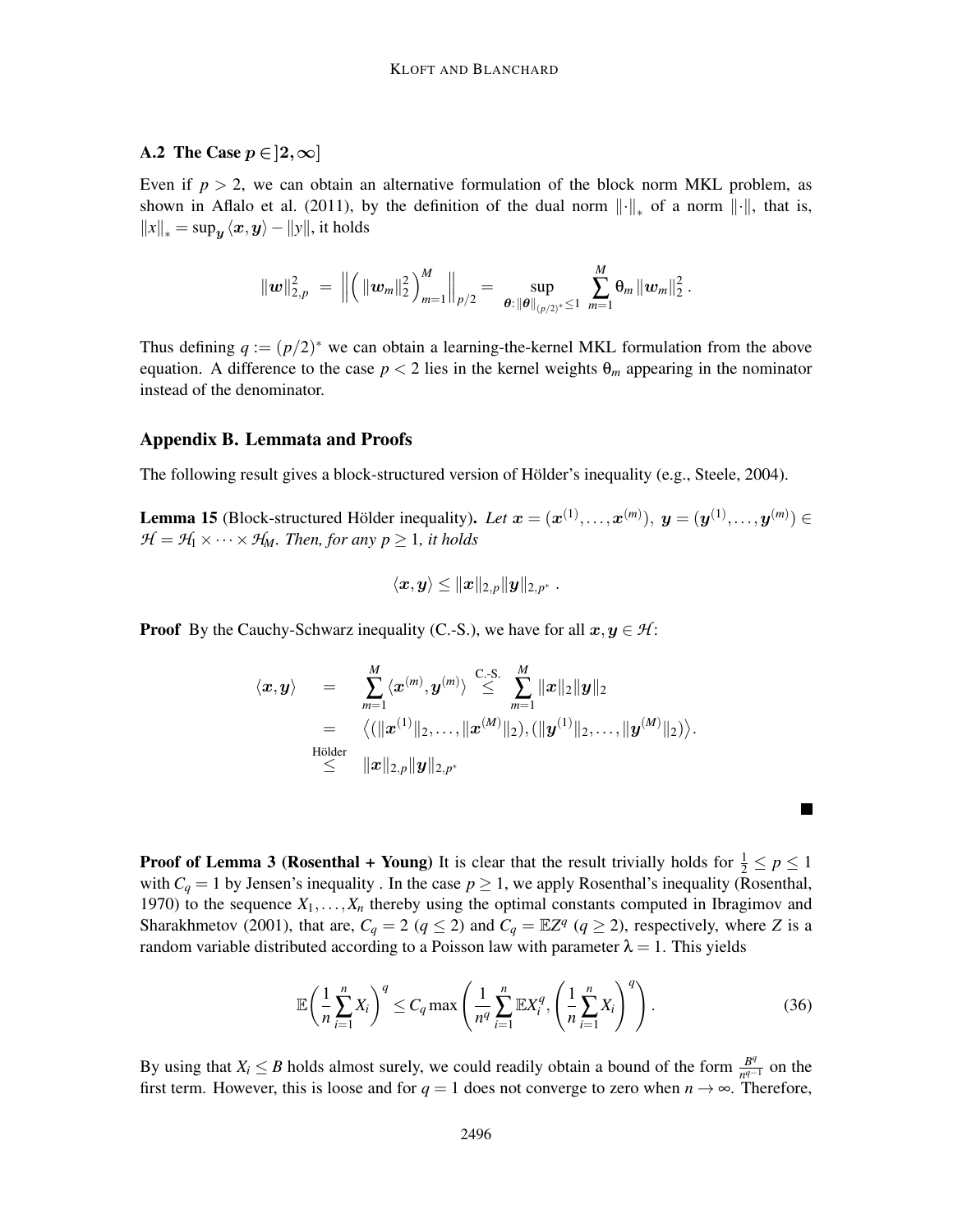we follow a different approach based on Young's inequality (e.g., Steele, 2004):

$$
\frac{1}{n^q} \sum_{i=1}^n \mathbb{E}X_i^q \le \left(\frac{B}{n}\right)^{q-1} \frac{1}{n} \sum_{i=1}^n \mathbb{E}X_i
$$
\n
$$
\le \frac{1}{q^*} \left(\frac{B}{n}\right)^{q^*(q-1)} + \frac{1}{q} \left(\frac{1}{n} \sum_{i=1}^n \mathbb{E}X_i\right)^q
$$
\n
$$
= \frac{1}{q^*} \left(\frac{B}{n}\right)^q + \frac{1}{q} \left(\frac{1}{n} \sum_{i=1}^n \mathbb{E}X_i\right)^q.
$$

It thus follows from (36) that for all  $q \geq \frac{1}{2}$ 2

$$
\mathbb{E}\left(\frac{1}{n}\sum_{i=1}^n X_i\right)^q \leq C_q \left(\left(\frac{B}{n}\right)^q + \left(\frac{1}{n}\sum_{i=1}^n \mathbb{E}X_i\right)^q\right),
$$

where  $C_q$  can be taken as 2 ( $q \le 2$ ) and  $\mathbb{E}Z^q$  ( $q \ge 2$ ), respectively, where *Z* is Poisson-distributed. In the subsequent Lemma 16 we show  $\mathbb{E}Z^q \leq (q+e)^q$ . Clearly, for  $q \geq \frac{1}{2}$  $\frac{1}{2}$  it holds  $q + e \leq qe + eq = 2eq$ so that in any case  $C_q \le \max(2, 2eq) \le 2eq$ , which concludes the result.

We use the following Lemma gives a handle on the *q*-th moment of a Poisson-distributed random variable and is used in the previous Lemma.

Lemma 16. *For the q-moment of a random variable Z distributed according to a Poisson law with parameter*  $\lambda = 1$ *, the following inequality holds for all*  $q \geq 1$ *:* 

$$
\mathbb{E}Z^q \stackrel{\text{def.}}{=} \frac{1}{e} \sum_{k=0}^{\infty} \frac{k^q}{k!} \leq (q+e)^q.
$$

**Proof** We start by decomposing  $\mathbb{E}Z^q$  as follows:

$$
\mathbb{E}^{q} = \frac{1}{e} \left( 0 + \sum_{k=1}^{q} \frac{k^{q}}{k!} + \sum_{k=q+1}^{\infty} \frac{k^{q}}{k!} \right)
$$
  
\n
$$
= \frac{1}{e} \left( \sum_{k=1}^{q} \frac{k^{q-1}}{(k-1)!} + \sum_{k=q+1}^{\infty} \frac{k^{q}}{k!} \right)
$$
  
\n
$$
\leq \frac{1}{e} \left( q^{q} + \sum_{k=q+1}^{\infty} \frac{k^{q}}{k!} \right)
$$
\n(37)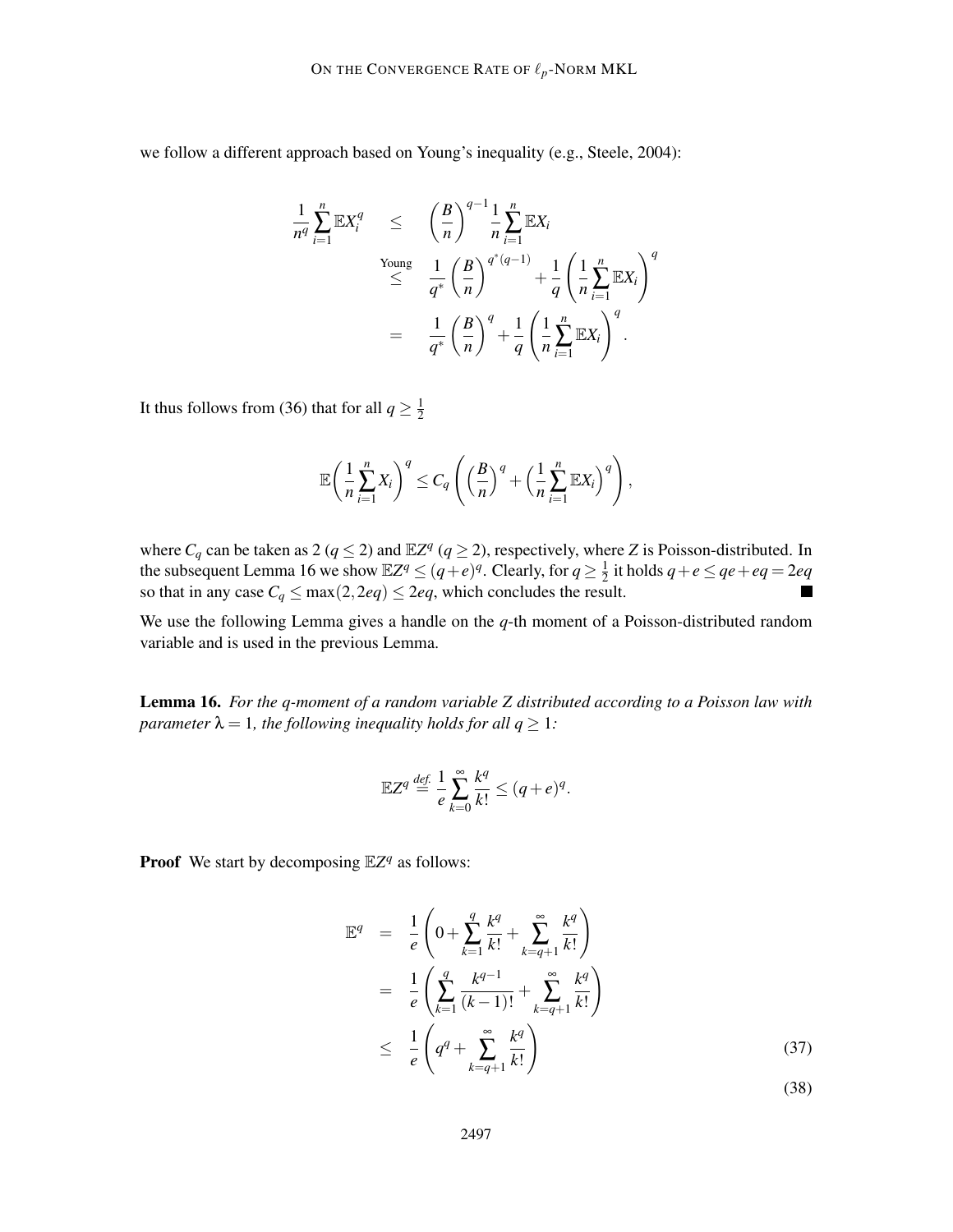Note that by Stirling's approximation it holds  $k! = \sqrt{2\pi}e^{\tau_k}k\left(\frac{k}{e}\right)$  $\left(\frac{k}{e}\right)^q$  with  $\frac{1}{12k+1} < \tau_k < \frac{1}{12}$  $\frac{1}{12k}$  for all *q*. Thus

$$
\sum_{k=q+1}^{\infty} \frac{k^q}{k!} = \sum_{k=q+1}^{\infty} \frac{1}{\sqrt{2\pi}e^{\tau_k}k} e^k k^{-(k-q)}
$$
  

$$
= \sum_{k=1}^{\infty} \frac{1}{\sqrt{2\pi}e^{\tau_{k+q}}(k+q)} e^{k+q} k^{-k}
$$
  

$$
= e^q \sum_{k=1}^{\infty} \frac{1}{\sqrt{2\pi}e^{\tau_{k+q}}(k+q)} \left(\frac{e}{k}\right)^k
$$
  

$$
\stackrel{(*)}{\leq} e^q \sum_{k=1}^{\infty} \frac{1}{\sqrt{2\pi}e^{\tau_k}k} \left(\frac{e}{k}\right)^k
$$
  
Stirling  

$$
= e^q \sum_{k=1}^{\infty} \frac{1}{k!}
$$
  

$$
= e^{q+1}
$$

where for (\*) note that  $e^{\tau_k} k \leq e^{\tau_{k+q}} (k+q)$  can be shown by some algebra using  $\frac{1}{12k+1} < \tau_k < \frac{1}{12}$  $\frac{1}{12k}$ . Now by (37)

$$
\mathbb{E}Z^{q} = \frac{1}{e} (q^{q} + e^{q+1}) \leq q^{q} + e^{q} \leq (q+e)^{q},
$$

which was to show.

**Lemma 17.** *For any*  $a, b \in \mathbb{R}^m_+$  *it holds for all*  $q \ge 1$ 

$$
\|a\|_q + \|b\|_q \leq 2^{1-\frac{1}{q}} \|a+b\|_q \leq 2 \|a+b\|_q.
$$

**Proof** Let  $a = (a_1, \ldots, a_m)$  and  $b = (b_1, \ldots, b_m)$ . Because all components of  $a, b$  are nonnegative, we have

$$
\forall i = 1, \ldots, m: a_i^q + b_i^q \leq (a_i + b_i)^q
$$

and thus

$$
\|\mathbf{a}\|_{q}^{q} + \|b\|_{q}^{q} \le \|\mathbf{a} + \mathbf{b}\|_{q}^{q}.
$$
 (39)

 $\blacksquare$ 

▅

We conclude by  $\ell_q$ -to- $\ell_1$  conversion (see (20))

$$
\|a\|_q + \|b\|_q = \| ( \|a\|_q, \|b\|_q ) \|_1 \stackrel{(20)}{\leq} 2^{1-\frac{1}{q}} \| ( \|a\|_q, \|b\|_q ) \|_q = 2^{1-\frac{1}{q}} ( \|a\|_q^q + \|b\|_q^q )^{\frac{1}{q}}
$$
  

$$
\stackrel{(39)}{\leq} 2^{1-\frac{1}{q}} \|a+b\|_q,
$$

which completes the proof.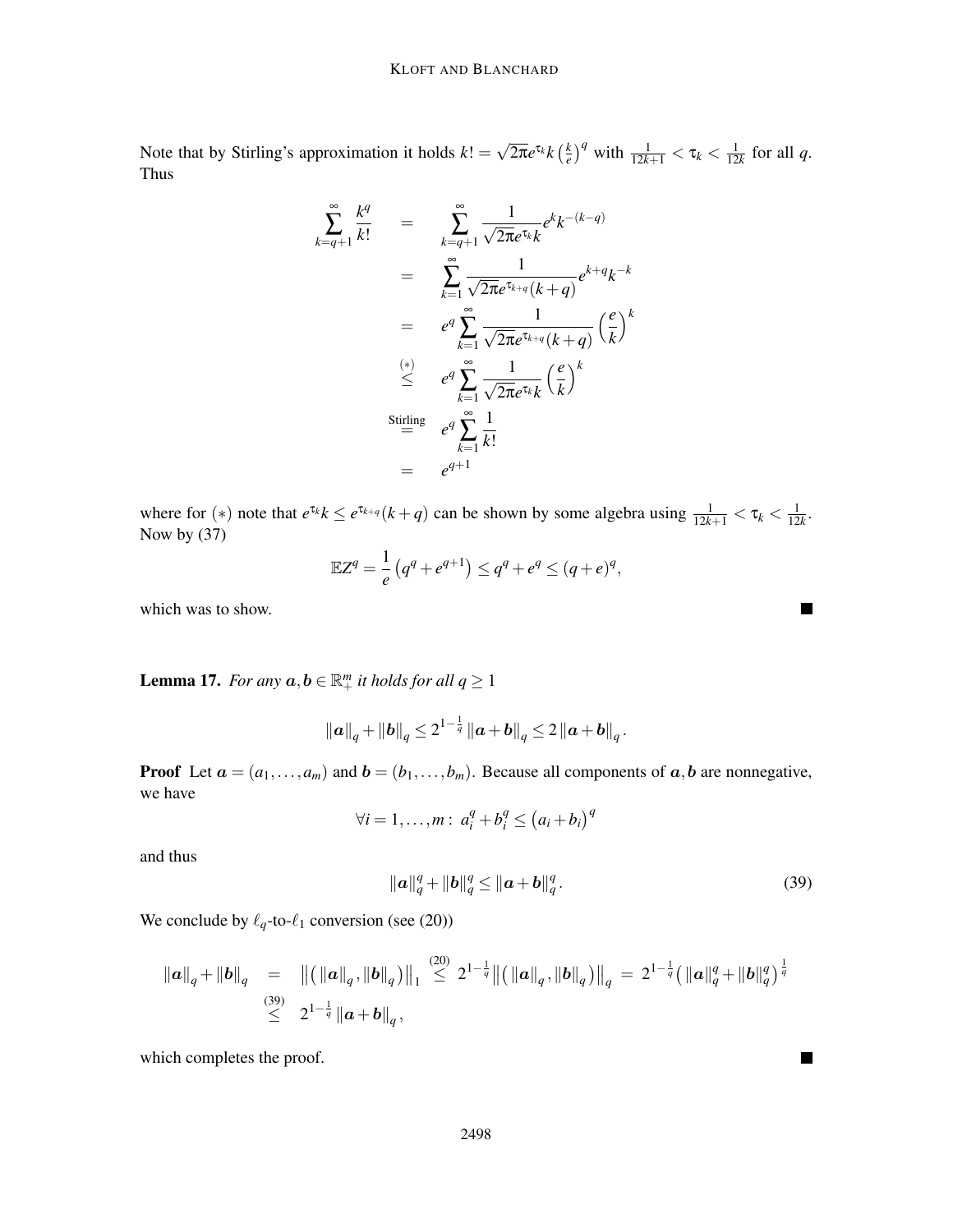# **References**

- J. Aflalo, A. Ben-Tal, C. Bhattacharyya, J. S. Nath, and S. Raman. Variable sparsity kernel learning—algorithms and applications. *Journal of Machine Learning Research*, 12:565–592, Feb 2011.
- F. R. Bach. Consistency of the group lasso and multiple kernel learning. *J. Mach. Learn. Res.*, 9: 1179–1225, 2008.
- F. R. Bach, G. R. G. Lanckriet, and M. I. Jordan. Multiple kernel learning, conic duality, and the SMO algorithm. In *Proc. 21st ICML*. ACM, 2004.
- P. Bartlett and S. Mendelson. Rademacher and gaussian complexities: Risk bounds and structural results. *Journal of Machine Learning Research*, 3:463–482, Nov. 2002.
- P. L. Bartlett, O. Bousquet, and S. Mendelson. Local Rademacher complexities. *Annals of Statistics*, 33(4):1497–1537, 2005.
- P. L. Bartlett, M. I. Jordan, and J. D. McAuliffe. Convexity, classification, and risk bounds. *Journal of the American Statistical Association*, 101(473):138–156, 2006. (Was Department of Statistics, U.C. Berkeley Technical Report number 638, 2003).
- G. Blanchard, O. Bousquet, and P. Massart. Statistical performance of support vector machines. *Annals of Statistics*, 36(2):489–531, 2008.
- R. R. Bouckaert, E. Frank, M. A. Hall, G. Holmes, B. Pfahringer, P. Reutemann, and I. H. Witten. WEKA—experiences with a java open-source project. *Journal of Machine Learning Research*, 11:2533–2541, 2010.
- O. Bousquet and A. Elisseeff. Stability and generalization. *J. Mach. Learn. Res.*, 2:499–526, March 2002. ISSN 1532-4435.
- O. Bousquet, S. Boucheron, and G. Lugosi. Introduction to statistical learning theory. In O. Bousquet, U. von Luxburg, and G. Rätsch, editors, *Advanced Lectures on Machine Learning*, volume 3176 of *Lecture Notes in Computer Science*, pages 169–207. Springer Berlin / Heidelberg, 2004.
- C. Cortes. Invited talk: Can learning kernels help performance? In *Proceedings of the 26th Annual International Conference on Machine Learning*, ICML '09, pages 1:1–1:1, New York, NY, USA, 2009. ACM. ISBN 978-1-60558-516-1.
- C. Cortes, A. Gretton, G. Lanckriet, M. Mohri, and A. Rostamizadeh. Proceedings of the NIPS Workshop on Kernel Learning: Automatic Selection of Optimal Kernels, 2008. URL http: //www.cs.nyu.edu/learning\_kernels.
- C. Cortes, M. Mohri, and A. Rostamizadeh. L2 regularization for learning kernels. In *Proceedings of the International Conference on Uncertainty in Artificial Intelligence*, 2009.
- C. Cortes, M. Mohri, and A. Rostamizadeh. Generalization bounds for learning kernels. In *Proceedings, 27th ICML*, 2010.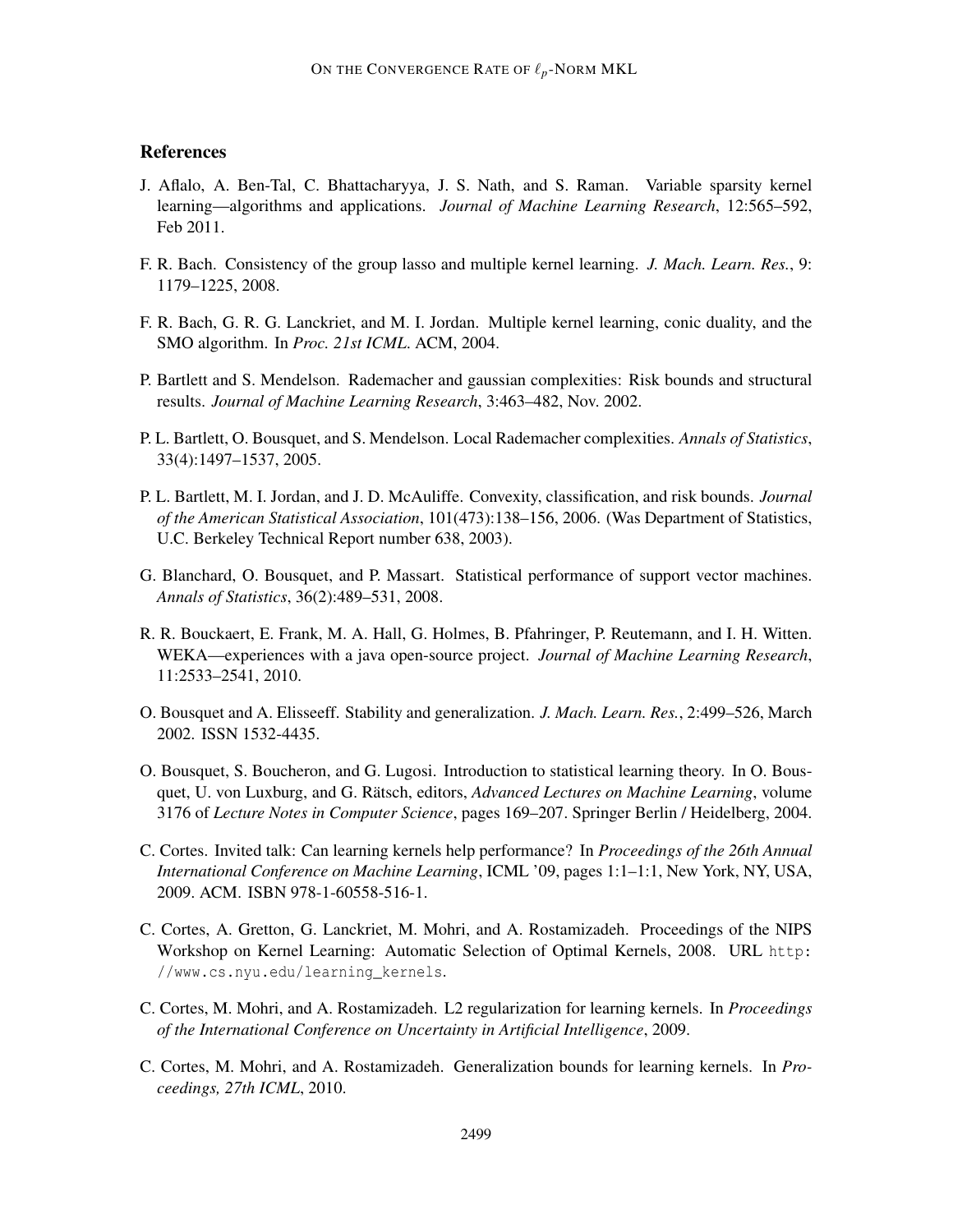- P. V. Gehler and S. Nowozin. Let the kernel figure it out: Principled learning of pre-processing for kernel classifiers. In *IEEE Computer Society Conference on Computer Vision and Pattern Recognition*, 06 2009.
- A. Gelman. Causality and statistical learning. *American Journal of Sociology*, 0, 2010.
- R. Ibragimov and S. Sharakhmetov. The best constant in the rosenthal inequality for nonnegative random variables. *Statistics & Probability Letters*, 55(4):367 – 376, 2001. ISSN 0167-7152.
- J.-P. Kahane. *Some Random Series of Functions*. Cambridge University Press, 2nd edition, 1985.
- M. Kloft. ℓ*p-Norm Multiple Kernel Learning*. PhD thesis, Berlin Institute of Technology, Oct 2011. URL http://opus.kobv.de/tuberlin/volltexte/2011/3239/.
- M. Kloft, U. Brefeld, P. Laskov, and S. Sonnenburg. Non-sparse multiple kernel learning. In *Proc. of the NIPS Workshop on Kernel Learning: Automatic Selection of Kernels*, dec 2008.
- M. Kloft, U. Brefeld, S. Sonnenburg, P. Laskov, K.-R. Müller, and A. Zien. Efficient and accurate lp-norm multiple kernel learning. In Y. Bengio, D. Schuurmans, J. Lafferty, C. K. I. Williams, and A. Culotta, editors, *Advances in Neural Information Processing Systems 22*, pages 997–1005. MIT Press, 2009.
- M. Kloft, U. Brefeld, S. Sonnenburg, and A. Zien. ℓ*p*-norm multiple kernel learning. *Journal of Machine Learning Research*, 12:953–997, Mar 2011.
- V. Koltchinskii. Rademacher penalties and structural risk minimization. *IEEE Transactions on Information Theory*, 47(5):1902–1914, 2001.
- V. Koltchinskii. Local Rademacher complexities and oracle inequalities in risk minimization. *Annals of Statistics*, 34(6):2593–2656, 2006.
- V. Koltchinskii. Sparsity in penalized empirical risk minimization. *Annales de l'Institut Henri Poincaré, Probabilités et Statistiques, 45(1):7–57, 2009.*
- V. Koltchinskii and M. Yuan. Sparsity in multiple kernel learning. *Annals of Statistics*, 38(6): 3660–3695, 2010.
- S. Kwapién and W. A. Woyczyński. *Random Series and Stochastic Integrals: Single and Multiple*. Birkhäuser, Basel and Boston, M.A., 1992.
- G. Lanckriet, N. Cristianini, L. E. Ghaoui, P. Bartlett, and M. I. Jordan. Learning the kernel matrix with semi-definite programming. *JMLR*, 5:27–72, 2004.
- H. Leeb and B. M. Pötscher. Sparse estimators and the oracle property, or the return of Hodges' estimator. *Journal of Econometrics*, 142:201–211, 2008.
- C. McDiarmid. On the method of bounded differences. In *Surveys in combinatorics, 1989 (Norwich, 1989)*, volume 141 of *London Math. Soc. Lecture Note Ser.*, pages 148–188. Cambridge Univ. Press, Cambridge, 1989.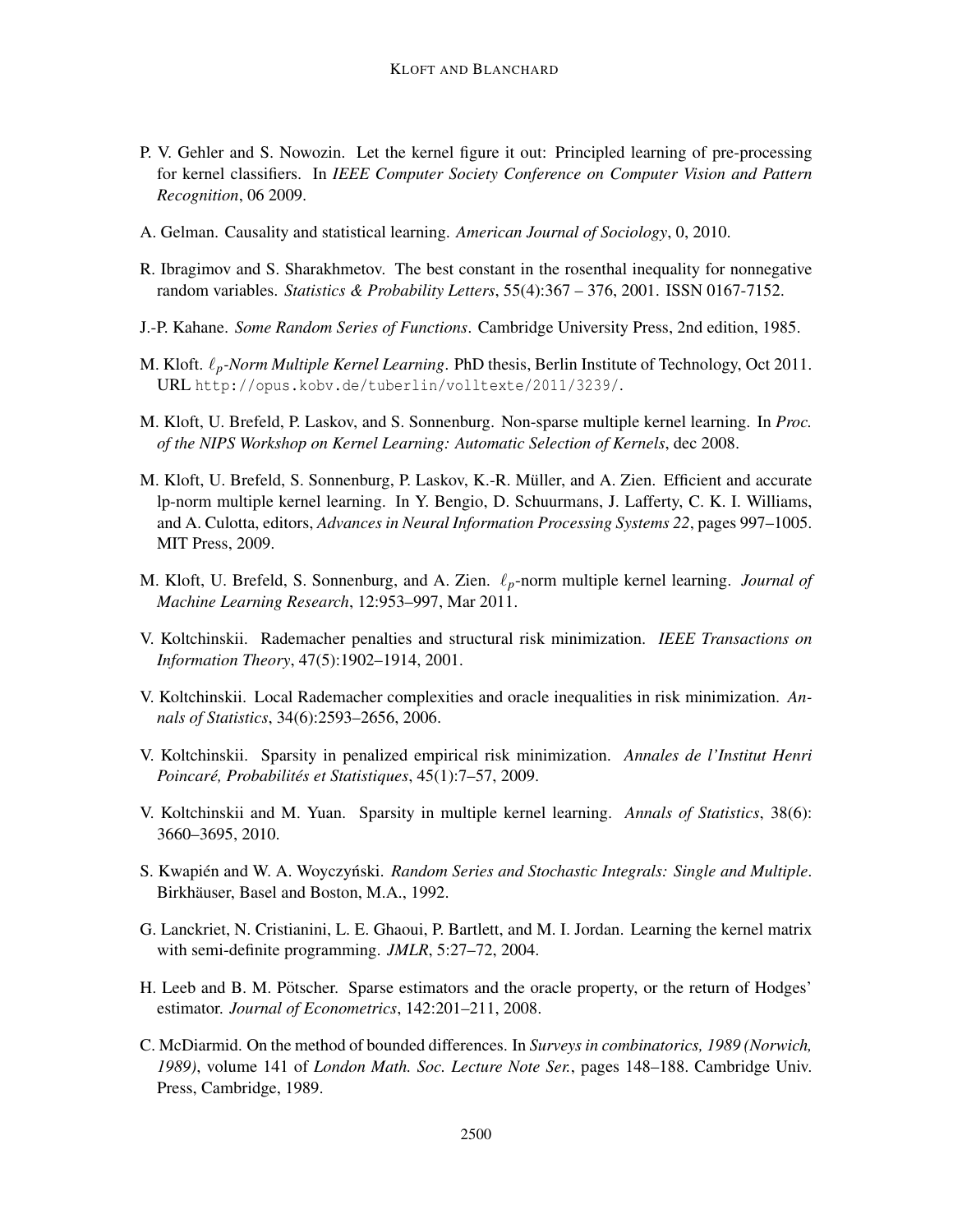- S. Mendelson. On the performance of kernel classes. *J. Mach. Learn. Res.*, 4:759–771, December 2003.
- C. A. Micchelli and M. Pontil. Learning the kernel function via regularization. *Journal of Machine Learning Research*, 6:1099–1125, 2005.
- K.-R. Müller, S. Mika, G. Rätsch, K. Tsuda, and B. Schölkopf. An introduction to kernel-based learning algorithms. *IEEE Neural Networks*, 12(2):181–201, May 2001.
- G. Raskutti, M. J. Wainwright, and B. Yu. Minimax-optimal rates for sparse additive models over kernel classes via convex programming. *CoRR*, abs/1008.3654, 2010.
- H. Rosenthal. On the subspaces of  $L_p$  ( $p > 2$ ) spanned by sequences of independent random variables. *Israel J. Math.*, 8:273–303, 1970.
- B. Schölkopf, A. Smola, and K.-R. Müller. Nonlinear component analysis as a kernel eigenvalue problem. *Neural Computation*, 10:1299–1319, 1998.
- J. R. Searle. Minds, brains, and programs. *Behavioral and Brain Sciences*, 3(03):417– 424, 1980. doi: 10.1017/S0140525X00005756. URL http://dx.doi.org/10.1017/ S0140525X00005756.
- S. Sonnenburg, G. Rätsch, C. Schäfer, and B. Schölkopf. Large scale multiple kernel learning. *Journal of Machine Learning Research*, 7:1531–1565, July 2006.
- N. Srebro and S. Ben-David. Learning bounds for support vector machines with learned kernels. In G. Lugosi and H.-U. Simon, editors, *COLT*, volume 4005 of *Lecture Notes in Computer Science*, pages 169–183. Springer, 2006.
- J. M. Steele. *The Cauchy-Schwarz Master Class: An Introduction to the Art of Mathematical Inequalities*. Cambridge University Press, New York, NY, USA, 2004. ISBN 052154677X.
- I. Steinwart and A. Christmann. *Support Vector Machines*. Springer, New York, 2008.
- M. Stone. Cross-validatory choice and assessment of statistical predictors (with discussion). *Journal of the Royal Statistical Society*, B36:111–147, 1974.
- T. Suzuki. Unifying framework for fast learning rate of non-sparse multiple kernel learning. In J. Shawe-Taylor, R. Zemel, P. L. Bartlett, F. Pereira, and K. Weinberger, editors, *Advances in Neural Information Processing Systems 24*. 2011. To appear.
- M. Talagrand. Concentration of measure and isoperimetric inequalities in product spaces. *Publications Mathmatiques de L'IHS*, 81:73–205, 1995.
- A. Tsybakov. Optimal rates of aggregation. In B. Schölkopf and M. Warmuth, editors, *Computational Learning Theory and Kernel Machines (COLT-2003)*, volume 2777 of *Lecture Notes in Artificial Intelligence*, pages 303–313. Springer, 2003.
- S. van de Geer. *Empirical Processes in M-estimation*. Cambridge University Press, 2000.